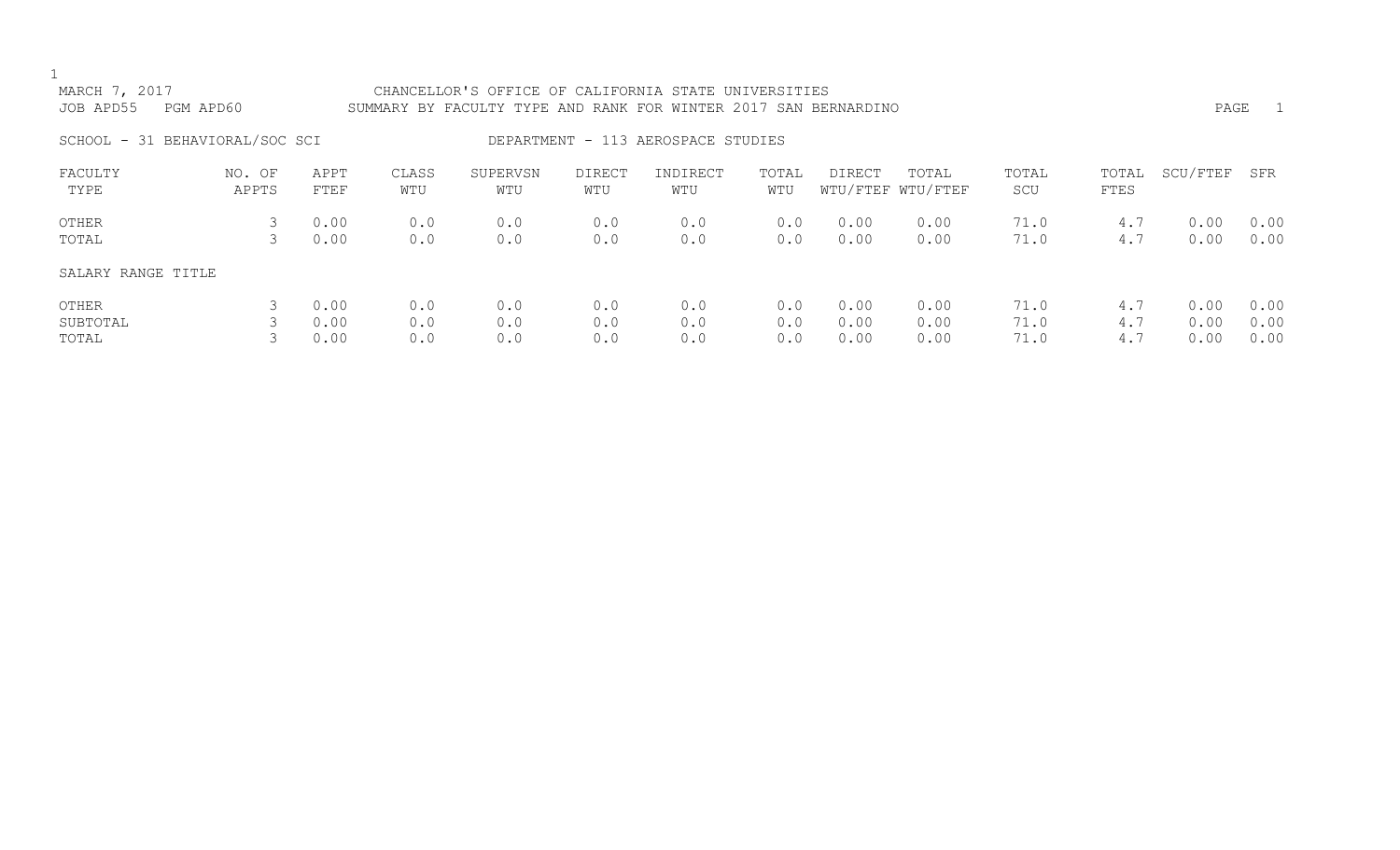## MARCH 7, 2017 CHANCELLOR'S OFFICE OF CALIFORNIA STATE UNIVERSITIES JOB APD55 PGM APD60 SUMMARY BY FACULTY TYPE AND RANK FOR WINTER 2017 SAN BERNARDINO PAGE 2

SCHOOL - 31 BEHAVIORAL/SOC SCI DEPARTMENT - 134 ANTHROPOLOGY

| FACULTY            | NO. OF | APPT | CLASS | SUPERVSN | <b>DIRECT</b> | INDIRECT | TOTAL | <b>DIRECT</b> | TOTAL             | TOTAL  | TOTAL | SCU/FTEF | SFR   |
|--------------------|--------|------|-------|----------|---------------|----------|-------|---------------|-------------------|--------|-------|----------|-------|
| TYPE               | APPTS  | FTEF | WTU   | WTU      | WTU           | WTU      | WTU   |               | WTU/FTEF WTU/FTEF | SCU    | FTES  |          |       |
| FULL TIME          | 8      | 7.33 | 56.5  | 8.9      | 65.4          | 28.5     | 93.9  | 8.92          | 12.81             | 2962.0 | 199.3 | 403.98   | 27.18 |
| PART TIME          | 4      | 1.60 | 24.0  | 0.0      | 24.0          | 0.0      | 24.0  | 14.98         | 14.98             | 2712.0 | 180.9 | 692.88   | 12.90 |
| SUBTOTAL           | 12     | 8.93 | 80.5  | 8.9      | 89.4          | 28.5     | 117.9 | 10.01         | 13.20             | 5674.0 | 380.2 | 635.10   | 42.55 |
| TOTAL              | 12     | 8.93 | 80.5  | 8.9      | 89.4          | 28.5     | 117.9 | 10.01         | 13.20             | 5674.0 | 380.2 | 635.10   | 42.55 |
| SALARY RANGE TITLE |        |      |       |          |               |          |       |               |                   |        |       |          |       |
| PROFESSOR/LECT D   | 4      | 3.33 | 36.0  | 0.0      | 36.0          | 8.0      | 44.0  | 10.80         | 13.21             | 2564.0 | 171.1 | 769.51   | 51.34 |
| ASST PROF/LECT B   | 4      | 4.00 | 20.5  | 8.9      | 29.4          | 20.5     | 49.9  | 7.35          | 12.48             | 398.0  | 28.2  | 99.50    | 7.06  |
| INSTRUCTOR/LECT A  | 4      | 1.60 | 24.0  | 0.0      | 24.0          | 0.0      | 24.0  | 14.98         | 14.98             | 2712.0 | 180.9 | 692.88   | 12.90 |
| SUBTOTAL           | 12     | 8.93 | 80.5  | 8.9      | 89.4          | 28.5     | 117.9 | 10.01         | 13.20             | 5674.0 | 380.2 | 635.10   | 42.55 |
| TOTAL              | 12     | 8.93 | 80.5  | 8.9      | 89.4          | 28.5     | 117.9 | 10.01         | 13.20             | 5674.0 | 380.2 | 635.10   | 42.55 |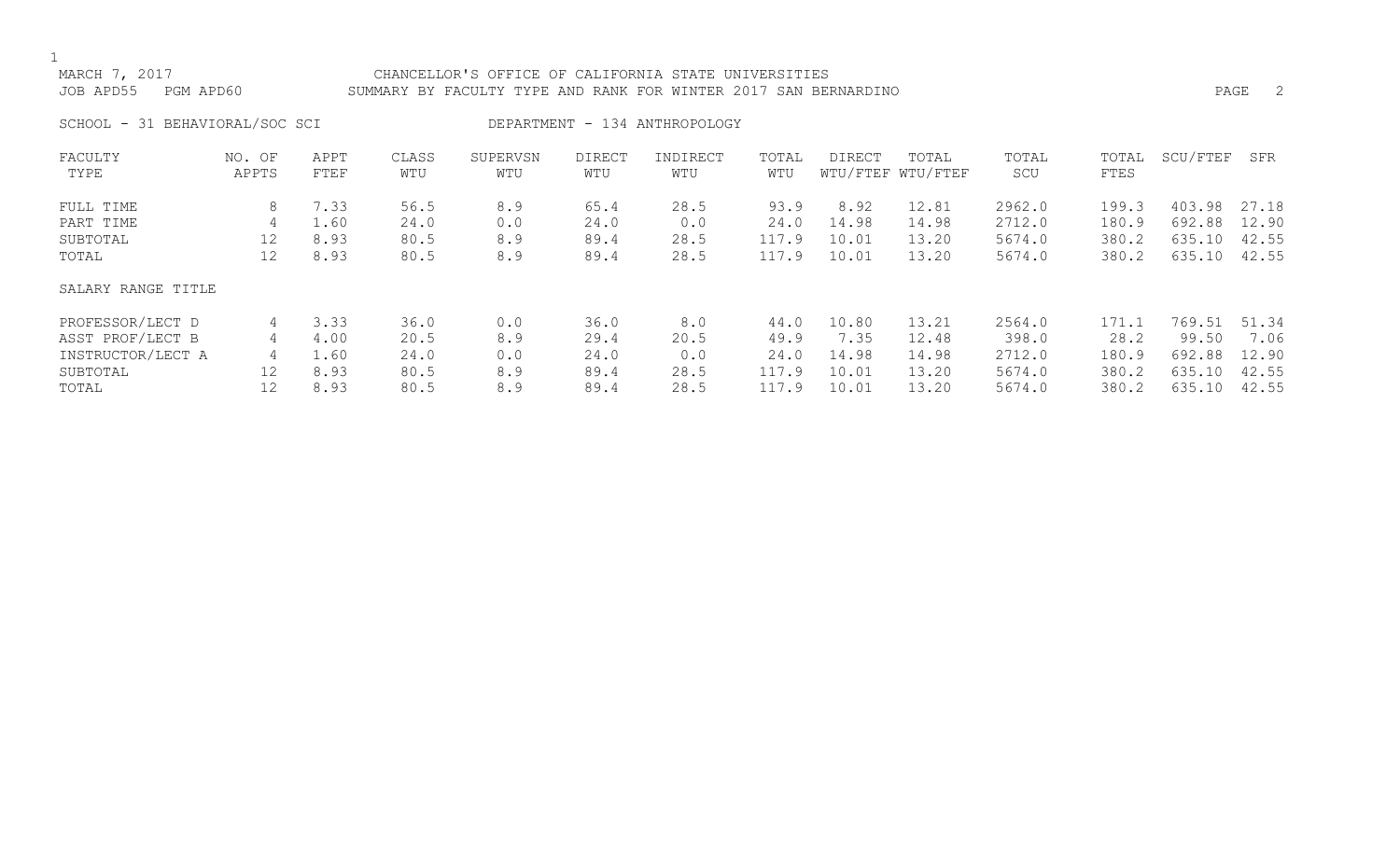## MARCH 7, 2017 CHANCELLOR'S OFFICE OF CALIFORNIA STATE UNIVERSITIES JOB APD55 PGM APD60 SUMMARY BY FACULTY TYPE AND RANK FOR WINTER 2017 SAN BERNARDINO PAGE 3

SCHOOL - 31 BEHAVIORAL/SOC SCI DEPARTMENT - 197 CRIMINOLOGY

| FACULTY            | NO. OF | APPT  | CLASS | SUPERVSN | <b>DIRECT</b> | INDIRECT | TOTAL | <b>DIRECT</b> | TOTAL             | TOTAL  | TOTAL | SCU/FTEF | SFR   |
|--------------------|--------|-------|-------|----------|---------------|----------|-------|---------------|-------------------|--------|-------|----------|-------|
| TYPE               | APPTS  | FTEF  | WTU   | WTU      | WTU           | WTU      | WTU   |               | WTU/FTEF WTU/FTEF | SCU    | FTES  |          |       |
| FULL TIME          | 15     | 13.58 | 121.0 | 3.5      | 128.5         | 40.0     | 168.5 | 9.46          | 12.41             | 4814.0 | 323.6 | 354.41   | 23.83 |
| PART TIME          | 6      | 1.87  | 28.0  | 0.0      | 28.0          | 0.0      | 28.0  | 14.98         | 14.98             | 960.0  | 64.0  | 513.64   | 34.24 |
| SUBTOTAL           | 21     | 15.45 | 149.0 | 3.5      | 156.5         | 40.0     | 196.5 | 10.13         | 12.72             | 5774.0 | 387.6 | 373.67   | 25.09 |
| OTHER              | 2      | 0.00  | 0.0   | 0.3      | 0.3           | 0.0      | 0.3   | 0.00          | 0.00              | 2.0    | 0.1   | 0.00     | 0.00  |
| TOTAL              | 23     | 15.45 | 149.0 | 3.8      | 156.8         | 40.0     | 196.8 | 10.15         | 12.74             | 5776.0 | 387.8 | 373.80   | 25.09 |
| SALARY RANGE TITLE |        |       |       |          |               |          |       |               |                   |        |       |          |       |
| PROFESSOR/LECT D   | 4      | 3.34  | 29.0  | 0.5      | 29.5          | 12.0     | 41.5  | 8.85          | 12.44             | 1299.0 | 87.1  | 389.51   | 26.12 |
| ASSOC PROF/LECT C  |        | 3.00  | 24.0  | 0.0      | 28.0          | 8.0      | 36.0  | 9.34          | 12.00             | 755.0  | 51.2  | 251.75   | 17.07 |
| ASST PROF/LECT B   | 6      | 6.00  | 52.0  | 3.0      | 55.0          | 20.0     | 75.0  | 9.17          | 12.50             | 2124.0 | 142.9 | 354.06   | 23.83 |
| INSTRUCTOR/LECT A  |        | 2.87  | 44.0  | 0.0      | 44.0          | 0.0      | 44.0  | 15.34         | 15.34             | 1596.0 | 106.4 | 556.29   | 37.09 |
| SUBTOTAL           | 20     | 15.20 | 149.0 | 3.5      | 156.5         | 40.0     | 196.5 | 10.29         | 12.93             | 5774.0 | 387.6 | 379.82   | 25.50 |
| ADMINISTRATOR      |        | 0.00  | 0.0   | 0.0      | 0.0           | 0.0      | 0.0   | 0.00          | 0.00              | 0.0    | 0.0   | 0.00     | 0.00  |
| OTHER              |        | 0.25  | 0.0   | 0.3      | 0.3           | 0.0      | 0.3   | 1.20          | 1.20              | 2.0    | 0.1   | 8.00     | 0.52  |
| SUBTOTAL           |        | 0.25  | 0.0   | 0.3      | 0.3           | 0.0      | 0.3   | 1.20          | 1.20              | 2.0    | 0.1   | 8.00     | 0.52  |
| TOTAL              | 23     | 15.45 | 149.0 | 3.8      | 156.8         | 40.0     | 196.8 | 10.15         | 12.74             | 5776.0 | 387.8 | 373.80   | 25.09 |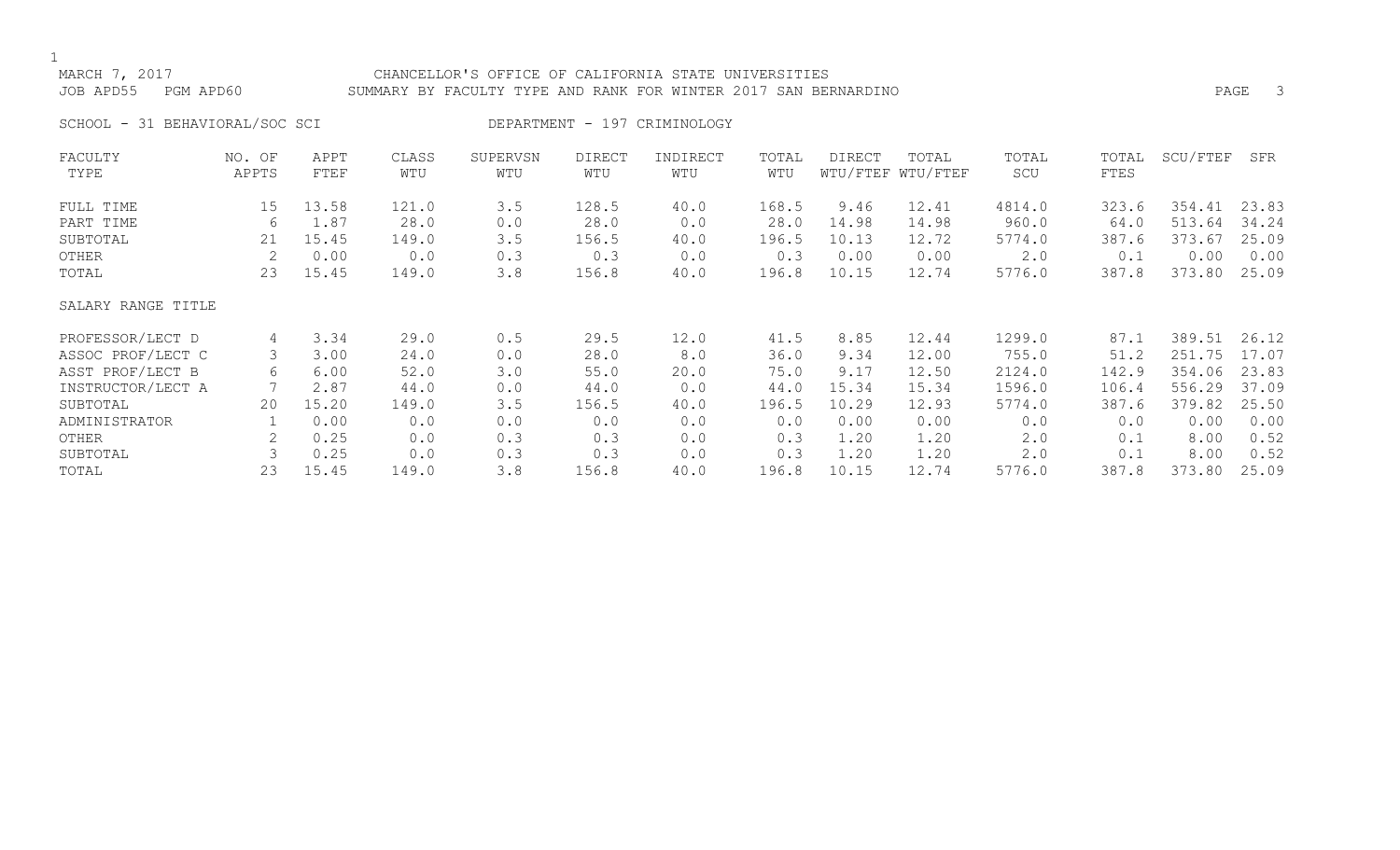# MARCH 7, 2017 CHANCELLOR'S OFFICE OF CALIFORNIA STATE UNIVERSITIES JOB APD55 PGM APD60 SUMMARY BY FACULTY TYPE AND RANK FOR WINTER 2017 SAN BERNARDINO PAGE 4

SCHOOL - 31 BEHAVIORAL/SOC SCI DEPARTMENT - 235 ECONOMICS

| FACULTY            | NO. OF | APPT | CLASS | SUPERVSN | <b>DIRECT</b> | INDIRECT | TOTAL | <b>DIRECT</b> | TOTAL             | TOTAL  | TOTAL | SCU/FTEF | SFR   |
|--------------------|--------|------|-------|----------|---------------|----------|-------|---------------|-------------------|--------|-------|----------|-------|
| TYPE               | APPTS  | FTEF | WTU   | WTU      | WTU           | WTU      | WTU   |               | WTU/FTEF WTU/FTEF | SCU    | FTES  |          |       |
| FULL TIME          | 6      | 5.50 | 52.0  | 0.0      | 52.0          | 16.0     | 68.0  | 9.46          | 12.37             | 1628.0 | 108.6 | 296.11   | 19.75 |
| PART TIME          | 6      | 2.77 | 36.0  | 0.0      | 36.0          | 2.0      | 38.0  | 13.00         | 13.72             | 2468.0 | 164.5 | 890.97   | 59.40 |
| SUBTOTAL           | 12     | 8.27 | 88.0  | 0.0      | 88.0          | 18.0     | 106.0 | 10.64         | 12.82             | 4096.0 | 273.1 | 495.40   | 33.03 |
| TOTAL              | 12     | 8.27 | 88.0  | 0.0      | 88.0          | 18.0     | 106.0 | 10.64         | 12.82             | 4096.0 | 273.1 | 495.40   | 33.03 |
| SALARY RANGE TITLE |        |      |       |          |               |          |       |               |                   |        |       |          |       |
| PROFESSOR/LECT D   | 6      | 4.67 | 44.0  | 0.0      | 44.0          | 14.0     | 58.0  | 9.43          | 12.43             | 1604.0 | 107.0 | 343.69   | 22.93 |
| ASST PROF/LECT B   |        | 2.00 | 20.0  | 0.0      | 20.0          | 4.0      | 24.0  | 10.01         | 12.01             | 548.0  | 36.5  | 274.14   | 18.27 |
| INSTRUCTOR/LECT A  | 4      | 1.60 | 24.0  | 0.0      | 24.0          | 0.0      | 24.0  | 14.98         | 14.98             | 1944.0 | 129.6 | 213.48   | 80.90 |
| SUBTOTAL           | 12     | 8.27 | 88.0  | 0.0      | 88.0          | 18.0     | 106.0 | 10.64         | 12.82             | 4096.0 | 273.1 | 495.40   | 33.03 |
| TOTAL              | 12     | 8.27 | 88.0  | 0.0      | 88.0          | 18.0     | 106.0 | 10.64         | 12.82             | 4096.0 | 273.1 | 495.40   | 33.03 |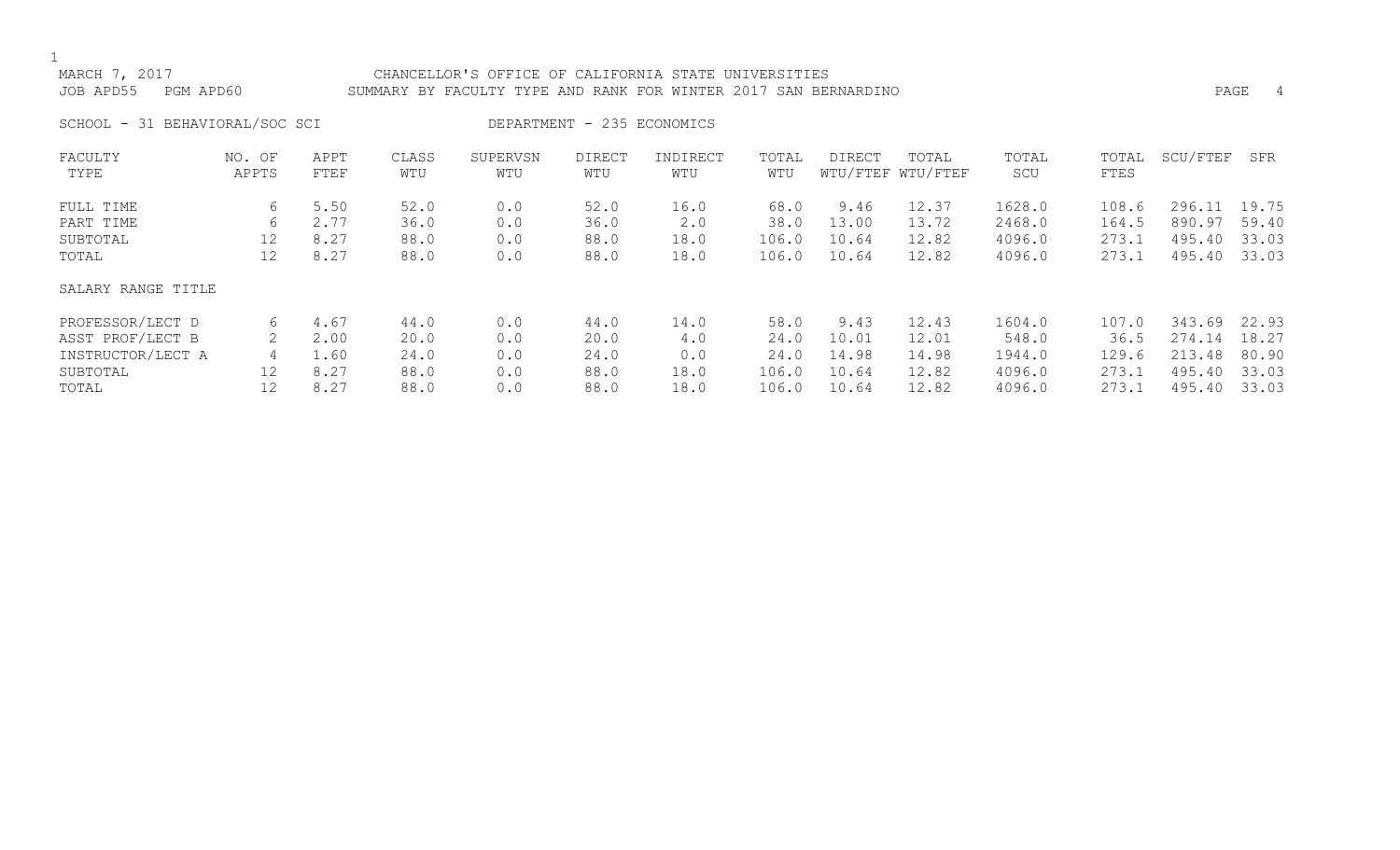# MARCH 7, 2017 CHANCELLOR'S OFFICE OF CALIFORNIA STATE UNIVERSITIES

# JOB APD55 PGM APD60 SUMMARY BY FACULTY TYPE AND RANK FOR WINTER 2017 SAN BERNARDINO PAGE 5

SCHOOL - 31 BEHAVIORAL/SOC SCI DEPARTMENT - 258 ETHNIC STUDIES

| FACULTY<br>TYPE    | NO. OF<br>APPTS | APPT<br>FTEF | CLASS<br>WTU | SUPERVSN<br>WTU | <b>DIRECT</b><br>WTU | INDIRECT<br>WTU | TOTAL<br>WTU | DIRECT | TOTAL<br>WTU/FTEF WTU/FTEF | TOTAL<br>SCU | TOTAL<br>FTES | SCU/FTEF | SFR   |
|--------------------|-----------------|--------------|--------------|-----------------|----------------------|-----------------|--------------|--------|----------------------------|--------------|---------------|----------|-------|
| PART TIME          |                 | 0.53         | 8.0          | 0.0             | 8.0                  | 0.0             | 8.0          | 14.98  | 14.98                      | 160.0        | 10.7          | 299.63   | 19.98 |
| SUBTOTAL           |                 | 0.53         | 8.0          | 0.0             | 8.0                  | 0.0             | 8.0          | 14.98  | 14.98                      | 160.0        | 10.7          | 299.63   | 19.98 |
| TOTAL              |                 | 0.53         | 8.0          | 0.0             | 8.0                  | 0.0             | 8.0          | 14.98  | 14.98                      | 160.0        | 10.7          | 299.63   | 19.98 |
| SALARY RANGE TITLE |                 |              |              |                 |                      |                 |              |        |                            |              |               |          |       |
| INSTRUCTOR/LECT A  |                 | 0.53         | 8.0          | 0.0             | 8.0                  | 0.0             | 8.0          | 14.98  | 14.98                      | 160.0        | 10.7          | 299.63   | 19.98 |
| SUBTOTAL           |                 | 0.53         | 8.0          | 0.0             | 8.0                  | 0.0             | 8.0          | 14.98  | 14.98                      | 160.0        | 10.7          | 299.63   | 19.98 |
| TOTAL              |                 | 0.53         | 8.0          | 0.0             | 8.0                  | 0.0             | 8.0          | 14.98  | 14.98                      | 160.0        | 10.7          | 299.63   | 19.98 |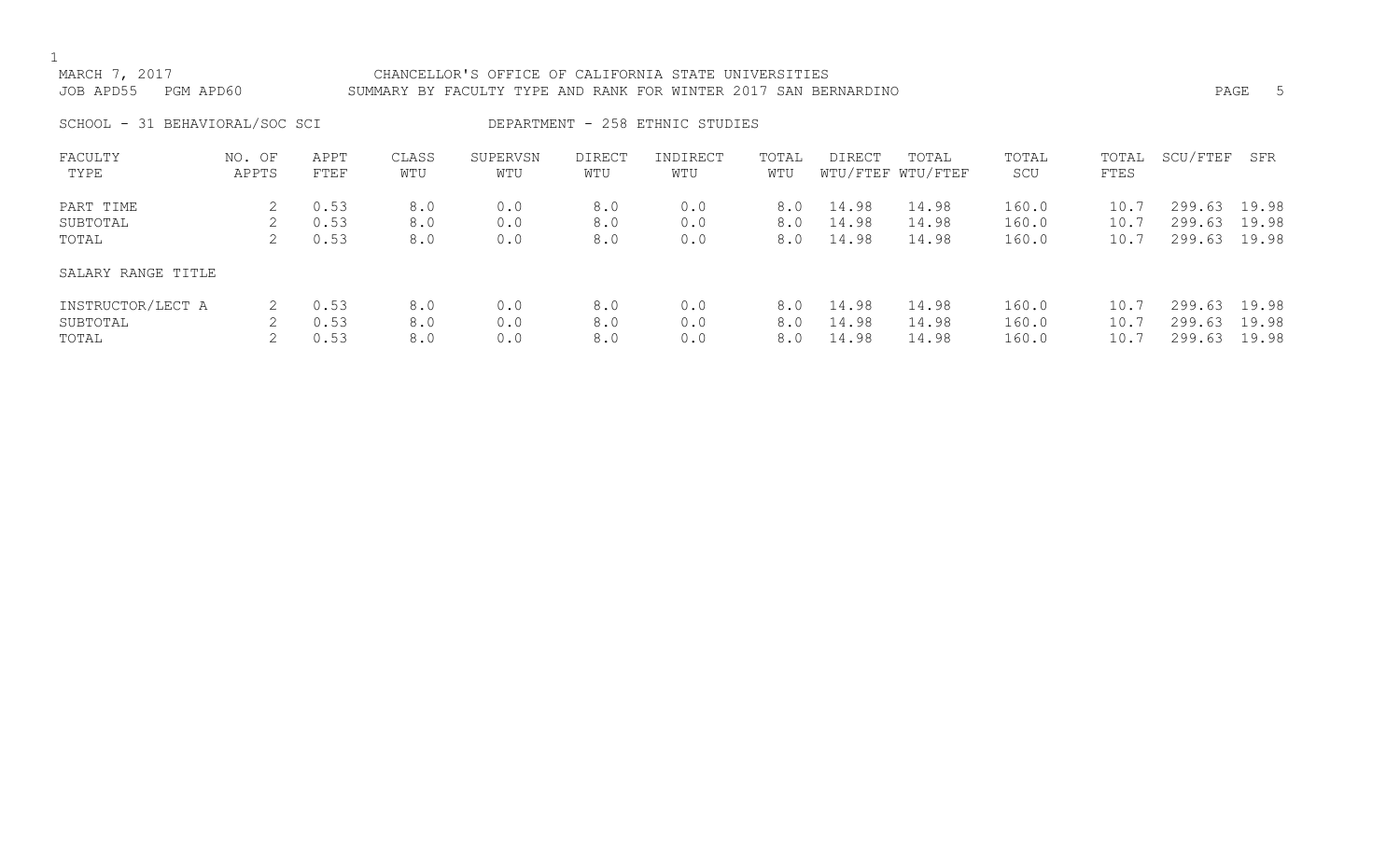# MARCH 7, 2017 CHANCELLOR'S OFFICE OF CALIFORNIA STATE UNIVERSITIES JOB APD55 PGM APD60 SUMMARY BY FACULTY TYPE AND RANK FOR WINTER 2017 SAN BERNARDINO PAGE 6

SCHOOL - 31 BEHAVIORAL/SOC SCI DEPARTMENT - 305 GEOGRAPHY

| FACULTY            | NO. OF | APPT | CLASS | SUPERVSN | DIRECT | INDIRECT | TOTAL | DIRECT | TOTAL             | TOTAL  | TOTAL | SCU/FTEF | SFR   |
|--------------------|--------|------|-------|----------|--------|----------|-------|--------|-------------------|--------|-------|----------|-------|
| TYPE               | APPTS  | FTEF | WTU   | WTU      | WTU    | WTU      | WTU   |        | WTU/FTEF WTU/FTEF | SCU    | FTES  |          |       |
| FULL TIME          |        | 5.39 | 52.0  | 2.4      | 54.4   | 26.0     | 80.4  | 10.10  | 14.92             | 2406.0 | 162.0 | 446.55   | 30.07 |
| PART TIME          |        | 1.33 | 24.0  | 0.0      | 24.0   | 0.0      | 24.0  | 17.99  | 17.99             | 1605.0 | 107.0 | 203.15   | 80.21 |
| SUBTOTAL           |        | 6.72 | 76.0  | 2.4      | 78.4   | 26.0     | 104.4 | 11.66  | 15.53             | 4011.0 | 269.0 | 596.70   | 40.02 |
| TOTAL              | 9      | 6.72 | 76.0  | 2.4      | 78.4   | 26.0     | 104.4 | 11.66  | 15.53             | 4011.0 | 269.0 | 596.70   | 40.02 |
| SALARY RANGE TITLE |        |      |       |          |        |          |       |        |                   |        |       |          |       |
| PROFESSOR/LECT D   |        | 2.00 | 22.0  | 0.0      | 22.0   | 8.0      | 30.0  | 11.00  | 15.00             | 1042.0 | 69.5  | 521.00   | 34.77 |
| ASSOC PROF/LECT C  |        | 2.39 | 26.0  | 1.7      | 27.7   | 10.0     | 37.7  | 11.60  | 15.79             | 1240.0 | 84.2  | 519.26   | 35.26 |
| ASST PROF/LECT B   |        | 1.00 | 4.0   | 0.7      | 4.7    | 8.0      | 12.7  | 4.70   | 12.70             | 124.0  | 8.3   | 124.00   | 8.27  |
| INSTRUCTOR/LECT A  |        | 1.33 | 24.0  | 0.0      | 24.0   | 0.0      | 24.0  | 17.99  | 17.99             | 1605.0 | 107.0 | 203.15   | 80.21 |
| SUBTOTAL           | 9      | 6.72 | 76.0  | 2.4      | 78.4   | 26.0     | 104.4 | 11.66  | 15.53             | 4011.0 | 269.0 | 596.70   | 40.02 |
| TOTAL              | 9      | 6.72 | 76.0  | 2.4      | 78.4   | 26.0     | 104.4 | 11.66  | 15.53             | 4011.0 | 269.0 | 596.70   | 40.02 |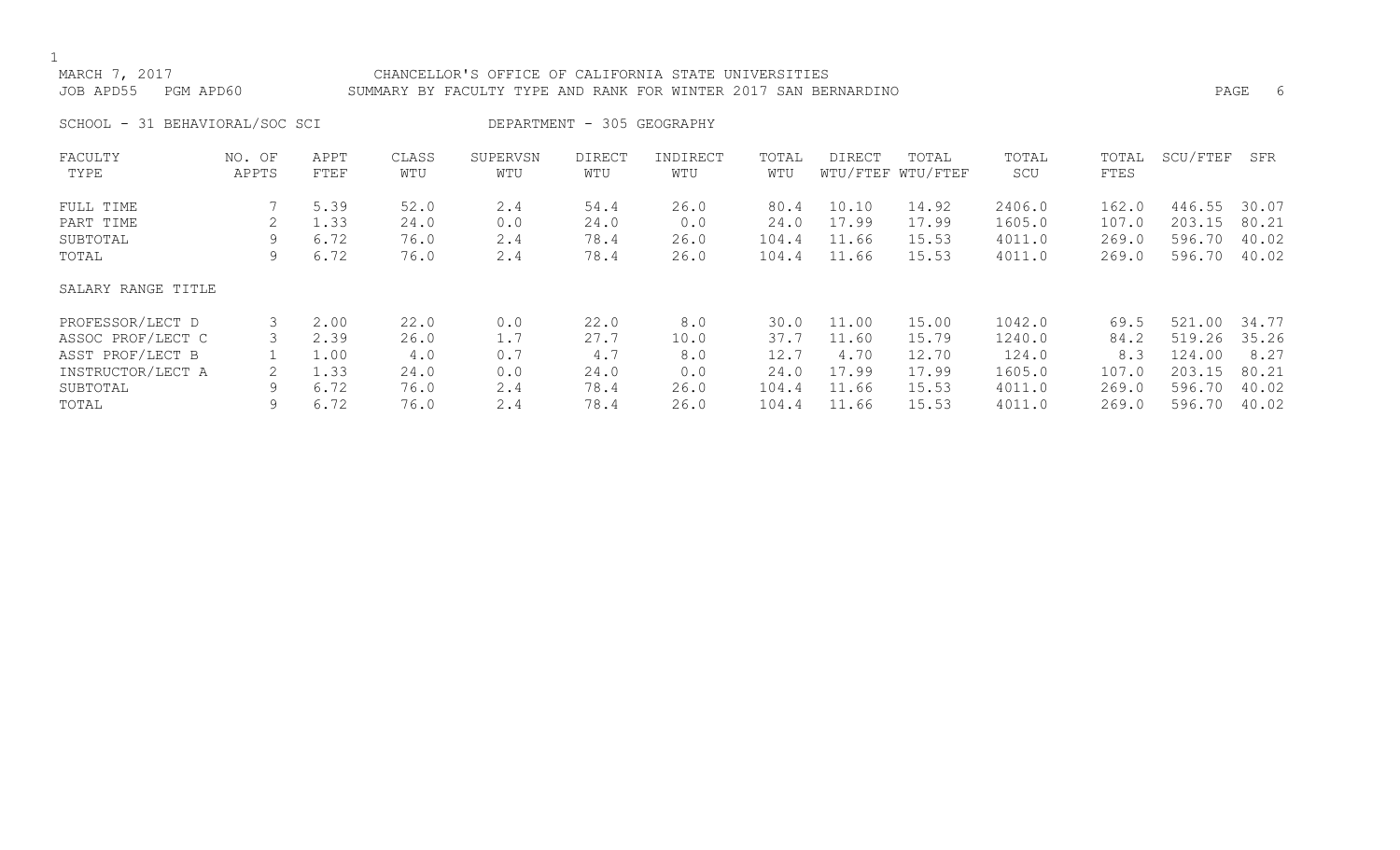# MARCH 7, 2017 CHANCELLOR'S OFFICE OF CALIFORNIA STATE UNIVERSITIES JOB APD55 PGM APD60 SUMMARY BY FACULTY TYPE AND RANK FOR WINTER 2017 SAN BERNARDINO PAGE 7

SCHOOL - 31 BEHAVIORAL/SOC SCI DEPARTMENT - 348 HISTORY

| FACULTY            | NO. OF | APPT  | CLASS | SUPERVSN | <b>DIRECT</b> | INDIRECT | TOTAL | DIRECT | TOTAL             | TOTAL  | TOTAL | SCU/FTEF | SFR   |
|--------------------|--------|-------|-------|----------|---------------|----------|-------|--------|-------------------|--------|-------|----------|-------|
| TYPE               | APPTS  | FTEF  | WTU   | WTU      | WTU           | WTU      | WTU   |        | WTU/FTEF WTU/FTEF | SCU    | FTES  |          |       |
| FULL TIME          | 14     | 11.70 | 106.0 | 5.1      | 123.1         | 48.0     | 171.1 | 10.52  | 14.62             | 3706.0 | 248.4 | 316.70   | 21.22 |
| PART TIME          | 9      | 3.20  | 50.0  | 0.0      | 50.0          | 0.0      | 50.0  | 15.61  | 15.61             | 5076.0 | 338.4 | 584.27   | 5.62  |
| SUBTOTAL           | 23     | 14.91 | 156.0 | 5.1      | 173.1         | 48.0     | 221.1 | 11.61  | 14.83             | 8782.0 | 586.8 | 589.16   | 39.36 |
| TOTAL              | 23     | 14.91 | 156.0 | 5.1      | 173.1         | 48.0     | 221.1 | 11.61  | 14.83             | 8782.0 | 586.8 | 589.16   | 39.36 |
| SALARY RANGE TITLE |        |       |       |          |               |          |       |        |                   |        |       |          |       |
| PROFESSOR/LECT D   |        | 4.27  | 36.0  | 0.0      | 40.0          | 12.0     | 52.0  | 9.38   | 12.19             | 676.0  | 45.1  | 158.46   | 10.58 |
| ASSOC PROF/LECT C  | 4      | 2.50  | 18.0  | 4.5      | 22.5          | 24.0     | 46.5  | 8.99   | 18.57             | 378.0  | 26.0  | 150.96   | 10.40 |
| ASST PROF/LECT B   |        | 4.70  | 40.0  | 0.6      | 48.6          | 12.0     | 60.6  | 10.34  | 12.90             | 1816.0 | 121.1 | 386.47   | 25.78 |
| INSTRUCTOR/LECT A  | 9      | 3.44  | 62.0  | 0.0      | 62.0          | 0.0      | 62.0  | 18.04  | 18.04             | 5912.0 | 394.5 | 720.10   | 14.77 |
| SUBTOTAL           | 23     | 14.91 | 156.0 | 5.1      | 173.1         | 48.0     | 221.1 | 11.61  | 14.83             | 8782.0 | 586.8 | 589.16   | 39.36 |
| TOTAL              | 23     | 14.91 | 156.0 | 5.1      | 173.1         | 48.0     | 221.1 | 11.61  | 14.83             | 8782.0 | 586.8 | 589.16   | 39.36 |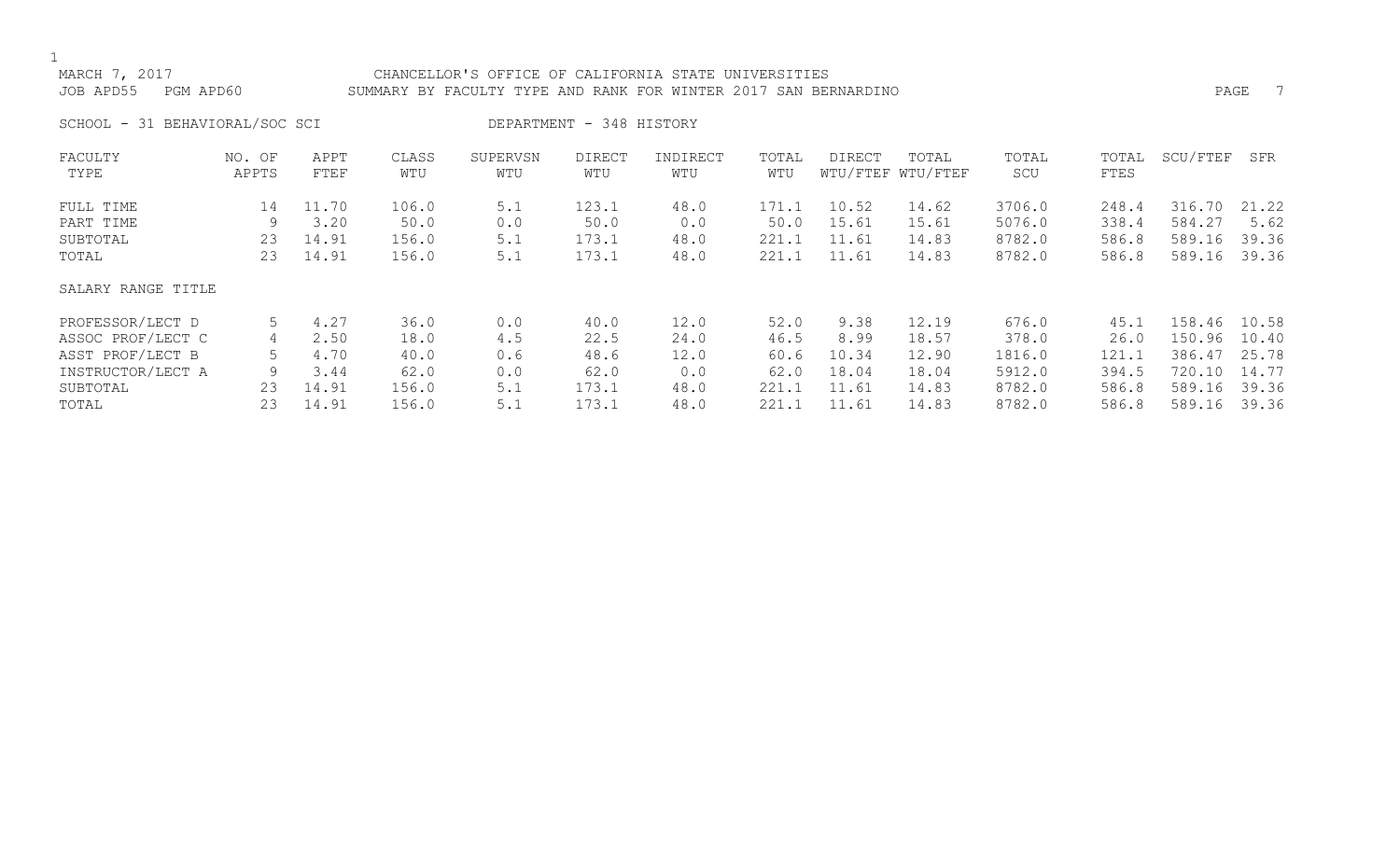# MARCH 7, 2017 CHANCELLOR'S OFFICE OF CALIFORNIA STATE UNIVERSITIES JOB APD55 PGM APD60 SUMMARY BY FACULTY TYPE AND RANK FOR WINTER 2017 SAN BERNARDINO PAGE 8

SCHOOL - 31 BEHAVIORAL/SOC SCI DEPARTMENT - 351 HUMAN DEVELOPMENT

| FACULTY            | NO. OF | APPT | CLASS | SUPERVSN | <b>DIRECT</b> | INDIRECT | TOTAL | <b>DIRECT</b> | TOTAL             | TOTAL | TOTAL | SCU/FTEF | SFR   |
|--------------------|--------|------|-------|----------|---------------|----------|-------|---------------|-------------------|-------|-------|----------|-------|
| TYPE               | APPTS  | FTEF | WTU   | WTU      | WTU           | WTU      | WTU   |               | WTU/FTEF WTU/FTEF | SCU   | FTES  |          |       |
| PART TIME          |        | 0.13 | 1.0   | 18.0     | 19.0          | 0.0      | 19.0  | 42.86         | 42.86             | 108.0 | 7.2   | 812.03   | 54.14 |
| SUBTOTAL           |        | 0.13 | 1.0   | 18.0     | 19.0          | 0.0      | 19.0  | 42.86         | 42.86             | 108.0 | 7.2   | 812.03   | 54.14 |
| TOTAL              |        | 0.13 | 1.0   | 18.0     | 19.0          | 0.0      | 19.0  | 42.86         | 42.86             | 108.0 | 7.2   | 812.03   | 54.14 |
| SALARY RANGE TITLE |        |      |       |          |               |          |       |               |                   |       |       |          |       |
| OTHER              |        | 0.13 | 1.0   | 18.0     | 19.0          | 0.0      | 19.0  | 42.86         | 42.86             | 108.0 | 7.2   | 812.03   | 54.14 |
| SUBTOTAL           |        | 0.13 | 1.0   | 18.0     | 19.0          | 0.0      | 19.0  | 42.86         | 42.86             | 108.0 | 7.2   | 812.03   | 54.14 |
| TOTAL              |        | 0.13 | 1.0   | 18.0     | 19.0          | 0.0      | 19.0  | 42.86         | 42.86             | 108.0 |       | 812.03   | 54.14 |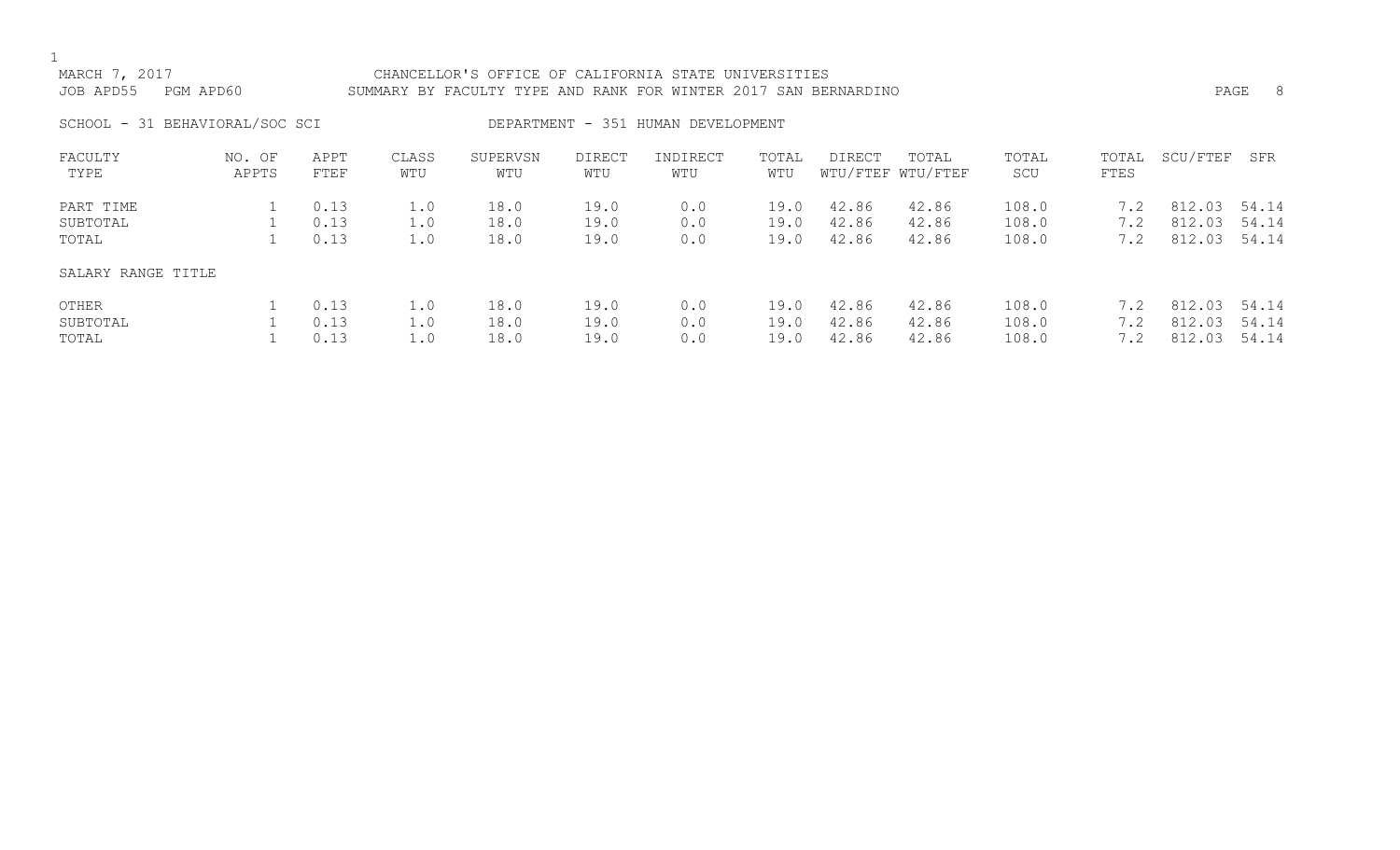# MARCH 7, 2017 CHANCELLOR'S OFFICE OF CALIFORNIA STATE UNIVERSITIES JOB APD55 PGM APD60 SUMMARY BY FACULTY TYPE AND RANK FOR WINTER 2017 SAN BERNARDINO PAGE 9

# SCHOOL - 31 BEHAVIORAL/SOC SCI DEPARTMENT - 497 MILITARY SCIENCE (ROTC)

| FACULTY            | OF<br>NO. | APPT | CLASS | SUPERVSN | <b>DIRECT</b> | INDIRECT | TOTAL | DIRECT | TOTAL             | TOTAL | TOTAL | SCU/FTEF | SFR  |
|--------------------|-----------|------|-------|----------|---------------|----------|-------|--------|-------------------|-------|-------|----------|------|
| TYPE               | APPTS     | FTEF | WTU   | WTU      | WTU           | WTU      | WTU   |        | WTU/FTEF WTU/FTEF | SCU   | FTES  |          |      |
| PART TIME          |           | 0.00 | 0.0   | 0.0      | 0.0           | 0.0      | 0.0   | 0.00   | 0.00              | 0.0   | 0.0   | 0.00     | 0.00 |
|                    |           |      |       |          |               |          |       |        |                   |       |       |          |      |
| SUBTOTAL           |           | 0.00 | 0.0   | 0.0      | 0.0           | 0.0      | 0.0   | 0.00   | 0.00              | 0.0   | 0.0   | 0.00     | 0.00 |
| OTHER              | 4         | 0.00 | 0.0   | 0.0      | 0.0           | 0.0      | 0.0   | 0.00   | 0.00              | 175.0 | 11.7  | 0.00     | 0.00 |
| TOTAL              | C.        | 0.00 | 0.0   | 0.0      | 0.0           | 0.0      | 0.0   | 0.00   | 0.00              | 175.0 | 11.7  | 0.00     | 0.00 |
| SALARY RANGE TITLE |           |      |       |          |               |          |       |        |                   |       |       |          |      |
| OTHER              | C.        | 0.00 | 0.0   | 0.0      | 0.0           | 0.0      | 0.0   | 0.00   | 0.00              | 175.0 | 11.7  | 0.00     | 0.00 |
| SUBTOTAL           |           | 0.00 | 0.0   | 0.0      | 0.0           | 0.0      | 0.0   | 0.00   | 0.00              | 175.0 | 11.7  | 0.00     | 0.00 |
| TOTAL              |           | 0.00 | 0.0   | 0.0      | 0.0           | 0.0      | 0.0   | 0.00   | 0.00              | 175.0 |       | 0.00     | 0.00 |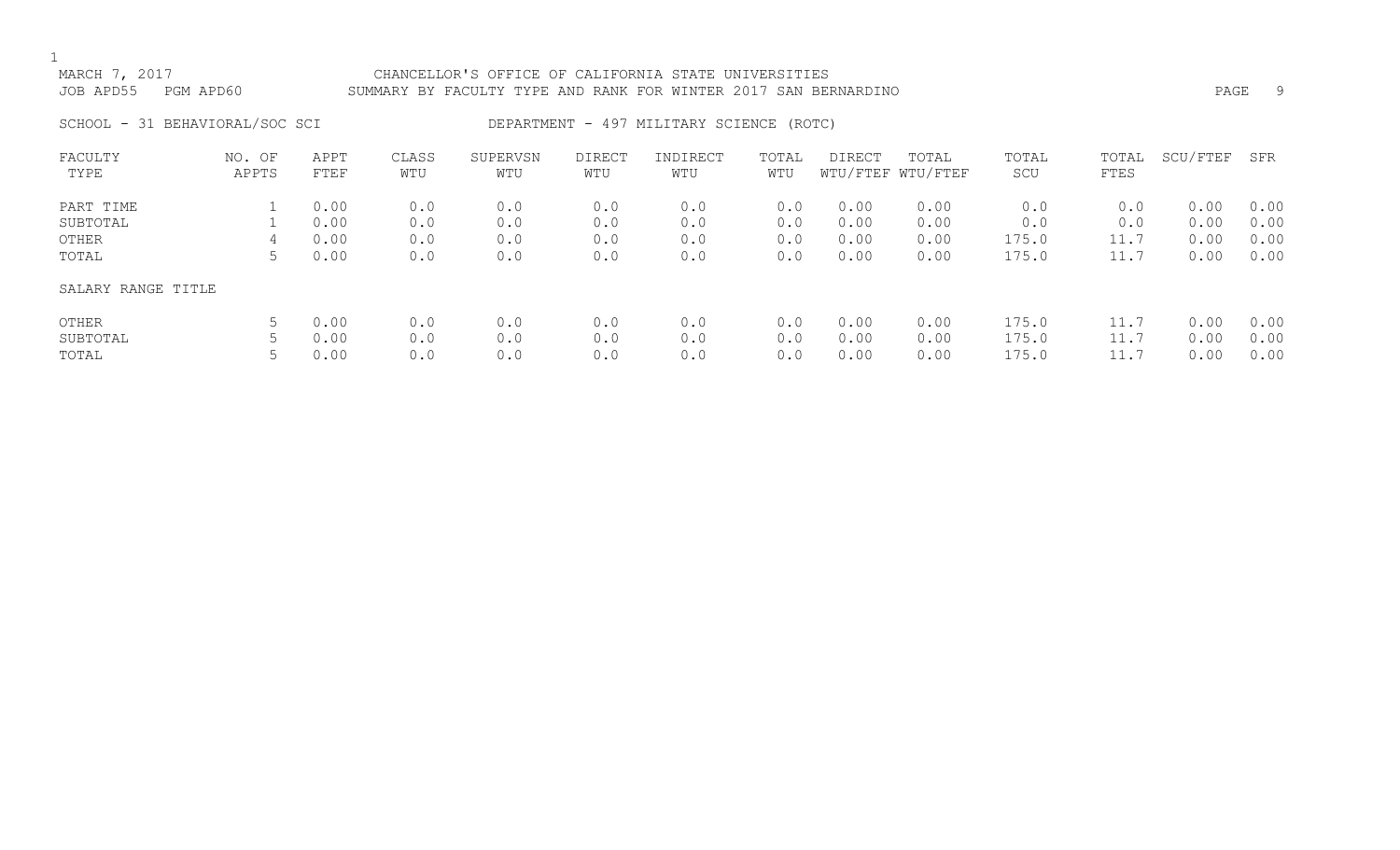# MARCH 7, 2017 CHANCELLOR'S OFFICE OF CALIFORNIA STATE UNIVERSITIES JOB APD55 PGM APD60 SUMMARY BY FACULTY TYPE AND RANK FOR WINTER 2017 SAN BERNARDINO PAGE 10

SCHOOL - 31 BEHAVIORAL/SOC SCI DEPARTMENT - 580 POLITICAL SCIENCE

| FACULTY            | NO. OF | APPT  | CLASS | SUPERVSN | <b>DIRECT</b> | INDIRECT | TOTAL | <b>DIRECT</b> | TOTAL             | TOTAL  | TOTAL | SCU/FTEF | SFR   |
|--------------------|--------|-------|-------|----------|---------------|----------|-------|---------------|-------------------|--------|-------|----------|-------|
| TYPE               | APPTS  | FTEF  | WTU   | WTU      | WTU           | WTU      | WTU   |               | WTU/FTEF WTU/FTEF | SCU    | FTES  |          |       |
| FULL TIME          | 9      | 7.94  | 64.0  | 2.2      | 74.2          | 24.0     | 98.2  | 9.34          | 12.37             | 1610.0 | 112.4 | 202.75   | 14.15 |
| PART TIME          |        | 2.40  | 36.0  | 0.0      | 40.0          | 0.0      | 40.0  | 16.65         | 16.65             | 4492.0 | 299.9 | 869.33   | 24.81 |
| SUBTOTAL           | 16     | 10.34 | 100.0 | 2.2      | 114.2         | 24.0     | 138.2 | 11.04         | 13.36             | 6102.0 | 412.3 | 589.91   | 39.86 |
| TOTAL              | 16     | 10.34 | 100.0 | 2.2      | 114.2         | 24.0     | 138.2 | 11.04         | 13.36             | 6102.0 | 412.3 | 589.91   | 39.86 |
| SALARY RANGE TITLE |        |       |       |          |               |          |       |               |                   |        |       |          |       |
| PROFESSOR/LECT D   | 5      | 3.00  | 24.0  | 0.3      | 36.3          | 4.0      | 40.3  | 12.10         | 13.43             | 604.0  | 43.4  | 201.33   | 14.47 |
| ASST PROF/LECT B   |        | 4.94  | 40.0  | 1.9      | 41.9          | 20.0     | 61.9  | 8.48          | 12.53             | 1006.0 | 69.0  | 203.60   | 13.96 |
| INSTRUCTOR/LECT A  | 6      | 2.40  | 36.0  | 0.0      | 36.0          | 0.0      | 36.0  | 14.98         | 14.98             | 4492.0 | 299.9 | 869.33   | 24.81 |
| SUBTOTAL           | 16     | 10.34 | 100.0 | 2.2      | 114.2         | 24.0     | 138.2 | 11.04         | 13.36             | 6102.0 | 412.3 | 589.91   | 39.86 |
| TOTAL              | 16     | 10.34 | 100.0 | 2.2      | 114.2         | 24.0     | 138.2 | 11.04         | 13.36             | 6102.0 | 412.3 | 589.91   | 39.86 |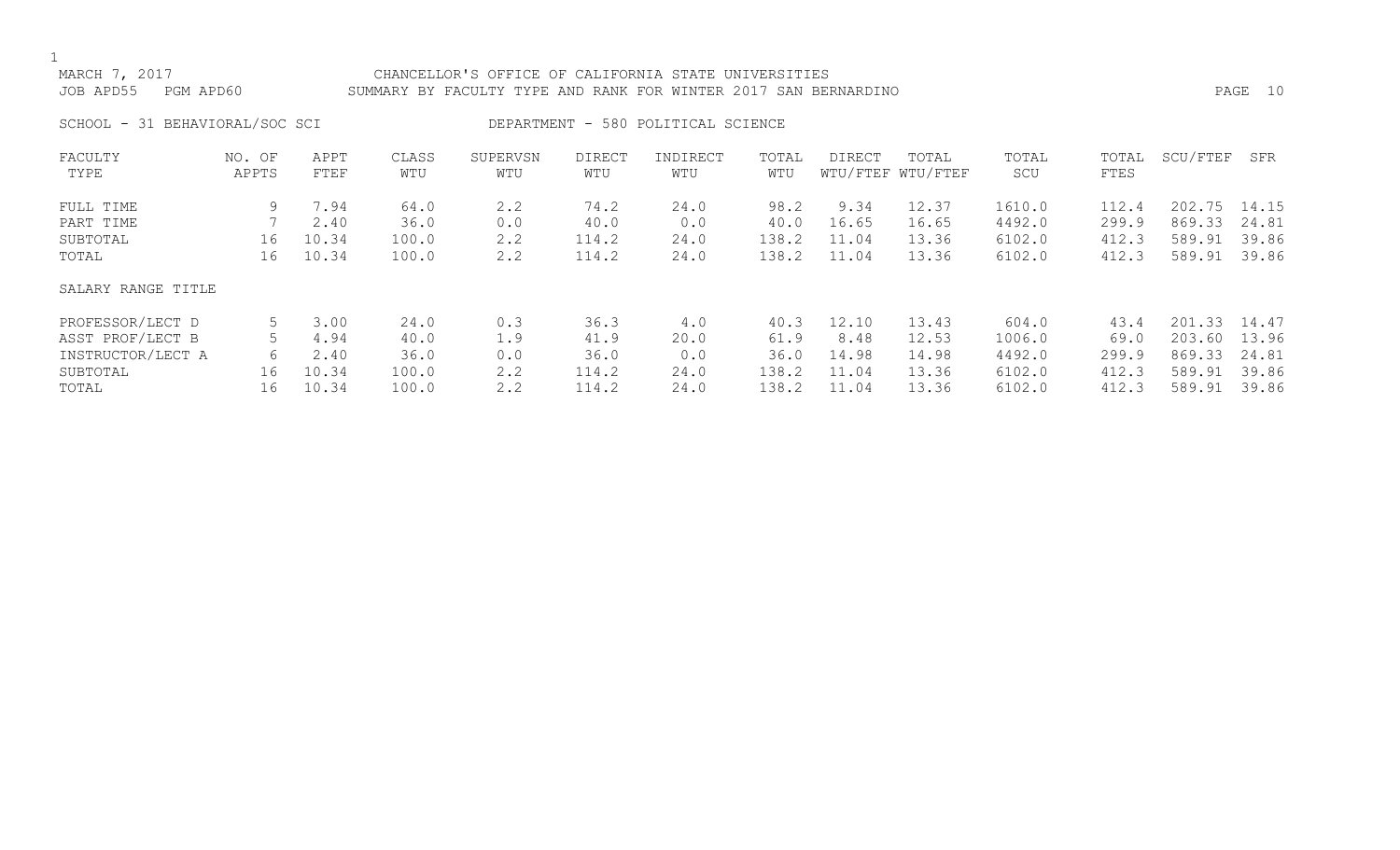# MARCH 7, 2017 CHANCELLOR'S OFFICE OF CALIFORNIA STATE UNIVERSITIES JOB APD55 PGM APD60 SUMMARY BY FACULTY TYPE AND RANK FOR WINTER 2017 SAN BERNARDINO PAGE 11

SCHOOL - 31 BEHAVIORAL/SOC SCI DEPARTMENT - 590 PSYCHOLOGY

| FACULTY            | NO. OF | APPT  | CLASS | SUPERVSN | <b>DIRECT</b> | INDIRECT | TOTAL | <b>DIRECT</b> | TOTAL             | TOTAL   | TOTAL  | SCU/FTEF | SFR   |
|--------------------|--------|-------|-------|----------|---------------|----------|-------|---------------|-------------------|---------|--------|----------|-------|
| TYPE               | APPTS  | FTEF  | WTU   | WTU      | WTU           | WTU      | WTU   |               | WTU/FTEF WTU/FTEF | SCU     | FTES   |          |       |
| FULL TIME          | 34     | 28.72 | 270.6 | 50.3     | 324.9         | 117.0    | 441.9 | 11.31         | 15.38             | 14919.0 | 1011.0 | 519.39   | 35.20 |
| PART TIME          | 30     | 9.92  | 160.0 | 13.4     | 173.4         | 1.0      | 174.4 | 17.49         | 17.59             | 9091.0  | 606.2  | 916.89   | 61.14 |
| SUBTOTAL           | 64     | 38.64 | 430.6 | 63.7     | 498.3         | 118.0    | 616.3 | 12.90         | 15.95             | 24010.0 | 1617.1 | 621.39   | 41.85 |
| OTHER              |        | 0.00  | 0.0   | 0.0      | 0.0           | 0.0      | 0.0   | 0.00          | 0.00              | 0.0     | 0.0    | 0.00     | 0.00  |
| TOTAL              | 65     | 38.64 | 430.6 | 63.7     | 498.3         | 118.0    | 616.3 | 12.90         | 15.95             | 24010.0 | 1617.1 | 621.39   | 41.85 |
| SALARY RANGE TITLE |        |       |       |          |               |          |       |               |                   |         |        |          |       |
| PROFESSOR/LECT D   | 20     | 12.97 | 136.6 | 25.7     | 162.3         | 53.0     | 215.3 | 12.52         | 16.60             | 5760.0  | 395.2  | 444.17   | 30.48 |
| ASSOC PROF/LECT C  | 4      | 4.00  | 14.0  | 15.3     | 33.3          | 26.0     | 59.3  | 8.33          | 14.83             | 997.0   | 68.2   | 249.37   | 17.06 |
| ASST PROF/LECT B   | 6      | 5.17  | 48.0  | 8.0      | 56.0          | 19.0     | 75.0  | 10.82         | 14.50             | 3338.0  | 225.0  | 645.15   | 43.49 |
| INSTRUCTOR/LECT A  | 19     | 12.83 | 190.0 | 0.3      | 190.3         | 8.0      | 198.3 | 14.83         | 15.45             | 12836.0 | 856.6  | 0.31     | 66.75 |
| TCHNG ASSOCIATE    | 15     | 2.67  | 42.0  | 13.4     | 55.4          | 0.0      | 55.4  | 20.77         | 20.77             | 1072.0  | 71.5   | 401.95   | 26.81 |
| SUBTOTAL           | 64     | 37.64 | 430.6 | 62.7     | 497.3         | 106.0    | 603.3 | 13.21         | 16.03             | 24003.0 | 1616.5 | 637.72   | 42.95 |
| ADMINISTRATOR      |        | 1.00  | 0.0   | 1.0      | 1.0           | 12.0     | 13.0  | 1.00          | 13.00             | 7.0     | 0.6    | 7.00     | 0.58  |
| SUBTOTAL           |        | 1.00  | 0.0   | 1.0      | 1.0           | 12.0     | 13.0  | 1.00          | 13.00             | 7.0     | 0.6    | 7.00     | 0.58  |
| TOTAL              | 65     | 38.64 | 430.6 | 63.7     | 498.3         | 118.0    | 616.3 | 12.90         | 15.95             | 24010.0 | 1617.1 | 621.39   | 41.85 |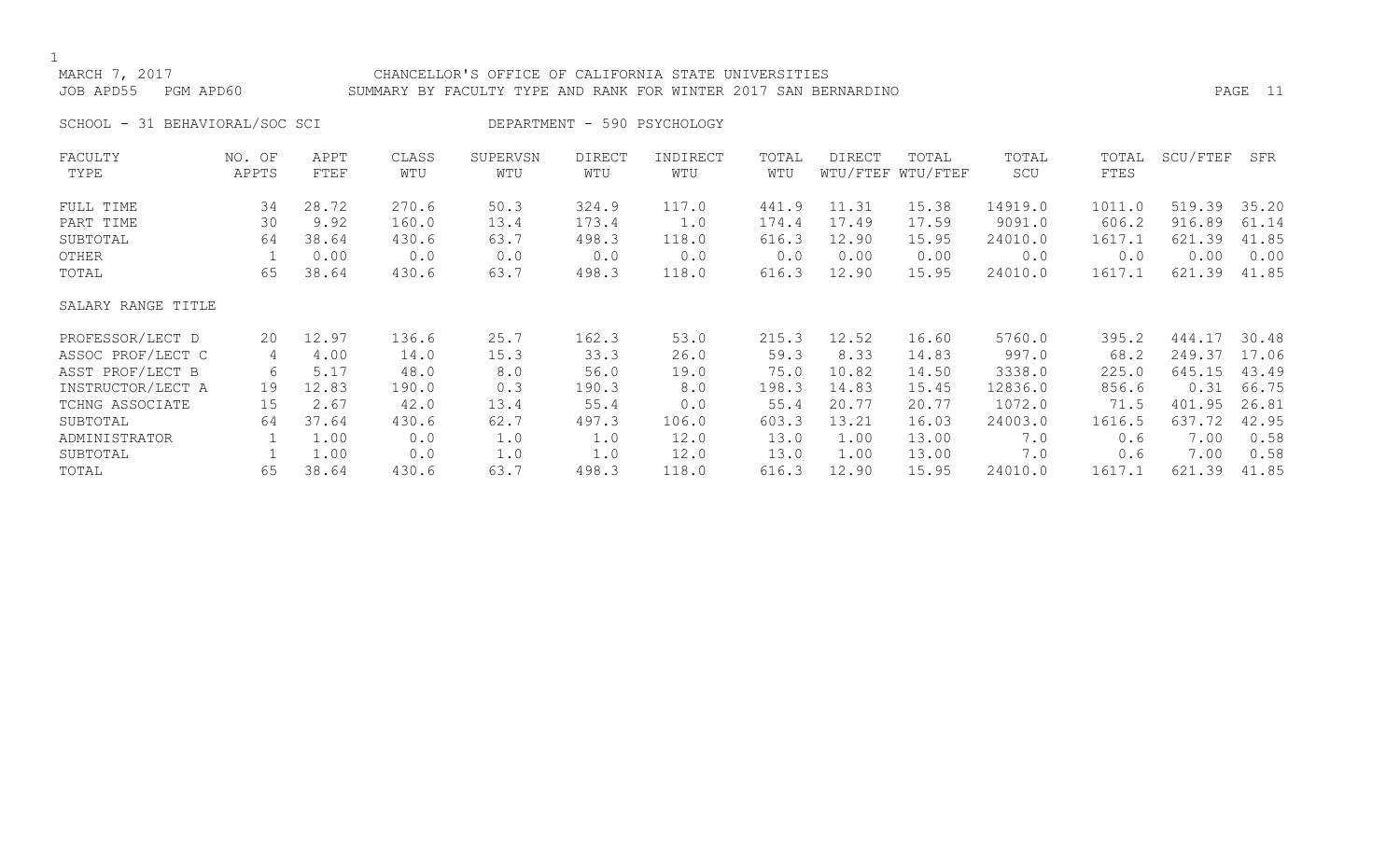# MARCH 7, 2017 CHANCELLOR'S OFFICE OF CALIFORNIA STATE UNIVERSITIES JOB APD55 PGM APD60 SUMMARY BY FACULTY TYPE AND RANK FOR WINTER 2017 SAN BERNARDINO PAGE 12

SCHOOL - 31 BEHAVIORAL/SOC SCI DEPARTMENT - 665 SOCIAL SCIENCE

| FACULTY            | NO. OF | APPT | CLASS | SUPERVSN | <b>DIRECT</b> | INDIRECT | TOTAL | <b>DIRECT</b> | TOTAL             | TOTAL  | TOTAL | SCU/FTEF | SFR   |
|--------------------|--------|------|-------|----------|---------------|----------|-------|---------------|-------------------|--------|-------|----------|-------|
| TYPE               | APPTS  | FTEF | WTU   | WTU      | WTU           | WTU      | WTU   |               | WTU/FTEF WTU/FTEF | SCU    | FTES  |          |       |
| FULL TIME          |        | 1.75 | 16.0  | 0.0      | 16.0          | 0.0      | 16.0  | 9.14          | 9.14              | 408.0  | 27.2  | 233.14   | 15.54 |
| PART TIME          | 9      | 5.21 | 80.0  | 0.0      | 80.0          | 0.0      | 80.0  | 15.37         | 15.37             | 2368.0 | 157.9 | 454.86   | 30.32 |
| SUBTOTAL           | 12     | 6.96 | 96.0  | 0.0      | 96.0          | 0.0      | 96.0  | 13.80         | 13.80             | 2776.0 | 185.1 | 399.08   | 26.61 |
| TOTAL              | 12     | 6.96 | 96.0  | 0.0      | 96.0          | 0.0      | 96.0  | 13.80         | 13.80             | 2776.0 | 185.1 | 399.08   | 26.61 |
| SALARY RANGE TITLE |        |      |       |          |               |          |       |               |                   |        |       |          |       |
| INSTRUCTOR/LECT A  | 12     | 6.96 | 96.0  | 0.0      | 96.0          | 0.0      | 96.0  | 13.80         | 13.80             | 2776.0 | 185.1 | 399.08   | 26.61 |
| SUBTOTAL           | 12     | 6.96 | 96.0  | 0.0      | 96.0          | 0.0      | 96.0  | 13.80         | 13.80             | 2776.0 | 185.1 | 399.08   | 26.61 |
| TOTAL              |        | 6.96 | 96.0  | 0.0      | 96.0          | 0.0      | 96.0  | 13.80         | 13.80             | 2776.0 | 185.1 | 399.08   | 26.61 |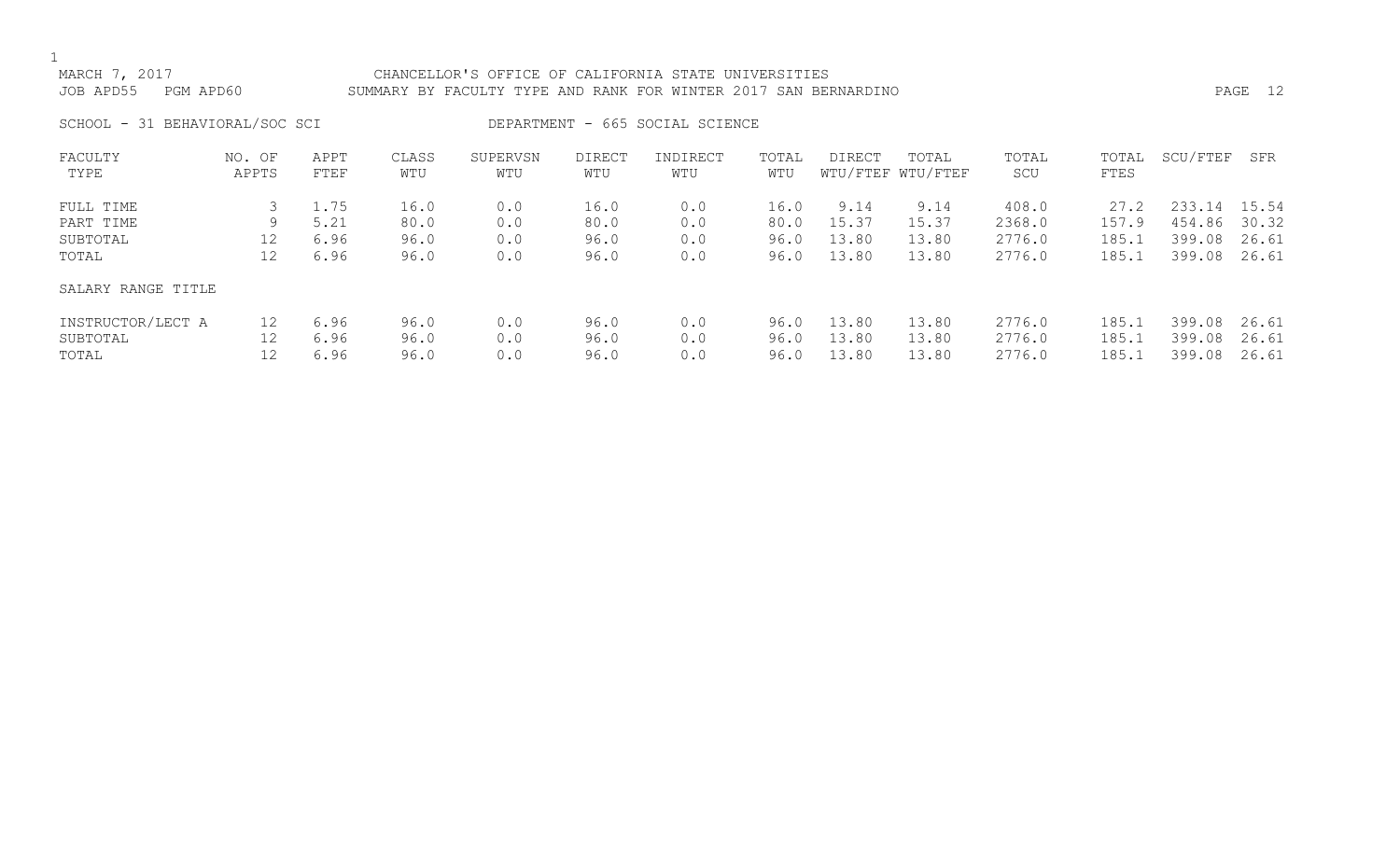# MARCH 7, 2017 CHANCELLOR'S OFFICE OF CALIFORNIA STATE UNIVERSITIES JOB APD55 PGM APD60 SUMMARY BY FACULTY TYPE AND RANK FOR WINTER 2017 SAN BERNARDINO PAGE 13

SCHOOL - 31 BEHAVIORAL/SOC SCI DEPARTMENT - 670 SOCIAL WORK

| FACULTY            | NO. OF | APPT  | CLASS | SUPERVSN | <b>DIRECT</b> | INDIRECT | TOTAL | DIRECT | TOTAL             | TOTAL  | TOTAL | SCU/FTEF | SFR   |
|--------------------|--------|-------|-------|----------|---------------|----------|-------|--------|-------------------|--------|-------|----------|-------|
| TYPE               | APPTS  | FTEF  | WTU   | WTU      | WTU           | WTU      | WTU   |        | WTU/FTEF WTU/FTEF | SCU    | FTES  |          |       |
| FULL TIME          | 9      | 9.00  | 32.0  | 41.1     | 76.1          | 32.0     | 108.1 | 8.46   | 12.01             | 1210.0 | 93.6  | 134.46   | 10.40 |
| PART TIME          | 22     | 7.41  | 52.0  | 41.9     | 95.9          | 6.0      | 101.9 | 12.95  | 13.76             | 2060.0 | 164.9 | 278.15   | 22.26 |
| SUBTOTAL           | 31     | 16.41 | 84.0  | 83.0     | 172.0         | 38.0     | 210.0 | 10.48  | 12.80             | 3270.0 | 258.4 | 199.33   | 15.75 |
| OTHER              |        | 0.00  | 0.0   | 0.0      | 0.0           | 0.0      | 0.0   | 0.00   | 0.00              | 0.0    | 0.0   | 0.00     | 0.00  |
| TOTAL              | 33     | 16.41 | 84.0  | 83.0     | 172.0         | 38.0     | 210.0 | 10.48  | 12.80             | 3270.0 | 258.4 | 199.33   | 15.75 |
| SALARY RANGE TITLE |        |       |       |          |               |          |       |        |                   |        |       |          |       |
| PROFESSOR/LECT D   | 4      | 1.50  | 0.0   | 8.0      | 12.0          | 8.0      | 20.0  | 8.00   | 13.33             | 32.0   | 2.7   | 21.33    | 1.78  |
| ASSOC PROF/LECT C  |        | 1.00  | 4.0   | 3.0      | 7.0           | 4.0      | 11.0  | 7.01   | 11.01             | 120.0  | 10.0  | 120.12   | 10.01 |
| ASST PROF/LECT B   | 4      | 4.00  | 20.0  | 16.5     | 37.5          | 12.0     | 49.5  | 9.38   | 12.38             | 618.0  | 49.6  | 154.50   | 12.39 |
| INSTRUCTOR/LECT A  | 23     | 9.64  | 60.0  | 51.7     | 111.7         | 14.0     | 125.7 | 11.59  | 13.04             | 2440.0 | 191.2 | 253.14   | 19.84 |
| SUBTOTAL           | 32     | 16.14 | 84.0  | 79.2     | 168.2         | 38.0     | 206.2 | 10.42  | 12.78             | 3210.0 | 253.4 | 198.91   | 15.70 |
| OTHER              |        | 0.27  | 0.0   | 3.8      | 3.8           | 0.0      | 3.8   | 14.23  | 14.23             | 60.0   | 5.0   | 224.72   | 18.73 |
| SUBTOTAL           |        | 0.27  | 0.0   | 3.8      | 3.8           | 0.0      | 3.8   | 14.23  | 14.23             | 60.0   | 5.0   | 224.72   | 18.73 |
| TOTAL              | 33     | 16.41 | 84.0  | 83.0     | 172.0         | 38.0     | 210.0 | 10.48  | 12.80             | 3270.0 | 258.4 | 199.33   | 15.75 |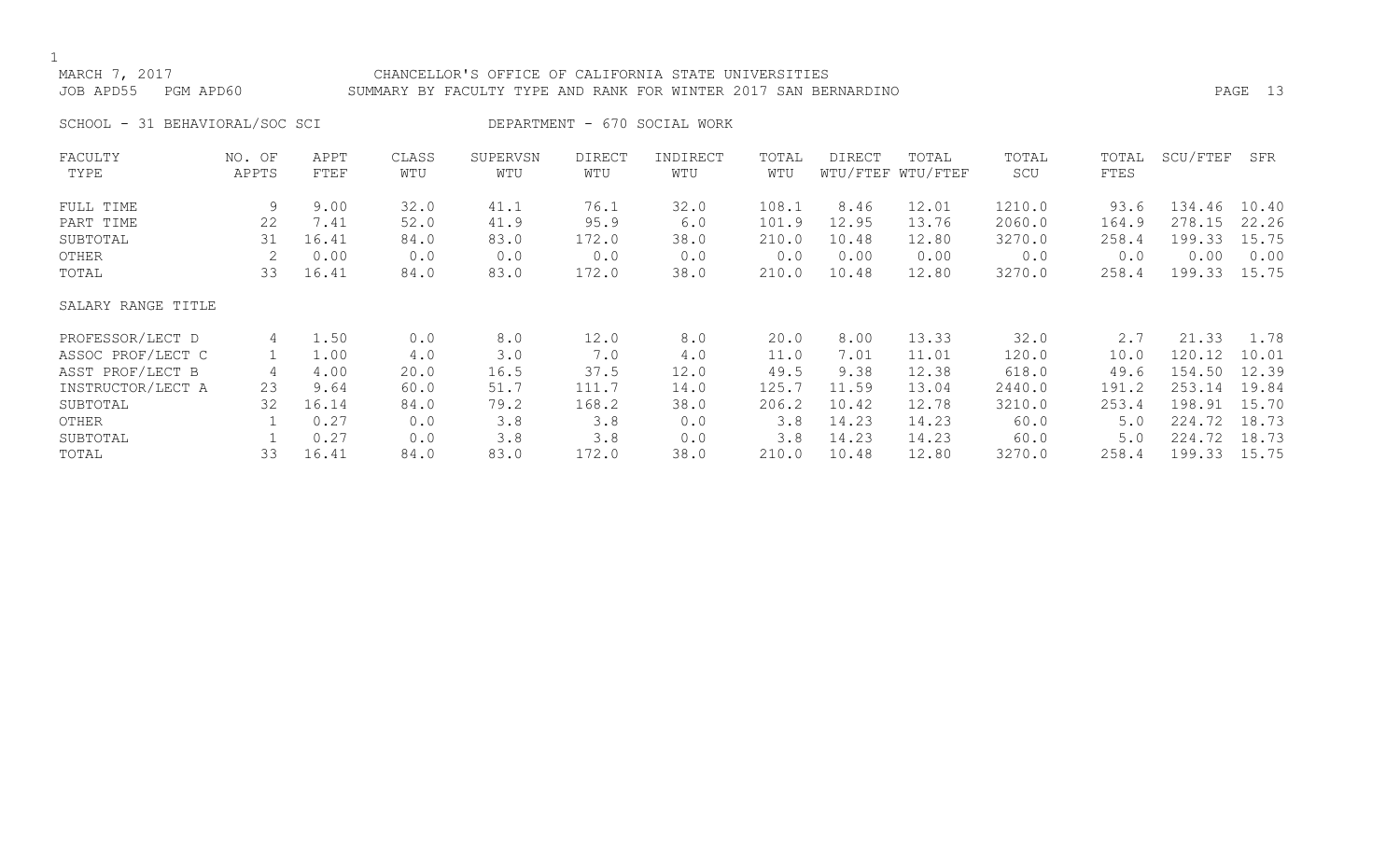# MARCH 7, 2017 CHANCELLOR'S OFFICE OF CALIFORNIA STATE UNIVERSITIES

# JOB APD55 PGM APD60 SUMMARY BY FACULTY TYPE AND RANK FOR WINTER 2017 SAN BERNARDINO PAGE 14

SCHOOL - 31 BEHAVIORAL/SOC SCI DEPARTMENT - 675 SOCIOLOGY

| FACULTY            | NO. OF | APPT  | CLASS | SUPERVSN | <b>DIRECT</b> | INDIRECT | TOTAL | <b>DIRECT</b> | TOTAL             | TOTAL   | TOTAL | SCU/FTEF | SFR   |
|--------------------|--------|-------|-------|----------|---------------|----------|-------|---------------|-------------------|---------|-------|----------|-------|
| TYPE               | APPTS  | FTEF  | WTU   | WTU      | WTU           | WTU      | WTU   |               | WTU/FTEF WTU/FTEF | SCU     | FTES  |          |       |
| FULL TIME          | 13     | 10.30 | 105.0 | 22.3     | 135.3         | 30.0     | 165.3 | 13.14         | 16.05             | 6879.0  | 458.9 | 667.93   | 44.55 |
| PART TIME          | 6      | 3.44  | 52.0  | 0.0      | 54.0          | 0.0      | 54.0  | 15.71         | 15.71             | 4236.0  | 284.3 | 232.47   | 82.73 |
| SUBTOTAL           | 19     | 13.74 | 157.0 | 22.3     | 189.3         | 30.0     | 219.3 | 13.78         | 15.97             | 11115.0 | 743.2 | 809.19   | 54.11 |
| TOTAL              | 19     | 13.74 | 157.0 | 22.3     | 189.3         | 30.0     | 219.3 | 13.78         | 15.97             | 11115.0 | 743.2 | 809.19   | 54.11 |
| SALARY RANGE TITLE |        |       |       |          |               |          |       |               |                   |         |       |          |       |
| PROFESSOR/LECT D   |        | 4.30  | 45.2  | 17.3     | 68.5          | 12.0     | 80.5  | 15.93         | 18.72             | 2927.0  | 195.3 | 680.70   | 45.43 |
| ASSOC PROF/LECT C  |        | 1.00  | 8.0   | 5.0      | 13.0          | 0.0      | 13.0  | 12.99         | 12.99             | 548.0   | 36.5  | 547.45   | 36.49 |
| ASST PROF/LECT B   |        | 5.00  | 39.8  | 0.0      | 43.8          | 18.0     | 61.8  | 8.76          | 12.36             | 1596.0  | 106.5 | 319.33   | 21.30 |
| INSTRUCTOR/LECT A  | 6      | 3.44  | 64.0  | 0.0      | 64.0          | 0.0      | 64.0  | 18.62         | 18.62             | 6044.0  | 404.9 | 758.51   | 17.80 |
| SUBTOTAL           | 19     | 13.74 | 157.0 | 22.3     | 189.3         | 30.0     | 219.3 | 13.78         | 15.97             | 11115.0 | 743.2 | 809.19   | 54.11 |
| TOTAL              | 19     | 13.74 | 157.0 | 22.3     | 189.3         | 30.0     | 219.3 | 13.78         | 15.97             | 11115.0 | 743.2 | 809.19   | 54.11 |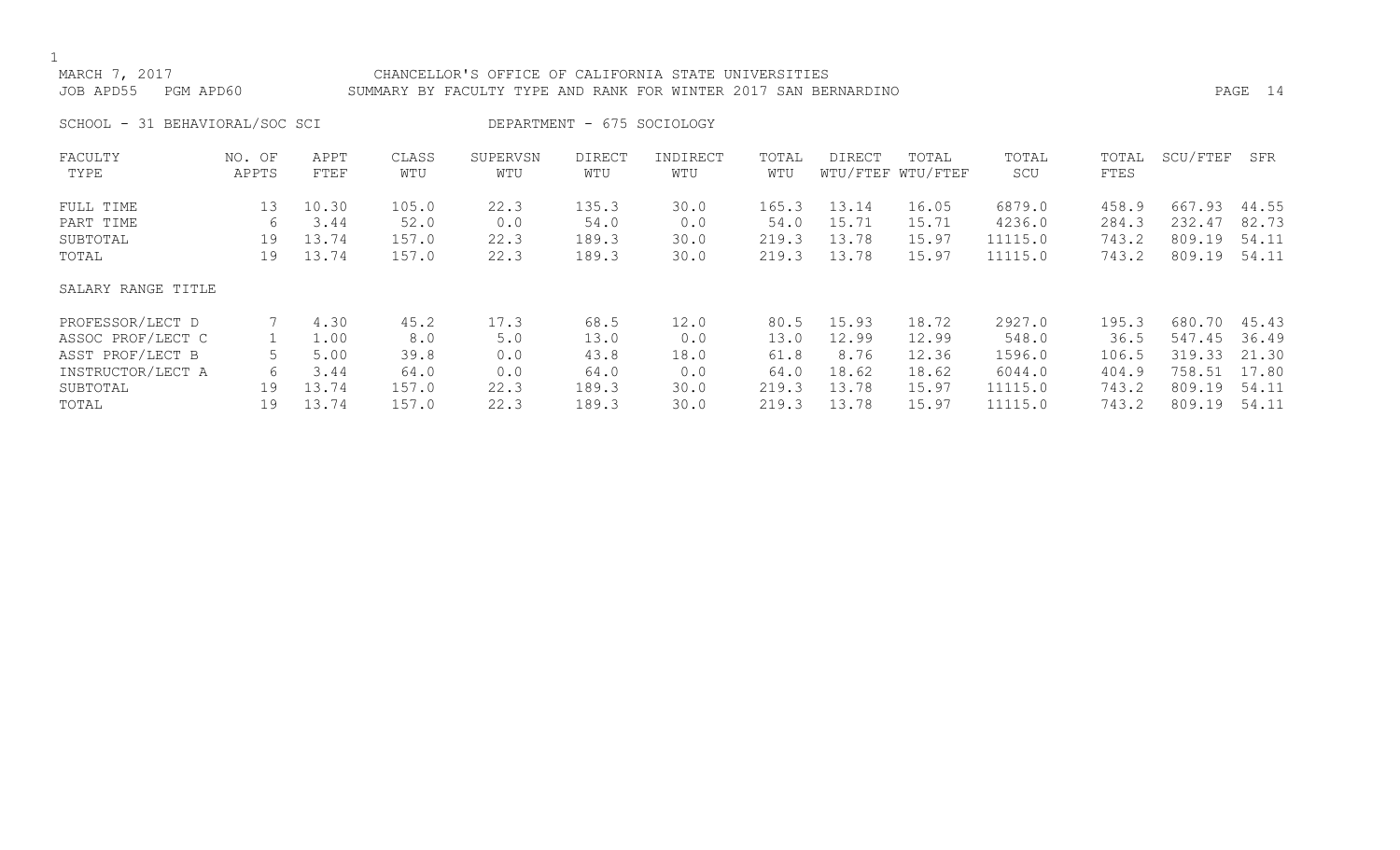# MARCH 7, 2017 CHANCELLOR'S OFFICE OF CALIFORNIA STATE UNIVERSITIES JOB APD55 PGM APD60 SUMMARY BY FACULTY TYPE AND RANK FOR WINTER 2017 SAN BERNARDINO PAGE 15

SCHOOL - 31 BEHAVIORAL/SOC SCI

| FACULTY            | NO. OF | APPT   | CLASS  | SUPERVSN | <b>DIRECT</b> | INDIRECT | TOTAL  | DIRECT | TOTAL             | TOTAL   | TOTAL  | SCU/FTEF | SFR   |
|--------------------|--------|--------|--------|----------|---------------|----------|--------|--------|-------------------|---------|--------|----------|-------|
| TYPE               | APPTS  | FTEF   | WTU    | WTU      | WTU           | WTU      | WTU    |        | WTU/FTEF WTU/FTEF | SCU     | FTES   |          |       |
| FULL TIME          | 118    | 101.22 | 875.1  | 135.8    | 1049.9        | 361.5    | 1411.4 | 10.37  | 13.94             | 40542.0 | 2744.8 | 400.55   | 27.12 |
| PART TIME          | 105    | 39.81  | 551.0  | 73.3     | 632.3         | 9.0      | 641.3  | 15.88  | 16.11             | 35336.0 | 2385.8 | 887.55   | 59.93 |
| SUBTOTAL           | 223    | 141.03 | 1426.1 | 209.1    | 1682.2        | 370.5    | 2052.7 | 11.93  | 14.56             | 75878.0 | 5130.7 | 538.03   | 36.38 |
| OTHER              | 12     | 0.00   | 0.0    | 0.3      | 0.3           | 0.0      | 0.3    | 0.00   | 0.00              | 248.0   | 16.5   | 0.00     | 0.00  |
| TOTAL              | 235    | 141.03 | 1426.1 | 209.4    | 1682.5        | 370.5    | 2053.0 | 11.93  | 14.56             | 76126.0 | 5147.2 | 539.79   | 36.50 |
| SALARY RANGE TITLE |        |        |        |          |               |          |        |        |                   |         |        |          |       |
| PROFESSOR/LECT D   | 58     | 39.37  | 372.8  | 51.8     | 450.6         | 131.0    | 581.6  | 11.45  | 14.77             | 16508.0 | 1116.5 | 419.33   | 28.36 |
| ASSOC PROF/LECT C  | 16     | 13.89  | 94.0   | 29.5     | 131.5         | 72.0     | 203.5  | 9.47   | 14.65             | 4038.0  | 276.2  | 290.73   | 19.88 |
| ASST PROF/LECT B   | 38     | 36.81  | 284.3  | 39.6     | 336.9         | 133.5    | 470.4  | 9.15   | 12.78             | 11568.0 | 787.1  | 314.26   | 21.38 |
| INSTRUCTOR/LECT A  | 94     | 46.65  | 632.0  | 52.0     | 684.0         | 22.0     | 706.0  | 14.66  | 15.14             | 42517.0 | 2866.7 | 911.50   | 61.46 |
| TCHNG ASSOCIATE    | 15     | 2.67   | 42.0   | 13.4     | 55.4          | 0.0      | 55.4   | 20.77  | 20.77             | 1072.0  | 71.5   | 401.95   | 26.81 |
| SUBTOTAL           | 221    | 139.38 | 1425.1 | 186.3    | 1658.4        | 358.5    | 2016.9 | 11.90  | 14.47             | 75703.0 | 5117.9 | 543.14   | 36.72 |
| ADMINISTRATOR      | 2      | 1.00   | 0.0    | 1.0      | 1.0           | 12.0     | 13.0   | 1.00   | 13.00             | 7.0     | 0.6    | 7.00     | 0.58  |
| OTHER              | 12     | 0.65   | 1.0    | 22.1     | 23.1          | 0.0      | 23.1   | 35.54  | 35.54             | 416.0   | 28.7   | 640.00   | 44.20 |
| SUBTOTAL           | 14     | 1.65   | 1.0    | 23.1     | 24.1          | 12.0     | 36.1   | 14.61  | 21.88             | 423.0   | 29.3   | 256.36   | 17.76 |
| TOTAL              | 235    | 141.03 | 1426.1 | 209.4    | 1682.5        | 370.5    | 2053.0 | 11.93  | 14.56             | 76126.0 | 5147.2 | 539.79   | 36.50 |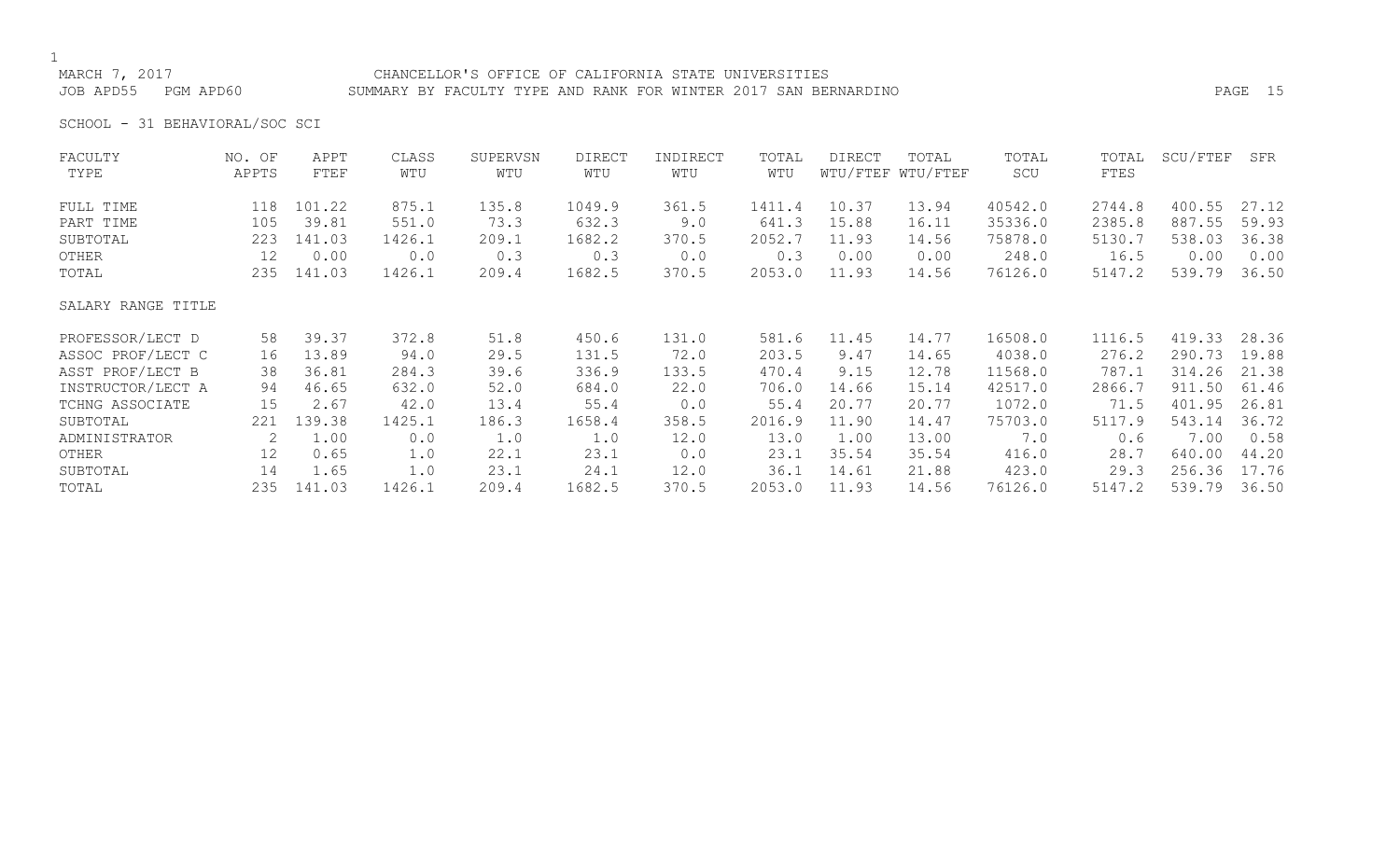# MARCH 7, 2017 CHANCELLOR'S OFFICE OF CALIFORNIA STATE UNIVERSITIES JOB APD55 PGM APD60 SUMMARY BY FACULTY TYPE AND RANK FOR WINTER 2017 SAN BERNARDINO PAGE 16

SCHOOL - 44 BUSINESS/PUBLIC ADMIN DEPARTMENT - 102 ACCOUNTING AND FINANCE

| FACULTY            | NO. OF | APPT  | CLASS | SUPERVSN | <b>DIRECT</b> | INDIRECT | TOTAL | DIRECT | TOTAL             | TOTAL   | TOTAL | SCU/FTEF | SFR   |
|--------------------|--------|-------|-------|----------|---------------|----------|-------|--------|-------------------|---------|-------|----------|-------|
| TYPE               | APPTS  | FTEF  | WTU   | WTU      | WTU           | WTU      | WTU   |        | WTU/FTEF WTU/FTEF | SCU     | FTES  |          |       |
| FULL TIME          | 19     | 17.33 | 177.5 | 17.8     | 199.3         | 44.0     | 243.3 | 11.50  | 14.04             | 7042.0  | 476.1 | 406.37   | 27.48 |
| PART TIME          | 15     | 7.31  | 109.5 | 0.0      | 109.5         | 0.0      | 109.5 | 14.99  | 14.99             | 4216.0  | 281.8 | 576.98   | 38.57 |
| SUBTOTAL           | 34     | 24.64 | 287.0 | 17.8     | 308.8         | 44.0     | 352.8 | 12.53  | 14.32             | 11258.0 | 757.9 | 456.97   | 30.77 |
| OTHER              |        | 0.00  | 0.0   | 0.0      | 0.0           | 0.0      | 0.0   | 0.00   | 0.00              | 0.0     | 0.0   | 0.00     | 0.00  |
| TOTAL              | 35     | 24.64 | 287.0 | 17.8     | 308.8         | 44.0     | 352.8 | 12.53  | 14.32             | 11258.0 | 757.9 | 456.97   | 30.77 |
| SALARY RANGE TITLE |        |       |       |          |               |          |       |        |                   |         |       |          |       |
| PROFESSOR/LECT D   | 8      | 7.33  | 74.6  | 0.7      | 75.3          | 16.0     | 91.3  | 10.27  | 12.45             | 2204.0  | 152.7 | 300.52   | 20.82 |
| ASSOC PROF/LECT C  | 3      | 2.00  | 24.6  | 0.0      | 24.6          | 12.0     | 36.6  | 12.31  | 18.32             | 724.0   | 49.0  | 362.36   | 24.52 |
| ASST PROF/LECT B   |        | 5.00  | 46.0  | 0.0      | 50.0          | 16.0     | 66.0  | 10.00  | 13.21             | 2442.0  | 162.9 | 488.60   | 32.59 |
| INSTRUCTOR/LECT A  | 18     | 10.31 | 141.8 | 17.1     | 158.9         | 0.0      | 158.9 | 15.42  | 15.42             | 5888.0  | 393.3 | 571.32   | 38.17 |
| SUBTOTAL           | 34     | 24.64 | 287.0 | 17.8     | 308.8         | 44.0     | 352.8 | 12.53  | 14.32             | 11258.0 | 757.9 | 456.97   | 30.77 |
| ADMINISTRATOR      |        | 0.00  | 0.0   | 0.0      | 0.0           | 0.0      | 0.0   | 0.00   | 0.00              | 0.0     | 0.0   | 0.00     | 0.00  |
| SUBTOTAL           |        | 0.00  | 0.0   | 0.0      | 0.0           | 0.0      | 0.0   | 0.00   | 0.00              | 0.0     | 0.0   | 0.00     | 0.00  |
| TOTAL              | 35     | 24.64 | 287.0 | 17.8     | 308.8         | 44.0     | 352.8 | 12.53  | 14.32             | 11258.0 | 757.9 | 456.97   | 30.77 |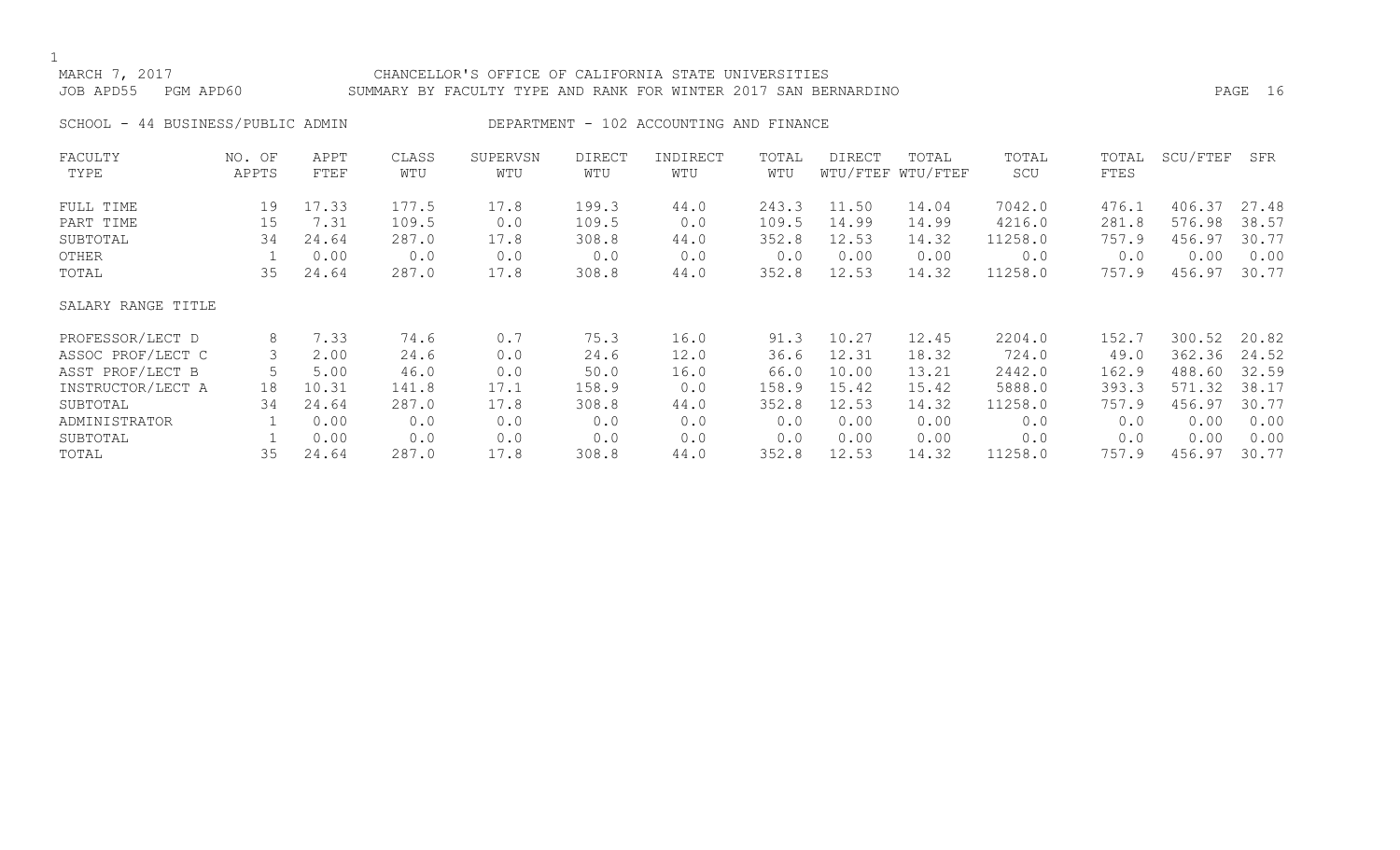# MARCH 7, 2017 CHANCELLOR'S OFFICE OF CALIFORNIA STATE UNIVERSITIES JOB APD55 PGM APD60 SUMMARY BY FACULTY TYPE AND RANK FOR WINTER 2017 SAN BERNARDINO PAGE 17

# SCHOOL - 44 BUSINESS/PUBLIC ADMIN DEPARTMENT - 161 BUSINESS ADMINISTRATION

| FACULTY            | NO.<br>OF | APPT | CLASS | SUPERVSN | <b>DIRECT</b> | INDIRECT | TOTAL | DIRECT | TOTAL             | TOTAL | TOTAL | SCU/FTEF | SFR  |
|--------------------|-----------|------|-------|----------|---------------|----------|-------|--------|-------------------|-------|-------|----------|------|
| TYPE               | APPTS     | FTEF | WTU   | WTU      | WTU           | WTU      | WTU   |        | WTU/FTEF WTU/FTEF | SCU   | FTES  |          |      |
| PART TIME          |           | 0.00 | 4.0   | 0.0      | 4.0           | 0.0      | 4.0   | 0.00   | 0.00              | 92.0  | 7.7   | 0.00     | 0.00 |
| SUBTOTAL           |           | 0.00 | 4.0   | 0.0      | 4.0           | 0.0      | 4.0   | 0.00   | 0.00              | 92.0  | 7.7   | 0.00     | 0.00 |
| TOTAL              |           | 0.00 | 4.0   | 0.0      | 4.0           | 0.0      | 4.0   | 0.00   | 0.00              | 92.0  | 7.7   | 0.00     | 0.00 |
| SALARY RANGE TITLE |           |      |       |          |               |          |       |        |                   |       |       |          |      |
| INSTRUCTOR/LECT A  |           | 0.00 | 4.0   | 0.0      | 4.0           | 0.0      | 4.0   | 0.00   | 0.00              | 92.0  | 7.7   | 0.00     | 0.00 |
| SUBTOTAL           |           | 0.00 | 4.0   | 0.0      | 4.0           | 0.0      | 4.0   | 0.00   | 0.00              | 92.0  | 7.7   | 0.00     | 0.00 |
| OTHER              |           | 0.00 | 0.0   | 0.0      | 0.0           | 0.0      | 0.0   | 0.00   | 0.00              | 0.0   | 0.0   | 0.00     | 0.00 |
| SUBTOTAL           |           | 0.00 | 0.0   | 0.0      | 0.0           | 0.0      | 0.0   | 0.00   | 0.00              | 0.0   | 0.0   | 0.00     | 0.00 |
| TOTAL              |           | 0.00 | 4.0   | 0.0      | 4.0           | 0.0      | 4.0   | 0.00   | 0.00              | 92.0  | 7.7   | 0.00     | 0.00 |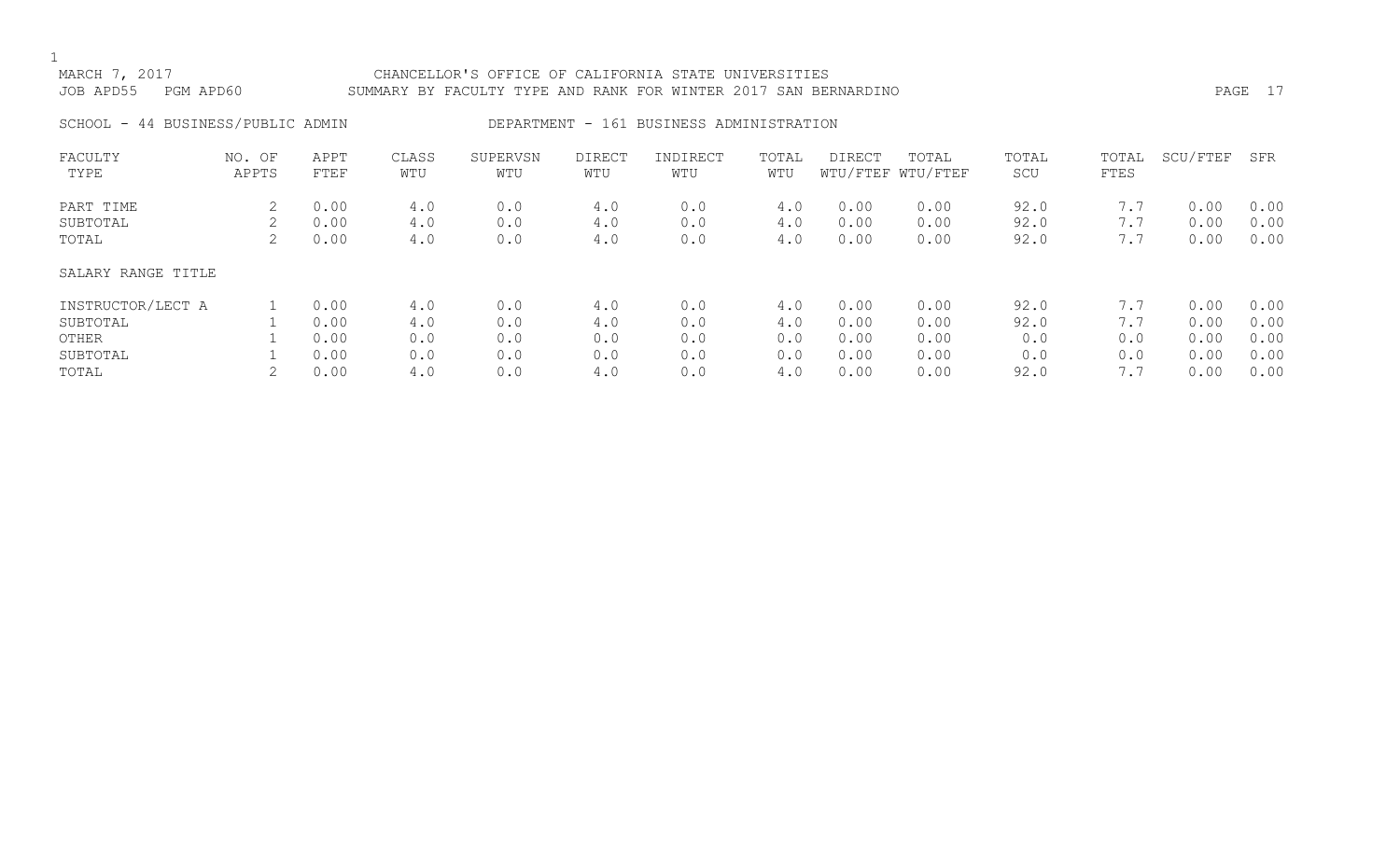# MARCH 7, 2017 CHANCELLOR'S OFFICE OF CALIFORNIA STATE UNIVERSITIES JOB APD55 PGM APD60 SUMMARY BY FACULTY TYPE AND RANK FOR WINTER 2017 SAN BERNARDINO PAGE 18

SCHOOL - 44 BUSINESS/PUBLIC ADMIN DEPARTMENT - 369 INFORMATION AND DECISION SCIENCES

| FACULTY            | NO. OF | APPT  | CLASS | SUPERVSN | DIRECT | INDIRECT | TOTAL | DIRECT | TOTAL             | TOTAL  | TOTAL | SCU/FTEF   | SFR   |
|--------------------|--------|-------|-------|----------|--------|----------|-------|--------|-------------------|--------|-------|------------|-------|
| TYPE               | APPTS  | FTEF  | WTU   | WTU      | WTU    | WTU      | WTU   |        | WTU/FTEF WTU/FTEF | SCU    | FTES  |            |       |
| FULL TIME          | 12     | 9.83  | 100.0 | 5.4      | 105.4  | 36.0     | 141.4 | 10.72  | 14.38             | 4000.0 | 273.5 | 406.88     | 27.82 |
| PART TIME          | 16     | 4.21  | 60.1  | 0.0      | 64.1   | 0.0      | 64.1  | 15.24  | 15.24             | 2708.0 | 182.1 | 643.84     | 43.29 |
| SUBTOTAL           | 28     | 14.04 | 160.1 | 5.4      | 169.5  | 36.0     | 205.5 | 12.08  | 14.64             | 6708.0 | 455.6 | 477.88     | 32.46 |
| TOTAL              | 28     | 14.04 | 160.1 | 5.4      | 169.5  | 36.0     | 205.5 | 12.08  | 14.64             | 6708.0 | 455.6 | 477.88     | 32.46 |
| SALARY RANGE TITLE |        |       |       |          |        |          |       |        |                   |        |       |            |       |
| PROFESSOR/LECT D   | 9      | 5.83  | 56.0  | 5.4      | 65.4   | 32.0     | 97.4  | 11.21  | 16.70             | 2424.0 | 167.6 | 415.57     | 28.73 |
| ASST PROF/LECT B   | 2      | 2.00  | 24.0  | 0.0      | 24.0   | 0.0      | 24.0  | 12.01  | 12.01             | 768.0  | 52.1  | 384.19     | 26.04 |
| INSTRUCTOR/LECT A  | 12     | 4.87  | 63.0  | 0.0      | 63.0   | 4.0      | 67.0  | 12.94  | 13.76             | 3088.0 | 207.4 | 634.35     | 42.60 |
| TCHNG ASSOCIATE    |        | 1.34  | 17.1  | 0.0      | 17.1   | 0.0      | 17.1  | 12.79  | 12.79             | 428.0  | 28.6  | 320.12     | 21.35 |
| SUBTOTAL           | 28     | 14.04 | 160.1 | 5.4      | 169.5  | 36.0     | 205.5 | 12.08  | 14.64             | 6708.0 | 455.6 | 477<br>.88 | 32.46 |
| TOTAL              | 28     | 14.04 | 160.1 | 5.4      | 169.5  | 36.0     | 205.5 | 12.08  | 14.64             | 6708.0 | 455.6 | 477.88     | 32.46 |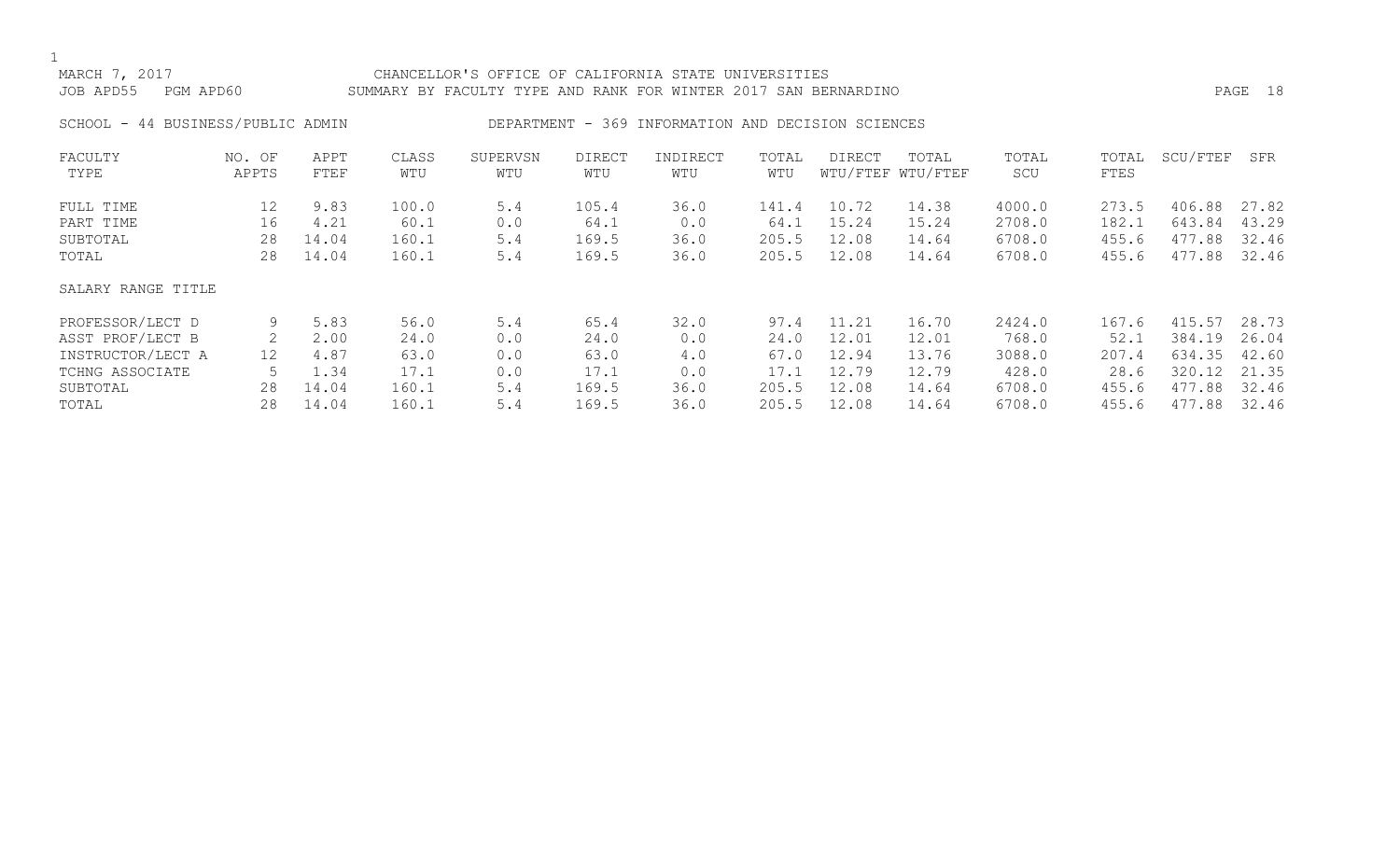# MARCH 7, 2017 CHANCELLOR'S OFFICE OF CALIFORNIA STATE UNIVERSITIES JOB APD55 PGM APD60 SUMMARY BY FACULTY TYPE AND RANK FOR WINTER 2017 SAN BERNARDINO PAGE 19

SCHOOL - 44 BUSINESS/PUBLIC ADMIN DEPARTMENT - 461 MANAGEMENT

| FACULTY            | NO. OF | APPT  | CLASS | SUPERVSN | DIRECT | INDIRECT | TOTAL | <b>DIRECT</b> | TOTAL             | TOTAL  | TOTAL | SCU/FTEF | SFR   |
|--------------------|--------|-------|-------|----------|--------|----------|-------|---------------|-------------------|--------|-------|----------|-------|
| TYPE               | APPTS  | FTEF  | WTU   | WTU      | WTU    | WTU      | WTU   |               | WTU/FTEF WTU/FTEF | SCU    | FTES  |          |       |
| FULL TIME          | 15     | 13.66 | 136.0 | 5.6      | 153.6  | 20.0     | 173.6 | 11.24         | 12.71             | 3924.0 | 270.1 | 287.20   | 19.77 |
| PART TIME          | 18     | 8.94  | 116.0 | 10.3     | 126.3  | 0.0      | 126.3 | 14.12         | 14.12             | 3704.0 | 247.9 | 414.13   | 27.71 |
| SUBTOTAL           | 33     | 22.61 | 252.0 | 15.9     | 279.9  | 20.0     | 299.9 | 12.38         | 13.27             | 7628.0 | 518.0 | 337.42   | 22.91 |
| OTHER              |        | 0.00  | 4.0   | 0.0      | 4.0    | 0.0      | 4.0   | 0.00          | 0.00              | 112.0  | 7.5   | 0.00     | 0.00  |
| TOTAL              | 34     | 22.61 | 256.0 | 15.9     | 283.9  | 20.0     | 303.9 | 12.56         | 13.44             | 7740.0 | 525.5 | 342.37   | 23.24 |
| SALARY RANGE TITLE |        |       |       |          |        |          |       |               |                   |        |       |          |       |
| PROFESSOR/LECT D   | 8      | 5.54  | 52.0  | 2.8      | 54.8   | 8.0      | 62.8  | 9.90          | 11.34             | 2138.0 | 145.7 | 386.20   | 26.32 |
| ASSOC PROF/LECT C  |        | 1.00  | 12.0  | 0.0      | 12.0   | 0.0      | 12.0  | 12.00         | 12.00             | 456.0  | 32.2  | 456.00   | 32.20 |
| ASST PROF/LECT B   |        | 4.00  | 36.0  | 0.0      | 36.0   | 12.0     | 48.0  | 9.00          | 12.00             | 832.0  | 56.1  | 208.05   | 14.02 |
| INSTRUCTOR/LECT A  | 20     | 12.07 | 152.0 | 13.1     | 177.1  | 0.0      | 177.1 | 14.67         | 14.67             | 4202.0 | 284.0 | 348.08   | 23.53 |
| SUBTOTAL           | 33     | 22.61 | 252.0 | 15.9     | 279.9  | 20.0     | 299.9 | 12.38         | 13.27             | 7628.0 | 518.0 | 337.42   | 22.91 |
| ADMINISTRATOR      |        | 0.00  | 4.0   | 0.0      | 4.0    | 0.0      | 4.0   | 0.00          | 0.00              | 112.0  | 7.5   | 0.00     | 0.00  |
| SUBTOTAL           |        | 0.00  | 4.0   | 0.0      | 4.0    | 0.0      | 4.0   | 0.00          | 0.00              | 112.0  | 7.5   | 0.00     | 0.00  |
| TOTAL              | 34     | 22.61 | 256.0 | 15.9     | 283.9  | 20.0     | 303.9 | 12.56         | 13.44             | 7740.0 | 525.5 | 342.37   | 23.24 |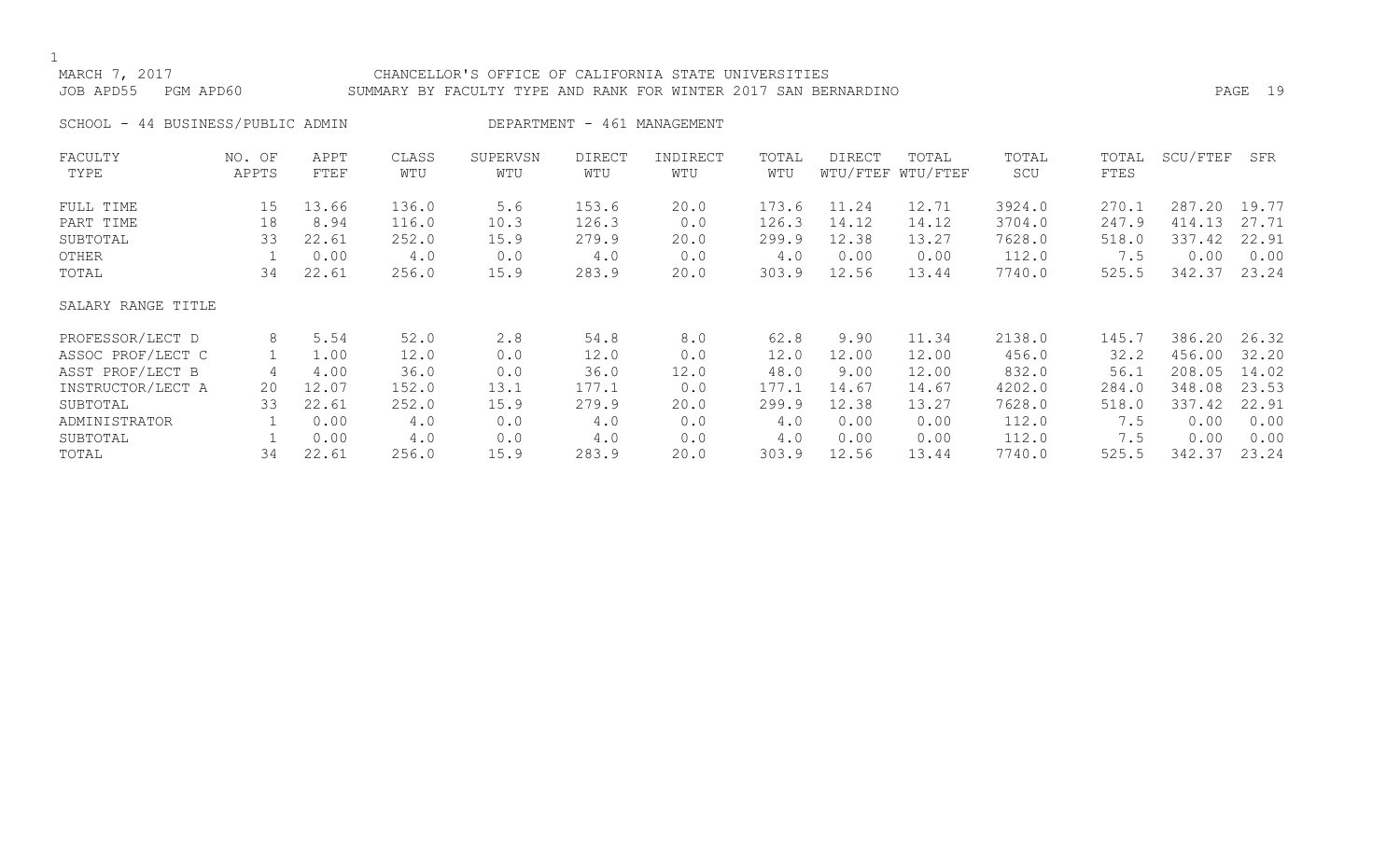# MARCH 7, 2017 CHANCELLOR'S OFFICE OF CALIFORNIA STATE UNIVERSITIES JOB APD55 PGM APD60 SUMMARY BY FACULTY TYPE AND RANK FOR WINTER 2017 SAN BERNARDINO PAGE 20

# SCHOOL - 44 BUSINESS/PUBLIC ADMIN DEPARTMENT - 476 MARKETING

| FACULTY            | NO. OF | APPT | CLASS | SUPERVSN | <b>DIRECT</b> | INDIRECT | TOTAL | DIRECT | TOTAL             | TOTAL  | TOTAL | SCU/FTEF | SFR   |
|--------------------|--------|------|-------|----------|---------------|----------|-------|--------|-------------------|--------|-------|----------|-------|
| TYPE               | APPTS  | FTEF | WTU   | WTU      | WTU           | WTU      | WTU   |        | WTU/FTEF WTU/FTEF | SCU    | FTES  |          |       |
| FULL TIME          | 5      | 5.00 | 40.0  | 1.6      | 41.6          | 12.0     | 53.6  | 8.32   | 10.72             | 1468.0 | 99.8  | 293.66   | 19.96 |
| PART TIME          |        | 2.40 | 36.0  | 0.0      | 36.0          | 0.0      | 36.0  | 14.98  | 14.98             | 1200.0 | 81.1  | 499.38   | 33.73 |
| SUBTOTAL           | 10     | 7.40 | 76.0  | 1.6      | 77.6          | 12.0     | 89.6  | 10.48  | 12.10             | 2668.0 | 180.9 | 360.44   | 24.44 |
| TOTAL              | 10     | 7.40 | 76.0  | 1.6      | 77.6          | 12.0     | 89.6  | 10.48  | 12.10             | 2668.0 | 180.9 | 360.44   | 24.44 |
| SALARY RANGE TITLE |        |      |       |          |               |          |       |        |                   |        |       |          |       |
| PROFESSOR/LECT D   | 3      | 3.00 | 24.0  | 1.6      | 25.6          | 4.0      | 29.6  | 8.54   | 9.87              | 860.0  | 59.2  | 286.76   | 19.74 |
| ASSOC PROF/LECT C  |        | 1.00 | 8.0   | 0.0      | 8.0           | 4.0      | 12.0  | 8.00   | 12.00             | 220.0  | 14.7  | 220.00   | 14.73 |
| ASST PROF/LECT B   |        | 1.00 | 8.0   | 0.0      | 8.0           | 4.0      | 12.0  | 8.00   | 12.00             | 388.0  | 25.9  | 388.00   | 25.87 |
| INSTRUCTOR/LECT A  |        | 2.40 | 36.0  | 0.0      | 36.0          | 0.0      | 36.0  | 14.98  | 14.98             | 1200.0 | 81.1  | 499.38   | 33.73 |
| SUBTOTAL           | 10     | 7.40 | 76.0  | 1.6      | 77.6          | 12.0     | 89.6  | 10.48  | 12.10             | 2668.0 | 180.9 | 360.44   | 24.44 |
| TOTAL              | 10     | 7.40 | 76.0  | 1.6      | 77.6          | 12.0     | 89.6  | 10.48  | 12.10             | 2668.0 | 180.9 | 360.44   | 24.44 |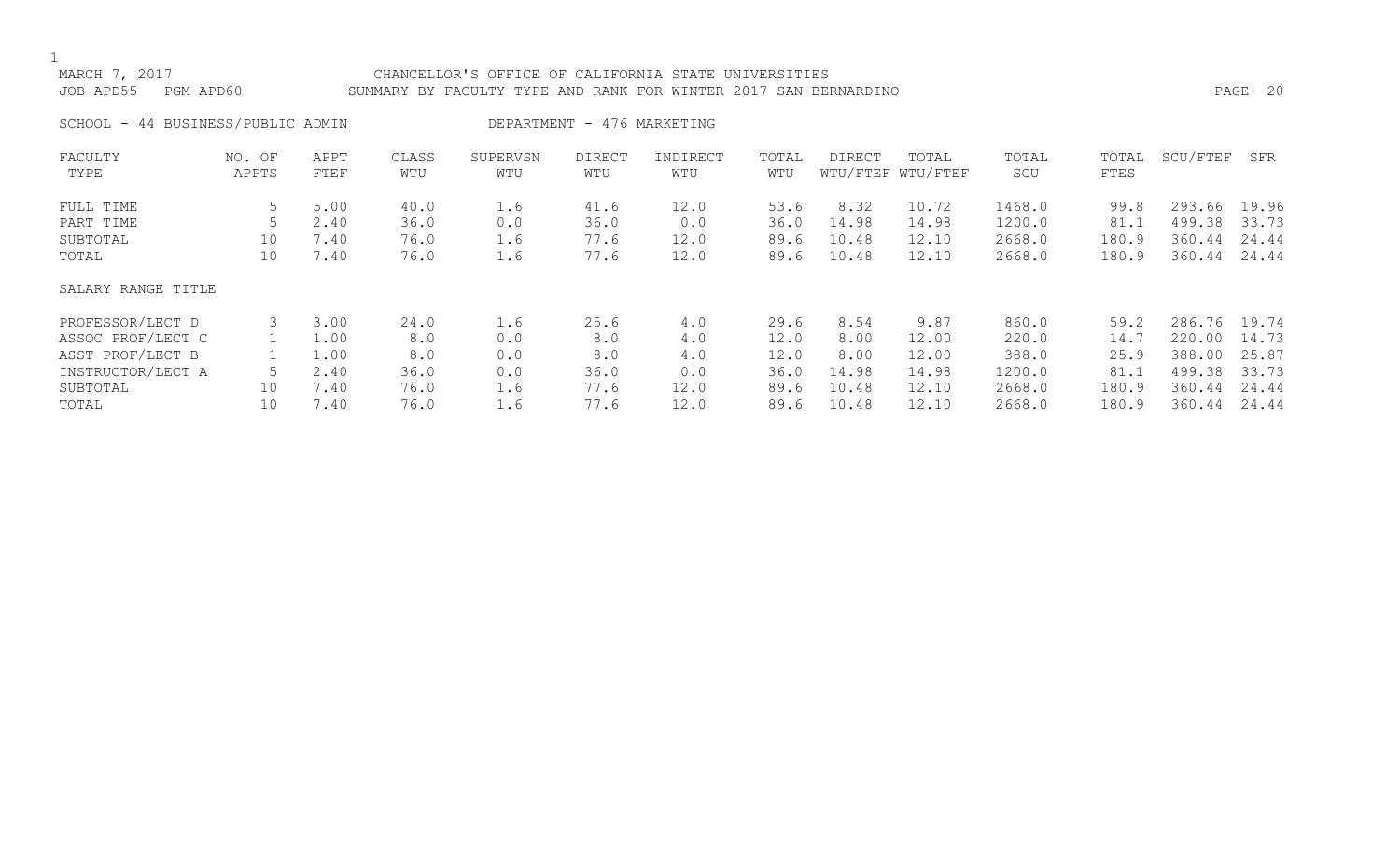# MARCH 7, 2017 CHANCELLOR'S OFFICE OF CALIFORNIA STATE UNIVERSITIES JOB APD55 PGM APD60 SUMMARY BY FACULTY TYPE AND RANK FOR WINTER 2017 SAN BERNARDINO PAGE 21

SCHOOL - 44 BUSINESS/PUBLIC ADMIN DEPARTMENT - 598 PUBLIC ADMINISTRATION

| FACULTY            | NO. OF | APPT | CLASS | SUPERVSN | <b>DIRECT</b> | INDIRECT | TOTAL | DIRECT | TOTAL             | TOTAL  | TOTAL | SCU/FTEF   | SFR   |
|--------------------|--------|------|-------|----------|---------------|----------|-------|--------|-------------------|--------|-------|------------|-------|
| TYPE               | APPTS  | FTEF | WTU   | WTU      | WTU           | WTU      | WTU   |        | WTU/FTEF WTU/FTEF | SCU    | FTES  |            |       |
| FULL TIME          | 9      | 7.67 | 68.0  | 2.3      | 74.3          | 28.0     | 102.3 | 9.69   | 13.34             | 3229.0 | 232.2 | .21<br>421 | 30.28 |
| PART TIME          | 8      | 2.10 | 32.0  | 0.7      | 32.7          | 4.0      | 36.7  | 15.60  | 17.51             | 1076.0 | 77.0  | 513.36     | 36.74 |
| SUBTOTAL           | 17     | 9.76 | 100.0 | 3.0      | 107.0         | 32.0     | 139.0 | 10.96  | 14.24             | 4305.0 | 309.2 | 441.00     | 31.67 |
| TOTAL              | 17     | 9.76 | 100.0 | 3.0      | 107.0         | 32.0     | 139.0 | 10.96  | 14.24             | 4305.0 | 309.2 | 441.00     | 31.67 |
| SALARY RANGE TITLE |        |      |       |          |               |          |       |        |                   |        |       |            |       |
| PROFESSOR/LECT D   | 3      | 1.33 | 8.0   | 2.3      | 14.3          | 4.0      | 18.3  | 10.73  | 13.73             | 904.0  | 62.0  | 678.17     | 46.51 |
| ASSOC PROF/LECT C  | 4      | 4.00 | 28.0  | 0.0      | 28.0          | 20.0     | 48.0  | 7.00   | 12.00             | 637.0  | 53.1  | 159.25     | 13.27 |
| ASST PROF/LECT B   | 2      | 1.33 | 20.0  | 0.0      | 20.0          | 4.0      | 24.0  | 14.99  | 17.99             | 1148.0 | 79.0  | 860.57     | 59.22 |
| INSTRUCTOR/LECT A  | 8      | 3.10 | 44.0  | 0.7      | 44.7          | 4.0      | 48.7  | 14.44  | 15.74             | 1616.0 | 115.1 | 522.13     | 37.18 |
| SUBTOTAL           |        | 9.76 | 100.0 | 3.0      | 107.0         | 32.0     | 139.0 | 10.96  | 14.24             | 4305.0 | 309.2 | 441<br>.00 | 31.67 |
| TOTAL              |        | 9.76 | 100.0 | 3.0      | 107.0         | 32.0     | 139.0 | 10.96  | 14.24             | 4305.0 | 309.2 | 441.00     | 31.67 |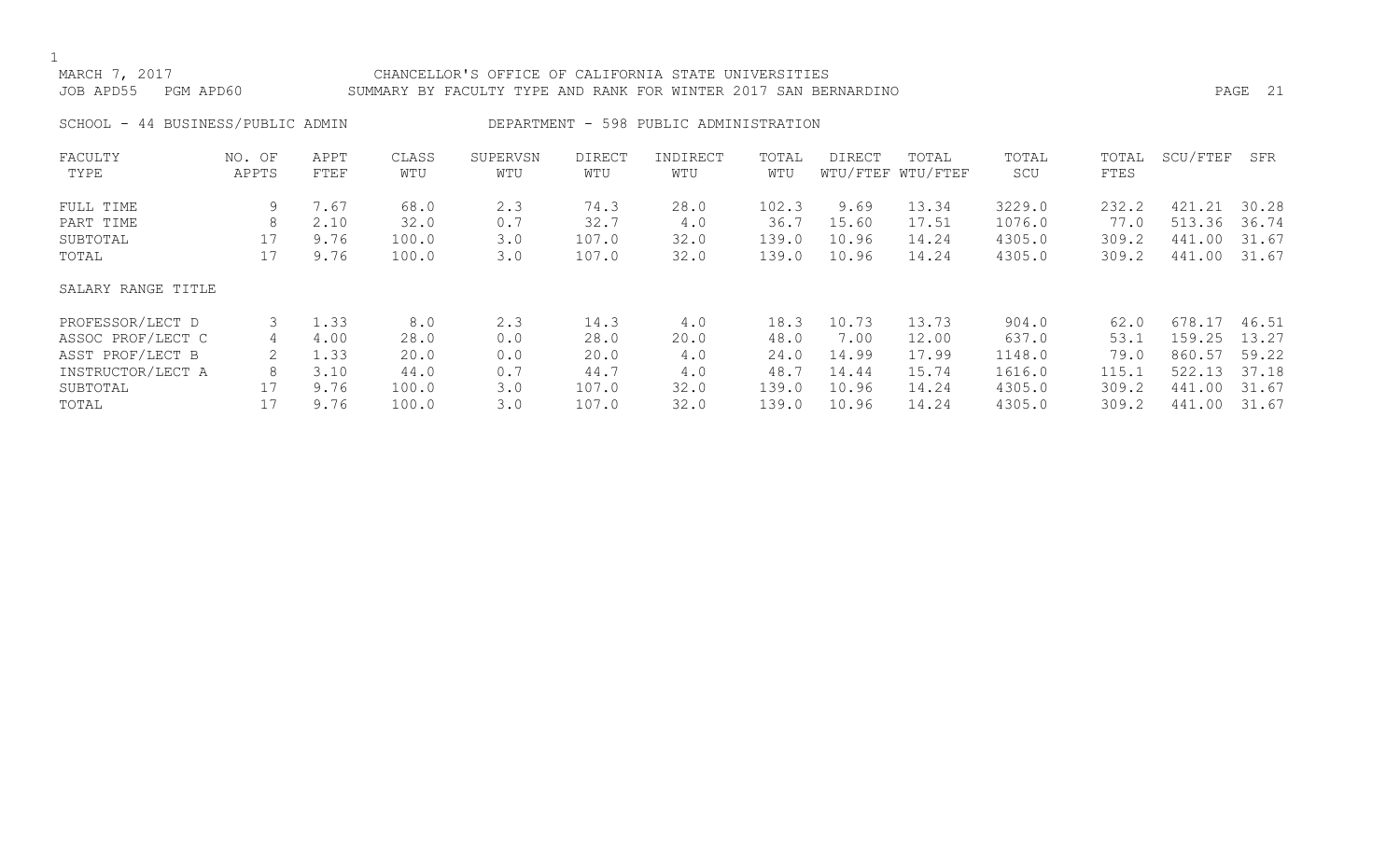# MARCH 7, 2017 CHANCELLOR'S OFFICE OF CALIFORNIA STATE UNIVERSITIES JOB APD55 PGM APD60 SUMMARY BY FACULTY TYPE AND RANK FOR WINTER 2017 SAN BERNARDINO PAGE 22

SCHOOL - 44 BUSINESS/PUBLIC ADMIN

| FACULTY            | NO. OF | APPT  | CLASS | SUPERVSN | <b>DIRECT</b> | INDIRECT | TOTAL  | DIRECT | TOTAL             | TOTAL   | TOTAL  | SCU/FTEF | SFR   |
|--------------------|--------|-------|-------|----------|---------------|----------|--------|--------|-------------------|---------|--------|----------|-------|
| TYPE               | APPTS  | FTEF  | WTU   | WTU      | WTU           | WTU      | WTU    |        | WTU/FTEF WTU/FTEF | SCU     | FTES   |          |       |
| FULL TIME          | 60     | 53.49 | 521.5 | 32.7     | 574.2         | 140.0    | 714.2  | 10.74  | 13.35             | 19663.0 | 1351.8 | 367.62   | 25.27 |
| PART TIME          | 64     | 24.96 | 357.6 | 11.0     | 372.6         | 4.0      | 376.6  | 14.93  | 15.09             | 12996.0 | 877.5  | 520.76   | 35.16 |
| SUBTOTAL           | 124    | 78.44 | 879.1 | 43.7     | 946.8         | 144.0    | 1090.8 | 12.07  | 13.91             | 32659.0 | 2229.2 | 416.34   | 28.42 |
| OTHER              | 2      | 0.00  | 4.0   | 0.0      | 4.0           | 0.0      | 4.0    | 0.00   | 0.00              | 112.0   | 7.5    | 0.00     | 0.00  |
| TOTAL              | 126    | 78.44 | 883.1 | 43.7     | 950.8         | 144.0    | 1094.8 | 12.12  | 13.96             | 32771.0 | 2236.7 | 417.76   | 28.51 |
| SALARY RANGE TITLE |        |       |       |          |               |          |        |        |                   |         |        |          |       |
| PROFESSOR/LECT D   | 31     | 23.04 | 214.6 | 12.8     | 235.4         | 64.0     | 299.4  | 10.22  | 13.00             | 8530.0  | 587.2  | 370.31   | 25.49 |
| ASSOC PROF/LECT C  | 9      | 8.00  | 72.6  | 0.0      | 72.6          | 36.0     | 108.6  | 9.08   | 13.58             | 2037.0  | 149.0  | 254.69   | 18.63 |
| ASST PROF/LECT B   | 14     | 13.33 | 134.0 | 0.0      | 138.0         | 36.0     | 174.0  | 10.35  | 13.05             | 5578.0  | 375.9  | 418.45   | 28.20 |
| INSTRUCTOR/LECT A  | 64     | 32.74 | 440.8 | 30.9     | 483.7         | 8.0      | 491.7  | 14.77  | 15.02             | 16086.0 | 1088.6 | 491.27   | 33.24 |
| TCHNG ASSOCIATE    | 5      | 1.34  | 17.1  | 0.0      | 17.1          | 0.0      | 17.1   | 12.79  | 12.79             | 428.0   | 28.6   | 320.12   | 21.35 |
| SUBTOTAL           | 123    | 78.44 | 879.1 | 43.7     | 946.8         | 144.0    | 1090.8 | 12.07  | 13.91             | 32659.0 | 2229.2 | 416.34   | 28.42 |
| ADMINISTRATOR      | 2      | 0.00  | 4.0   | 0.0      | 4.0           | 0.0      | 4.0    | 0.00   | 0.00              | 112.0   | 7.5    | 0.00     | 0.00  |
| OTHER              |        | 0.00  | 0.0   | 0.0      | 0.0           | 0.0      | 0.0    | 0.00   | 0.00              | 0.0     | 0.0    | 0.00     | 0.00  |
| SUBTOTAL           |        | 0.00  | 4.0   | 0.0      | 4.0           | 0.0      | 4.0    | 0.00   | 0.00              | 112.0   | 7.5    | 0.00     | 0.00  |
| TOTAL              | 126    | 78.44 | 883.1 | 43.7     | 950.8         | 144.0    | 1094.8 | 12.12  | 13.96             | 32771.0 | 2236.7 | 417.76   | 28.51 |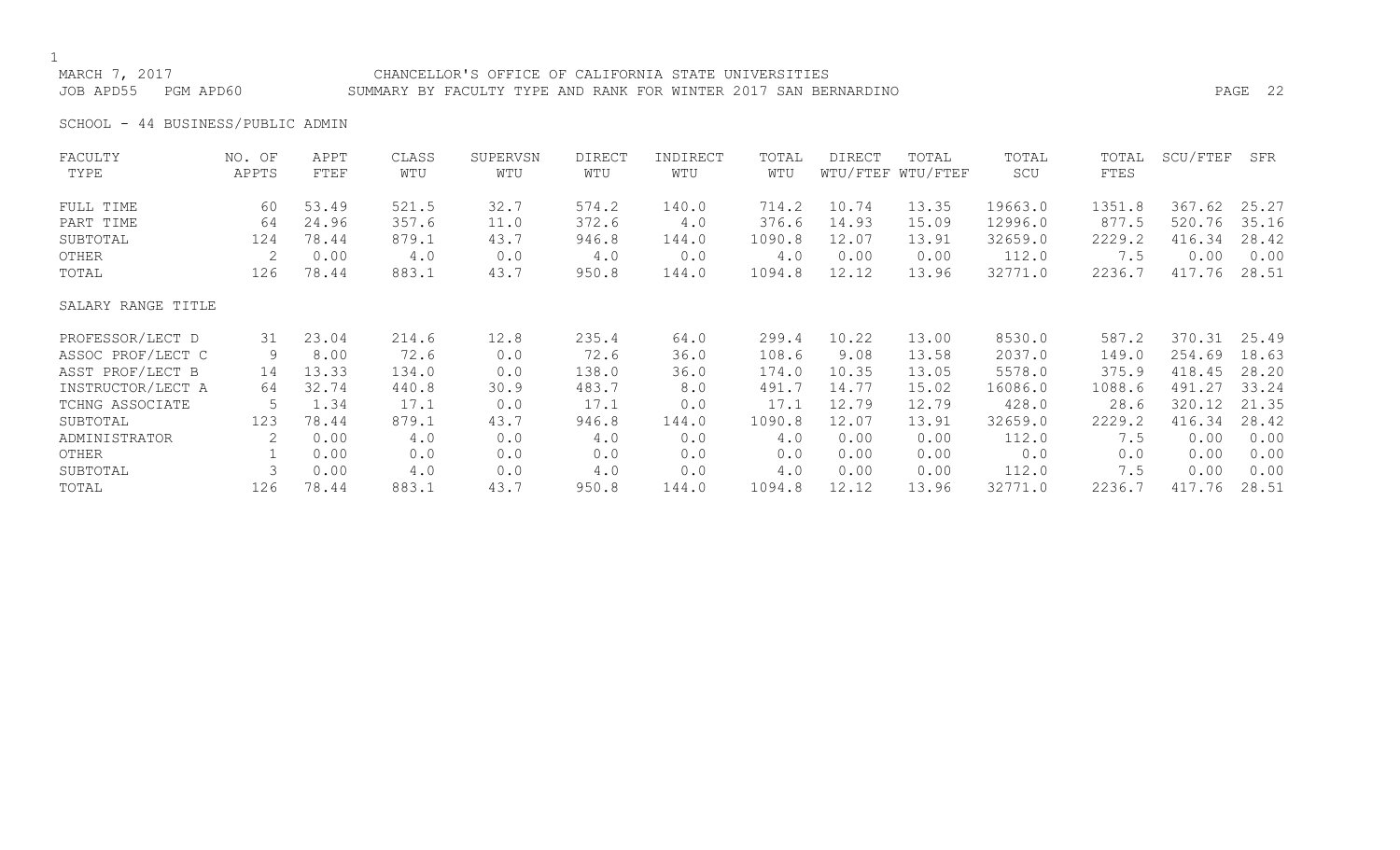# MARCH 7, 2017 CHANCELLOR'S OFFICE OF CALIFORNIA STATE UNIVERSITIES JOB APD55 PGM APD60 SUMMARY BY FACULTY TYPE AND RANK FOR WINTER 2017 SAN BERNARDINO PAGE 23

SCHOOL - 47 HUMANITIES DEPARTMENT - 136 ART

| FACULTY            | NO. OF | APPT  | CLASS | SUPERVSN | <b>DIRECT</b> | INDIRECT | TOTAL | <b>DIRECT</b> | TOTAL             | TOTAL  | TOTAL | SCU/FTEF | SFR   |
|--------------------|--------|-------|-------|----------|---------------|----------|-------|---------------|-------------------|--------|-------|----------|-------|
| TYPE               | APPTS  | FTEF  | WTU   | WTU      | WTU           | WTU      | WTU   |               | WTU/FTEF WTU/FTEF | SCU    | FTES  |          |       |
| FULL TIME          | 12     | 11.33 | 119.0 | 5.1      | 128.1         | 28.0     | 156.1 | 11.30         | 13.78             | 2371.8 | 159.8 | 209.30   | 14.10 |
| PART TIME          | 17     | 9.81  | 152.2 | 0.0      | 152.2         | 0.0      | 152.2 | 15.52         | 15.52             | 3116.0 | 208.0 | 317.80   | 21.21 |
| SUBTOTAL           | 29     | 21.14 | 271.2 | 5.1      | 280.3         | 28.0     | 308.3 | 13.26         | 14.59             | 5487.8 | 367.8 | 259.63   | 17.40 |
| OTHER              |        | 0.00  | 0.0   | 5.3      | 5.3           | 0.0      | 5.3   | 0.00          | 0.00              | 37.2   | 2.5   | 0.00     | 0.00  |
| TOTAL              | 30     | 21.14 | 271.2 | 10.4     | 285.6         | 28.0     | 313.6 | 13.51         | 14.84             | 5525.0 | 370.3 | 261.39   | 17.52 |
| SALARY RANGE TITLE |        |       |       |          |               |          |       |               |                   |        |       |          |       |
| PROFESSOR/LECT D   | 6      | 5.00  | 48.6  | 9.1      | 57.7          | 14.0     | 71.7  | 11.54         | 14.34             | 821.2  | 56.2  | 164.21   | 11.24 |
| ASSOC PROF/LECT C  |        | 2.33  | 25.8  | 1.3      | 31.1          | 8.0      | 39.1  | 13.34         | 16.77             | 534.0  | 35.8  | 229.09   | 15.34 |
| ASST PROF/LECT B   |        | 3.00  | 29.5  | 0.0      | 29.5          | 6.0      | 35.5  | 9.83          | 11.83             | 495.0  | 33.1  | 165.00   | 11.03 |
| INSTRUCTOR/LECT A  | 18     | 10.81 | 167.3 | 0.0      | 167.3         | 0.0      | 167.3 | 15.48         | 15.48             | 3674.8 | 245.2 | 340.10   | 22.69 |
| SUBTOTAL           | 30     | 21.14 | 271.2 | 10.4     | 285.6         | 28.0     | 313.6 | 13.51         | 14.84             | 5525.0 | 370.3 | 261.39   | 17.52 |
| TOTAL              | 30     | 21.14 | 271.2 | 10.4     | 285.6         | 28.0     | 313.6 | 13.51         | 14.84             | 5525.0 | 370.3 | 261.39   | 17.52 |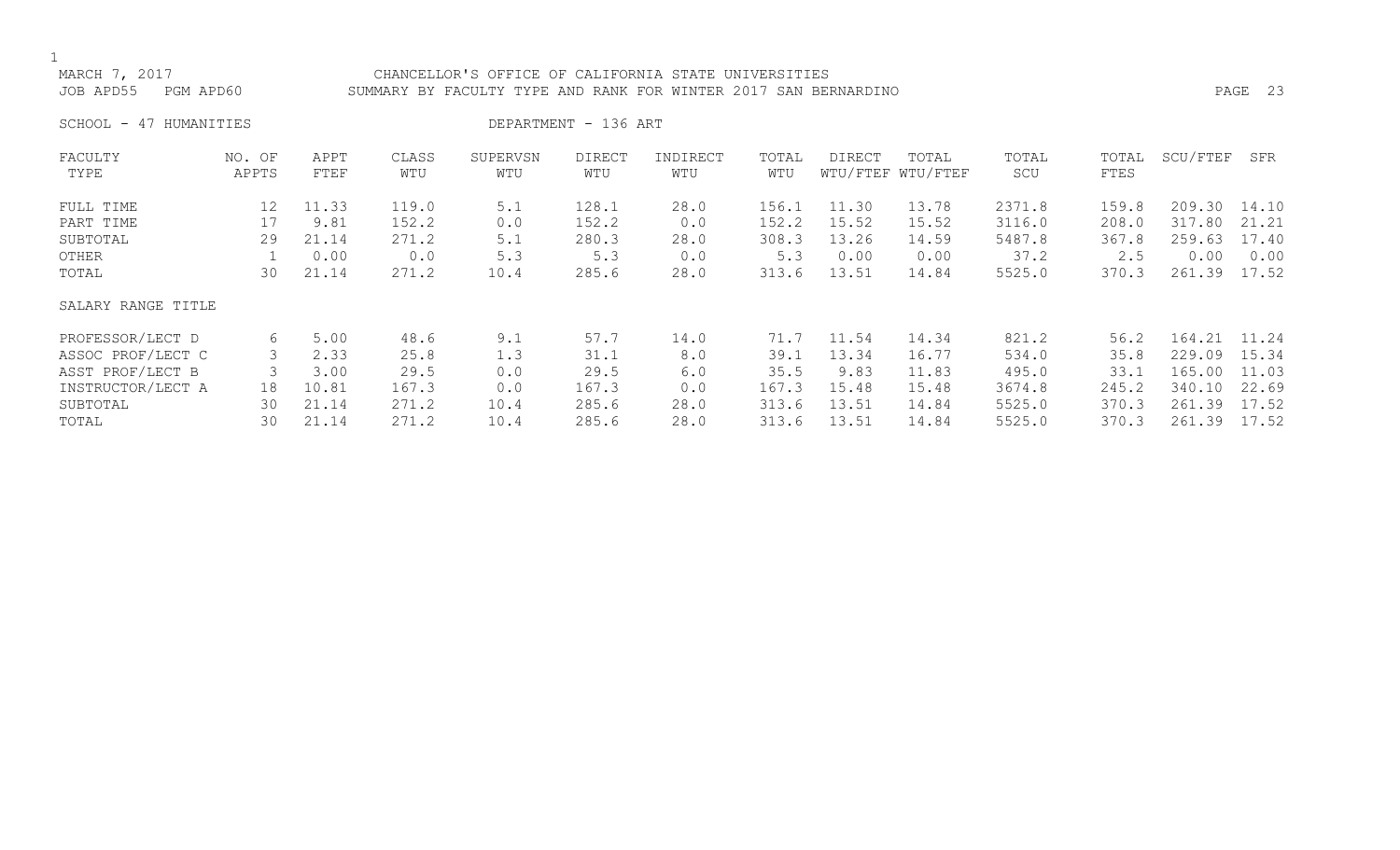# MARCH 7, 2017 CHANCELLOR'S OFFICE OF CALIFORNIA STATE UNIVERSITIES JOB APD55 PGM APD60 SUMMARY BY FACULTY TYPE AND RANK FOR WINTER 2017 SAN BERNARDINO PAGE 24

SCHOOL - 47 HUMANITIES SERVICES DEPARTMENT - 186 COMMUNICATIONS

| FACULTY            | NO. OF | APPT  | CLASS | SUPERVSN | <b>DIRECT</b> | INDIRECT | TOTAL | <b>DIRECT</b> | TOTAL             | TOTAL   | TOTAL | SCU/FTEF | SFR   |
|--------------------|--------|-------|-------|----------|---------------|----------|-------|---------------|-------------------|---------|-------|----------|-------|
| TYPE               | APPTS  | FTEF  | WTU   | WTU      | WTU           | WTU      | WTU   |               | WTU/FTEF WTU/FTEF | SCU     | FTES  |          |       |
| FULL TIME          | 23     | 18.72 | 175.8 | 15.2     | 202.0         | 48.0     | 250.0 | 10.79         | 13.36             | 5705.0  | 382.2 | 304.80   | 20.42 |
| PART TIME          | 28     | 11.95 | 171.5 | 1.7      | 173.2         | 2.0      | 175.2 | 14.49         | 14.66             | 4909.0  | 328.2 | 410.69   | 27.46 |
| SUBTOTAL           | 51     | 30.67 | 347.3 | 16.9     | 375.2         | 50.0     | 425.2 | 12.23         | 13.86             | 10614.0 | 710.4 | 346.07   | 23.16 |
| OTHER              |        | 0.00  | 14.4  | 0.0      | 14.4          | 0.0      | 14.4  | 0.00          | 0.00              | 90.0    | 7.1   | 0.00     | 0.00  |
| TOTAL              | 53     | 30.67 | 361.7 | 16.9     | 389.6         | 50.0     | 439.6 | 12.70         | 14.33             | 10704.0 | 717.5 | 349.01   | 23.39 |
| SALARY RANGE TITLE |        |       |       |          |               |          |       |               |                   |         |       |          |       |
| PROFESSOR/LECT D   |        | 4.97  | 50.4  | 1.3      | 55.7          | 18.0     | 73.7  | 11.22         | 14.84             | 1195.0  | 82.0  | 240.68   | 16.52 |
| ASSOC PROF/LECT C  | 4      | 3.00  | 28.0  | 0.6      | 32.6          | 20.0     | 52.6  | 10.87         | 17.53             | 1316.0  | 88.0  | 438.67   | 29.34 |
| ASST PROF/LECT B   | 4      | 4.00  | 27.9  | 10.3     | 38.2          | 12.0     | 50.2  | 9.55          | 12.55             | 618.0   | 41.9  | 154.46   | 10.46 |
| INSTRUCTOR/LECT A  | 28     | 15.50 | 207.4 | 4.7      | 215.1         | 0.0      | 215.1 | 13.88         | 13.88             | 6247.0  | 417.0 | 403.03   | 26.90 |
| TCHNG ASSOCIATE    | 9      | 3.20  | 48.0  | 0.0      | 48.0          | 0.0      | 48.0  | 14.98         | 14.98             | 1328.0  | 88.5  | 414.48   | 27.63 |
| SUBTOTAL           | 52     | 30.67 | 361.7 | 16.9     | 389.6         | 50.0     | 439.6 | 12.70         | 14.33             | 10704.0 | 717.5 | 349.01   | 23.39 |
| ADMINISTRATOR      |        | 0.00  | 0.0   | 0.0      | 0.0           | 0.0      | 0.0   | 0.00          | 0.00              | 0.0     | 0.0   | 0.00     | 0.00  |
| SUBTOTAL           |        | 0.00  | 0.0   | 0.0      | 0.0           | 0.0      | 0.0   | 0.00          | 0.00              | 0.0     | 0.0   | 0.00     | 0.00  |
| TOTAL              | 53     | 30.67 | 361.7 | 16.9     | 389.6         | 50.0     | 439.6 | 12.70         | 14.33             | 10704.0 | 717.5 | 349.01   | 23.39 |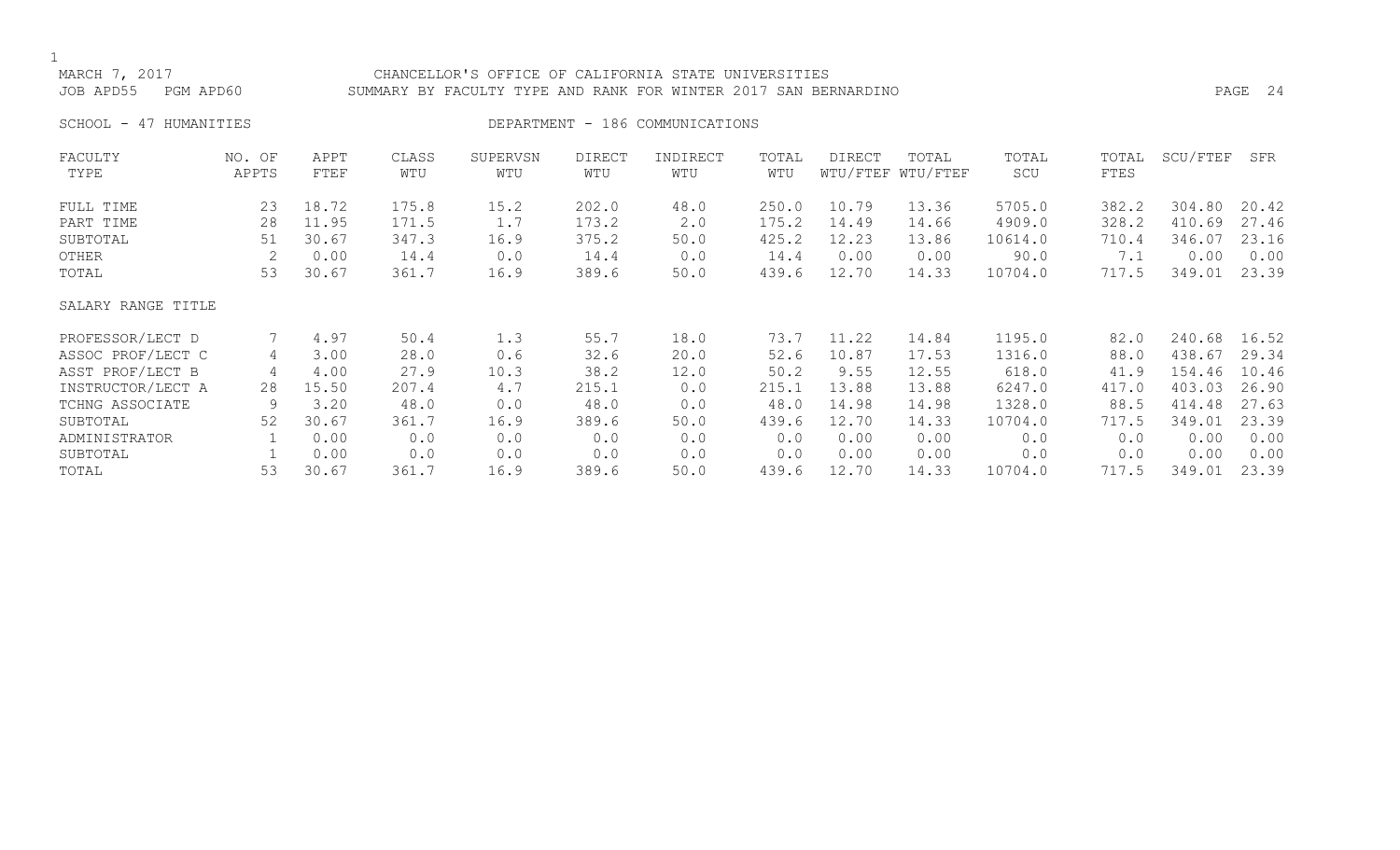# MARCH 7, 2017 CHANCELLOR'S OFFICE OF CALIFORNIA STATE UNIVERSITIES JOB APD55 PGM APD60 SUMMARY BY FACULTY TYPE AND RANK FOR WINTER 2017 SAN BERNARDINO PAGE 25

SCHOOL - 47 HUMANITIES DEPARTMENT - 254 ENGLISH

| FACULTY            | NO. OF | APPT  | CLASS | SUPERVSN | <b>DIRECT</b> | INDIRECT | TOTAL | DIRECT | TOTAL             | TOTAL   | TOTAL  | SCU/FTEF | SFR   |
|--------------------|--------|-------|-------|----------|---------------|----------|-------|--------|-------------------|---------|--------|----------|-------|
| TYPE               | APPTS  | FTEF  | WTU   | WTU      | WTU           | WTU      | WTU   |        | WTU/FTEF WTU/FTEF | SCU     | FTES   |          |       |
| FULL TIME          | 45     | 39.33 | 519.3 | 18.3     | 559.6         | 72.0     | 631.6 | 14.23  | 16.06             | 12881.0 | 866.1  | 327.51   | 22.02 |
| PART TIME          | 33     | 15.19 | 224.0 | 0.0      | 224.0         | 6.0      | 230.0 | 14.75  | 15.15             | 6108.0  | 407.5  | 402.24   | 26.83 |
| SUBTOTAL           | 78     | 54.52 | 743.3 | 18.3     | 783.6         | 78.0     | 861.6 | 14.37  | 15.80             | 18989.0 | 1273.6 | 348.33   | 23.36 |
| OTHER              |        | 0.00  | 4.0   | 2.0      | 6.0           | 0.0      | 6.0   | 0.00   | 0.00              | 119.0   | 7.9    | 0.00     | 0.00  |
| TOTAL              | 81     | 54.52 | 747.3 | 20.3     | 789.6         | 78.0     | 867.6 | 14.48  | 15.91             | 19108.0 | 1281.5 | 350.51   | 23.51 |
| SALARY RANGE TITLE |        |       |       |          |               |          |       |        |                   |         |        |          |       |
| PROFESSOR/LECT D   | 19     | 11.33 | 121.3 | 9.8      | 135.1         | 54.0     | 189.1 | 11.92  | 16.69             | 3139.0  | 212.6  | 277.00   | 18.76 |
| ASSOC PROF/LECT C  | 5      | 4.00  | 26.0  | 10.0     | 50.0          | 16.0     | 66.0  | 12.50  | 16.50             | 493.0   | 35.7   | 123.25   | 8.93  |
| ASST PROF/LECT B   |        | 4.75  | 56.0  | 0.5      | 56.5          | 8.0      | 64.5  | 11.90  | 13.58             | 1180.0  | 79.8   | 248.47   | 16.80 |
| INSTRUCTOR/LECT A  | 46     | 32.83 | 520.0 | 0.0      | 524.0         | 0.0      | 524.0 | 15.96  | 15.96             | 13764.0 | 917.9  | 419.23   | 27.96 |
| TCHNG ASSOCIATE    | 6      | 1.60  | 24.0  | 0.0      | 24.0          | 0.0      | 24.0  | 14.98  | 14.98             | 532.0   | 35.5   | 332.08   | 22.14 |
| SUBTOTAL           | 81     | 54.52 | 747.3 | 20.3     | 789.6         | 78.0     | 867.6 | 14.48  | 15.91             | 19108.0 | 1281.5 | 350.51   | 23.51 |
| TOTAL              | 81     | 54.52 | 747.3 | 20.3     | 789.6         | 78.0     | 867.6 | 14.48  | 15.91             | 19108.0 | 1281.5 | 350.51   | 23.51 |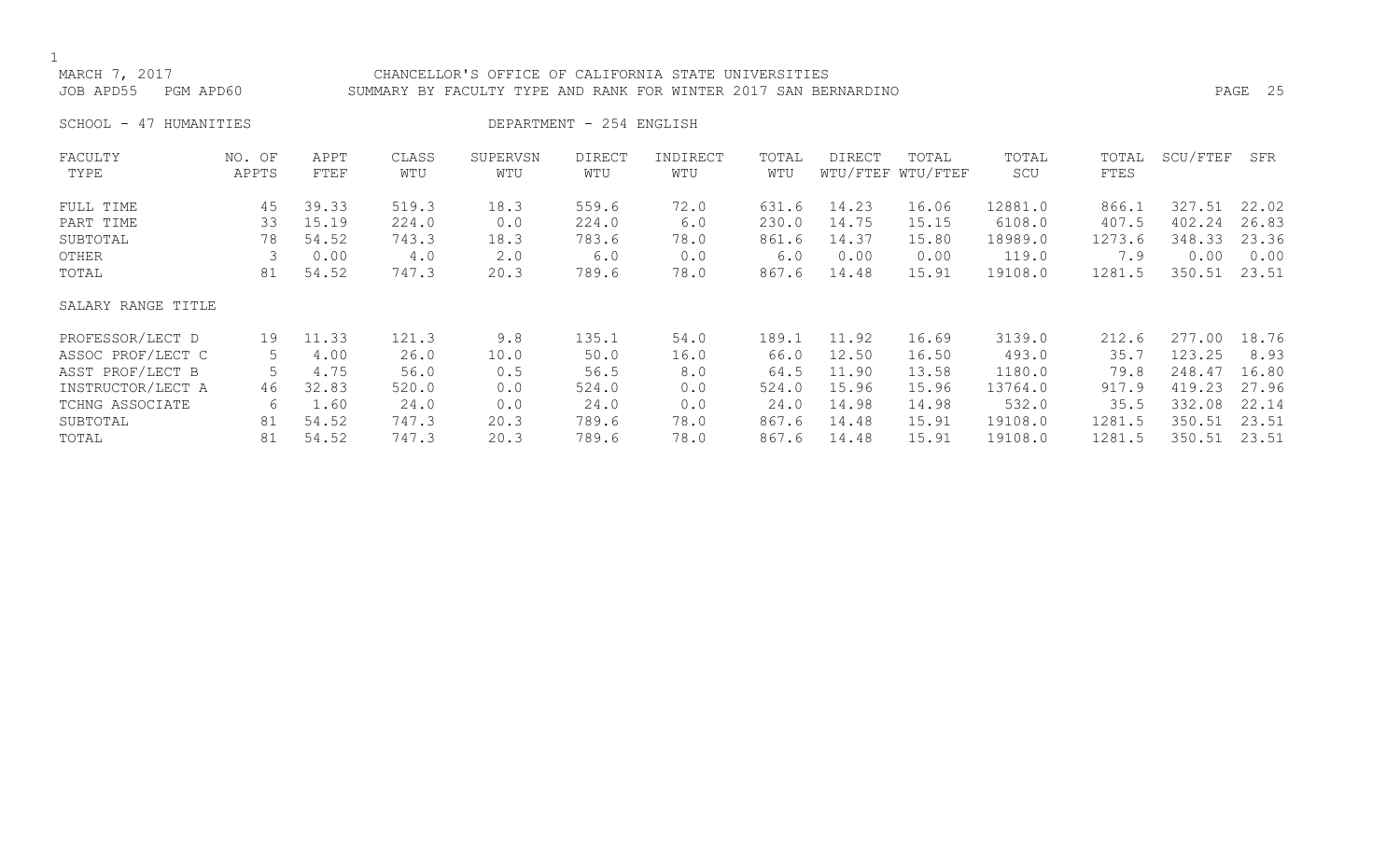| MARCH 7, 2017<br>JOB APD55<br>PGM APD60                                                           |                      |                                       |                                       | CHANCELLOR'S OFFICE OF CALIFORNIA STATE UNIVERSITIES<br>SUMMARY BY FACULTY TYPE AND RANK FOR WINTER 2017 SAN BERNARDINO |                                       |                                                  |                                       |                                           |                                           |                                              |                                        |                                                | PAGE 26                                   |
|---------------------------------------------------------------------------------------------------|----------------------|---------------------------------------|---------------------------------------|-------------------------------------------------------------------------------------------------------------------------|---------------------------------------|--------------------------------------------------|---------------------------------------|-------------------------------------------|-------------------------------------------|----------------------------------------------|----------------------------------------|------------------------------------------------|-------------------------------------------|
| SCHOOL - 47 HUMANITIES                                                                            |                      |                                       |                                       |                                                                                                                         |                                       | DEPARTMENT - 281 FOREIGN LANGUAGE AND LITERATURE |                                       |                                           |                                           |                                              |                                        |                                                |                                           |
| FACULTY<br>TYPE                                                                                   | NO. OF<br>APPTS      | APPT<br>FTEF                          | CLASS<br>WTU                          | SUPERVSN<br>WTU                                                                                                         | <b>DIRECT</b><br>WTU                  | INDIRECT<br>WTU                                  | TOTAL<br>WTU                          | DIRECT                                    | TOTAL<br>WTU/FTEF WTU/FTEF                | TOTAL<br>SCU                                 | TOTAL<br>FTES                          | SCU/FTEF                                       | SFR                                       |
| FULL TIME<br>PART TIME<br>SUBTOTAL<br>TOTAL                                                       | 20<br>16<br>36<br>36 | 16.61<br>7.74<br>24.35<br>24.35       | 202.3<br>120.0<br>322.3<br>322.3      | 19.1<br>0.0<br>19.1<br>19.1                                                                                             | 229.4<br>120.0<br>349.4<br>349.4      | 40.0<br>0.0<br>40.0<br>40.0                      | 269.4<br>120.0<br>389.4<br>389.4      | 13.81<br>15.50<br>14.35<br>14.35          | 16.22<br>15.50<br>15.99<br>15.99          | 6187.0<br>2784.0<br>8971.0<br>8971.0         | 415.2<br>186.3<br>601.4<br>601.4       | 372.51<br>359.55<br>368.39<br>368.39           | 25.00<br>24.06<br>24.70<br>24.70          |
| SALARY RANGE TITLE                                                                                |                      |                                       |                                       |                                                                                                                         |                                       |                                                  |                                       |                                           |                                           |                                              |                                        |                                                |                                           |
| PROFESSOR/LECT D<br>ASSOC PROF/LECT C<br>ASST PROF/LECT B<br>INSTRUCTOR/LECT A<br>TCHNG ASSOCIATE | 5<br>18<br>3         | 4.59<br>4.02<br>2.00<br>12.67<br>0.80 | 48.0<br>50.3<br>16.0<br>188.0<br>12.0 | 7.1<br>6.3<br>5.7<br>0.0<br>0.0                                                                                         | 55.1<br>64.6<br>21.7<br>188.0<br>12.0 | 28.0<br>4.0<br>8.0<br>0.0<br>0.0                 | 83.1<br>68.6<br>29.7<br>188.0<br>12.0 | 12.00<br>16.08<br>10.85<br>14.83<br>14.98 | 18.10<br>17.08<br>14.85<br>14.83<br>14.98 | 1149.0<br>2644.0<br>414.0<br>4492.0<br>240.0 | 78.6<br>176.6<br>27.6<br>300.3<br>16.0 | 250.22<br>658.20<br>207.00<br>354.43<br>299.63 | 17.13<br>43.96<br>13.82<br>23.69<br>19.98 |
| SUBTOTAL<br>OTHER<br>SUBTOTAL                                                                     | 35<br>36             | 24.08<br>0.27<br>0.27                 | 314.3<br>8.0<br>8.0                   | 19.1<br>0.0<br>0.0                                                                                                      | 341.4<br>8.0<br>8.0                   | 40.0<br>0.0<br>0.0                               | 381.4<br>8.0<br>8.0<br>389.4          | 14.18<br>29.85<br>29.85<br>14.35          | 15.84<br>29.85<br>29.85                   | 8939.0<br>32.0<br>32.0                       | 599.1<br>2.3<br>2.3                    | 371.16<br>119.40<br>119.40                     | 24.88<br>8.69<br>8.69<br>24.70            |
| TOTAL                                                                                             |                      | 24.35                                 | 322.3                                 | 19.1                                                                                                                    | 349.4                                 | 40.0                                             |                                       |                                           | 15.99                                     | 8971.0                                       | 601.4                                  | 368.39                                         |                                           |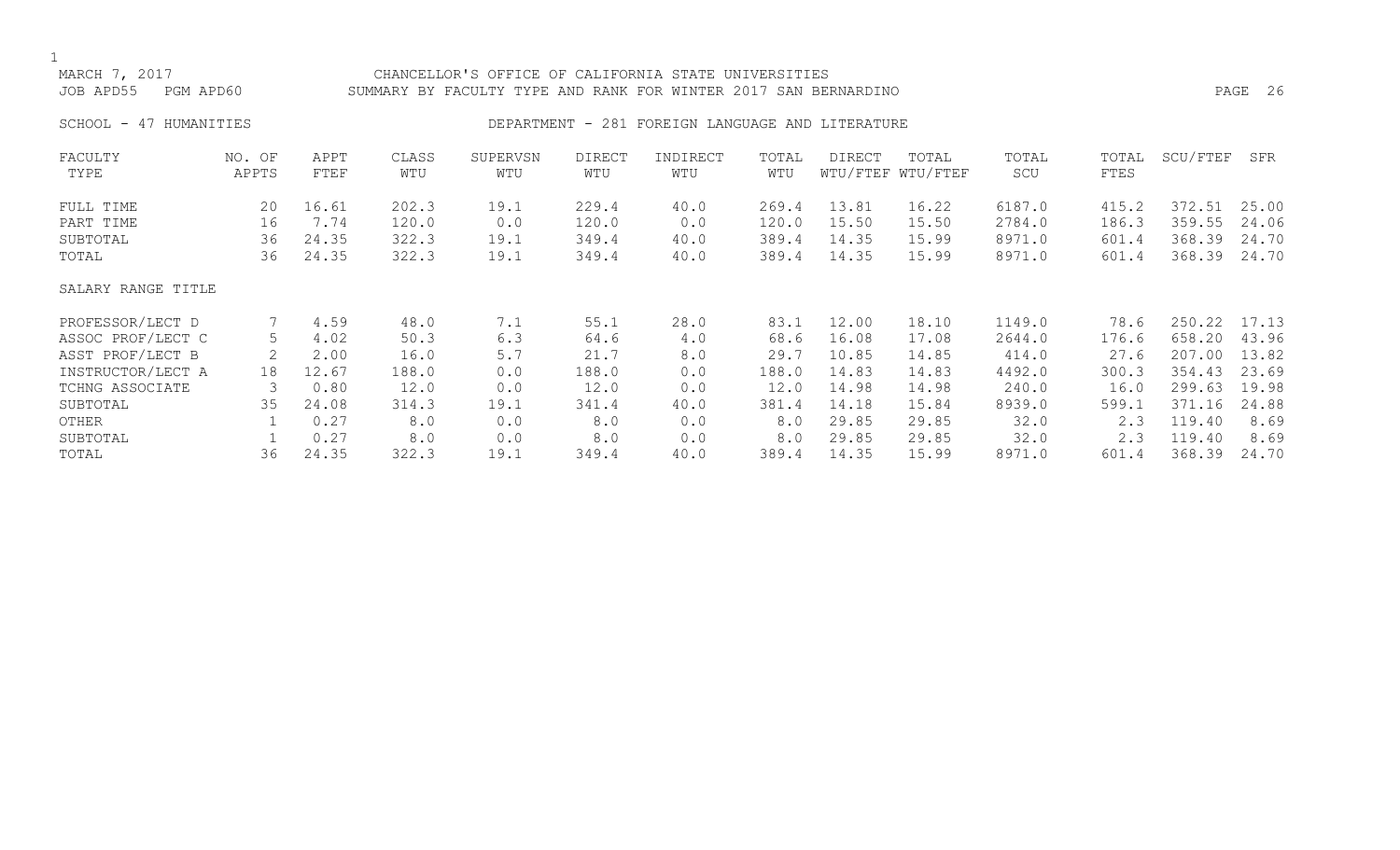# MARCH 7, 2017 CHANCELLOR'S OFFICE OF CALIFORNIA STATE UNIVERSITIES JOB APD55 PGM APD60 SUMMARY BY FACULTY TYPE AND RANK FOR WINTER 2017 SAN BERNARDINO PAGE 27

SCHOOL - 47 HUMANITIES DEPARTMENT - 350 HUMANITIES

| FACULTY            | NO. OF | APPT | CLASS | SUPERVSN | <b>DIRECT</b> | INDIRECT | TOTAL | DIRECT | TOTAL             | TOTAL  | TOTAL | SCU/FTEF | SFR   |
|--------------------|--------|------|-------|----------|---------------|----------|-------|--------|-------------------|--------|-------|----------|-------|
| TYPE               | APPTS  | FTEF | WTU   | WTU      | WTU           | WTU      | WTU   |        | WTU/FTEF WTU/FTEF | SCU    | FTES  |          |       |
| FULL TIME          |        | 1.50 |       | 5.4      | 7.4           | 12.0     | 19.4  | 4.93   | 12.93             | 175.0  | 11.7  | 116.67   | 7.78  |
|                    |        |      | 2.0   |          |               |          |       |        |                   |        |       |          |       |
| PART TIME          | 8      | 1.79 | 28.0  | 0.0      | 28.0          | 0.0      | 28.0  | 15.66  | 15.66             | 2050.0 | 136.7 | 146.53   | 76.44 |
| SUBTOTAL           | 11     | 3.29 | 30.0  | 5.4      | 35.4          | 12.0     | 47.4  | 10.77  | 14.42             | 2225.0 | 148.3 | 676.70   | 45.11 |
| TOTAL              | 11     | 3.29 | 30.0  | 5.4      | 35.4          | 12.0     | 47.4  | 10.77  | 14.42             | 2225.0 | 148.3 | 676.70   | 45.11 |
| SALARY RANGE TITLE |        |      |       |          |               |          |       |        |                   |        |       |          |       |
| INSTRUCTOR/LECT A  | 11     | 3.29 | 30.0  | 5.4      | 35.4          | 12.0     | 47.4  | 10.77  | 14.42             | 2225.0 | 148.3 | 676.70   | 45.11 |
| SUBTOTAL           |        | 3.29 | 30.0  | 5.4      | 35.4          | 12.0     | 47.4  | 10.77  | 14.42             | 2225.0 | 148.3 | 676.70   | 45.11 |
| TOTAL              |        | 3.29 | 30.0  | 5.4      | 35.4          | 12.0     | 47.4  | 10.77  | 14.42             | 2225.0 | 148.3 | 676.70   | 45.11 |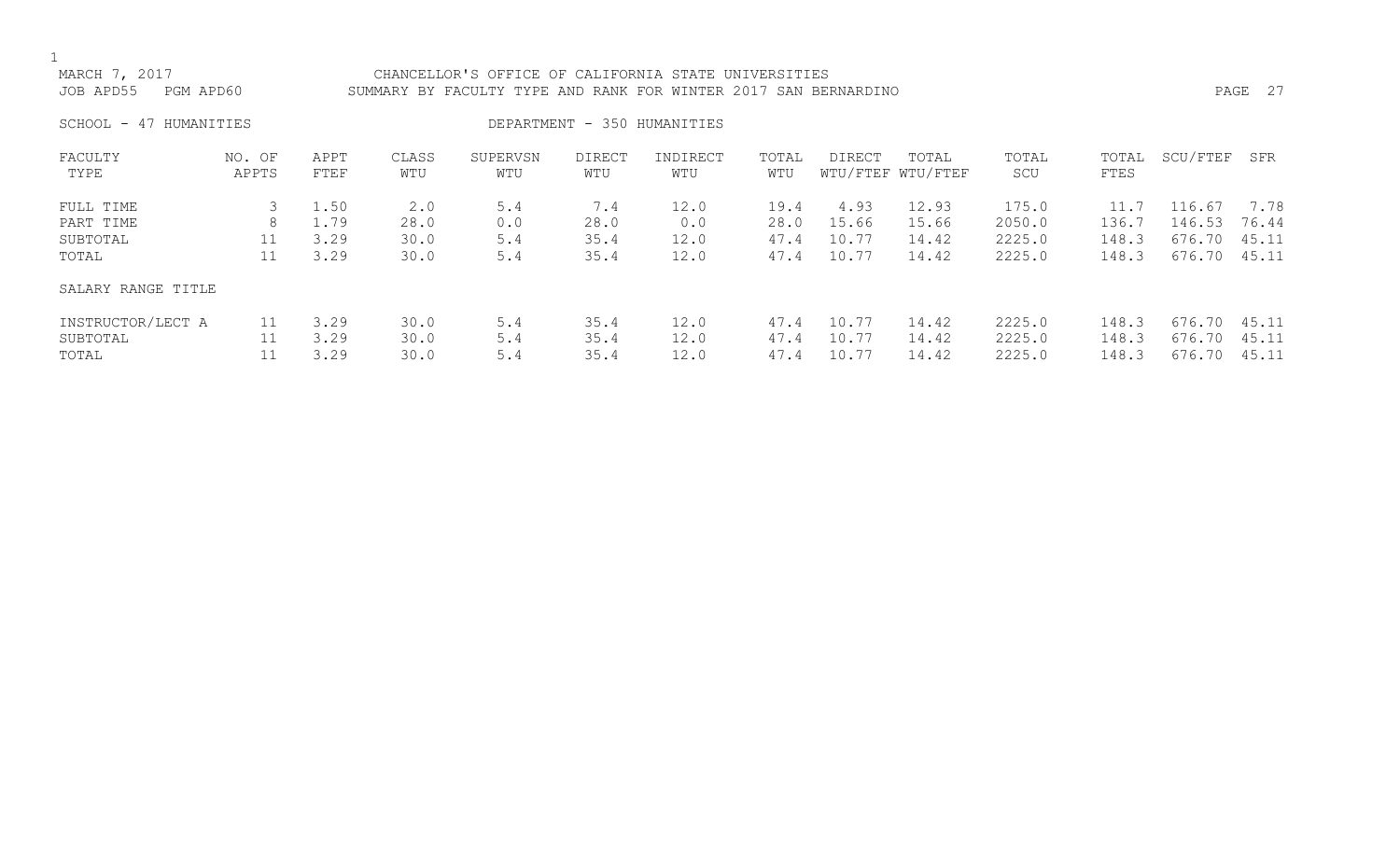# MARCH 7, 2017 CHANCELLOR'S OFFICE OF CALIFORNIA STATE UNIVERSITIES JOB APD55 PGM APD60 SUMMARY BY FACULTY TYPE AND RANK FOR WINTER 2017 SAN BERNARDINO PAGE 28

SCHOOL - 47 HUMANITIES DEPARTMENT - 498 MUSIC

| FACULTY            | NO. OF | APPT  | CLASS | SUPERVSN | <b>DIRECT</b> | INDIRECT | TOTAL | <b>DIRECT</b> | TOTAL             | TOTAL  | TOTAL | SCU/FTEF | SFR   |
|--------------------|--------|-------|-------|----------|---------------|----------|-------|---------------|-------------------|--------|-------|----------|-------|
| TYPE               | APPTS  | FTEF  | WTU   | WTU      | WTU           | WTU      | WTU   |               | WTU/FTEF WTU/FTEF | SCU    | FTES  |          |       |
| FULL TIME          | 8      | 6.00  | 54.7  | 11.2     | 69.9          | 24.1     | 94.0  | 11.65         | 15.67             | 2293.5 | 152.9 | 382.25   | 25.49 |
| PART TIME          | 14     | 4.61  | 48.5  | 21.2     | 69.7          | 0.0      | 69.7  | 15.11         | 15.11             | 1424.5 | 95.0  | 308.73   | 20.58 |
| SUBTOTAL           | 22     | 10.61 | 103.2 | 32.4     | 139.6         | 24.1     | 163.7 | 13.15         | 15.42             | 3718.0 | 247.9 | 350.29   | 23.35 |
| TOTAL              | 22     | 10.61 | 103.2 | 32.4     | 139.6         | 24.1     | 163.7 | 13.15         | 15.42             | 3718.0 | 247.9 | 350.29   | 23.35 |
| SALARY RANGE TITLE |        |       |       |          |               |          |       |               |                   |        |       |          |       |
| PROFESSOR/LECT D   | 4      | 2.67  | 16.6  | 7.2      | 27.8          | 4.0      | 31.8  | 10.42         | 11.92             | 953.0  | 63.5  | 357.33   | 23.82 |
| ASSOC PROF/LECT C  |        | 0.67  | 11.3  | 0.7      | 12.0          | 0.0      | 12.0  | 18.02         | 18.02             | 697.5  | 46.5  | 47.30    | 69.82 |
| ASST PROF/LECT B   |        | 1.00  | 8.9   | 3.6      | 12.5          | 12.0     | 24.5  | 12.50         | 24.50             | 152.0  | 10.2  | 152.00   | 10.15 |
| INSTRUCTOR/LECT A  | 11     | 4.95  | 55.8  | 17.0     | 72.8          | 3.7      | 76.5  | 14.70         | 15.45             | 1818.5 | 121.2 | 367.15   | 24.48 |
| SUBTOTAL           | 18     | 9.29  | 92.6  | 28.5     | 125.1         | 19.7     | 144.8 | 13.47         | 15.59             | 3621.0 | 241.4 | 389.94   | 26.00 |
| OTHER              | 4      | 1.33  | 10.6  | 3.9      | 14.5          | 4.4      | 18.9  | 10.92         | 14.23             | 97.0   | 6.5   | 73.04    | 4.87  |
| SUBTOTAL           | 4      | 1.33  | 10.6  | 3.9      | 14.5          | 4.4      | 18.9  | 10.92         | 14.23             | 97.0   | 6.5   | 73.04    | 4.87  |
| TOTAL              | 22     | 10.61 | 103.2 | 32.4     | 139.6         | 24.1     | 163.7 | 13.15         | 15.42             | 3718.0 | 247.9 | 350.29   | 23.35 |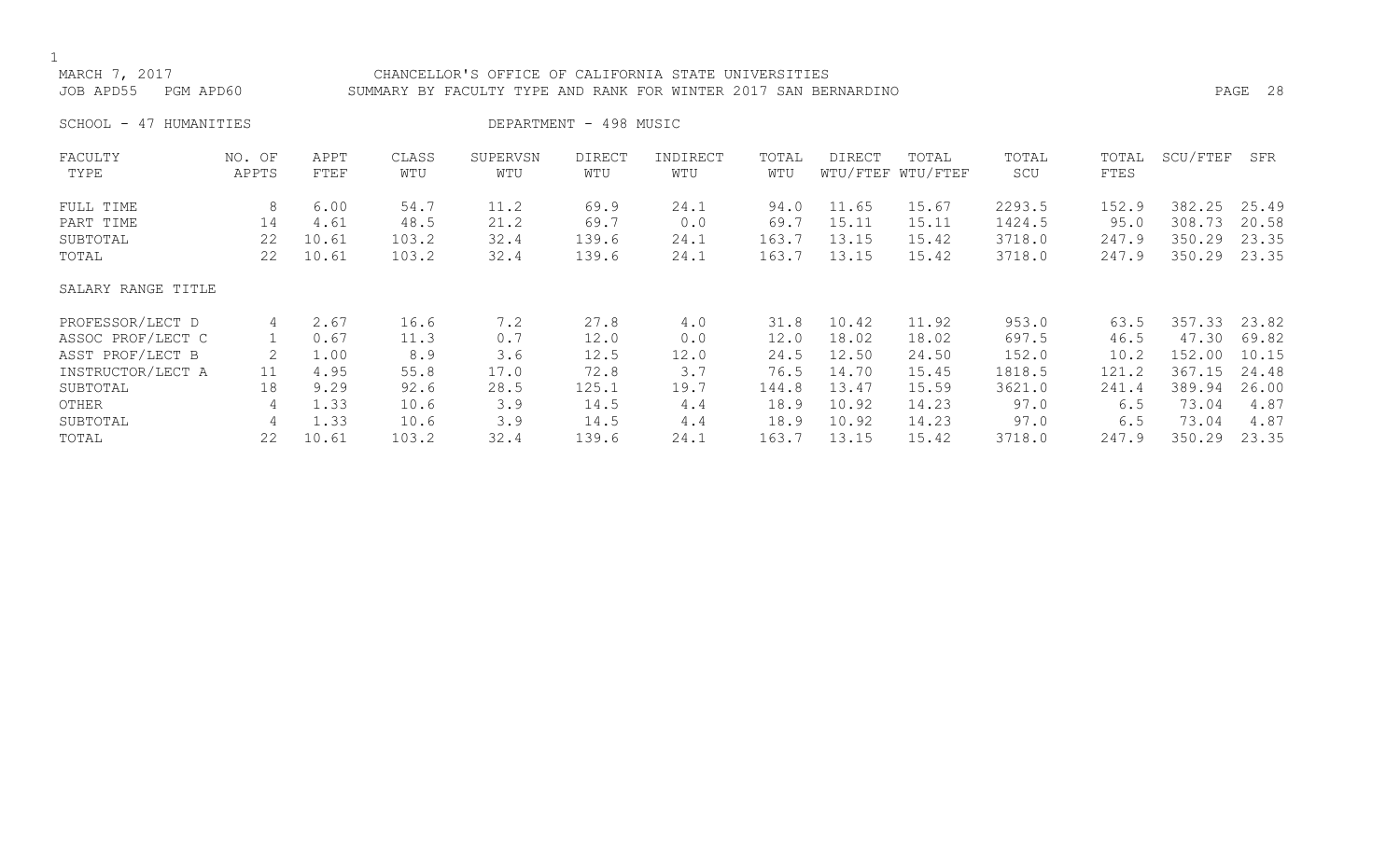## MARCH 7, 2017 CHANCELLOR'S OFFICE OF CALIFORNIA STATE UNIVERSITIES JOB APD55 PGM APD60 SUMMARY BY FACULTY TYPE AND RANK FOR WINTER 2017 SAN BERNARDINO PAGE 29

SCHOOL - 47 HUMANITIES DEPARTMENT - 560 PHILOSOPHY

| FACULTY            | NO. OF | APPT  | CLASS | SUPERVSN | DIRECT | INDIRECT | TOTAL | DIRECT | TOTAL             | TOTAL  | TOTAL | SCU/FTEF | SFR   |
|--------------------|--------|-------|-------|----------|--------|----------|-------|--------|-------------------|--------|-------|----------|-------|
| TYPE               | APPTS  | FTEF  | WTU   | WTU      | WTU    | WTU      | WTU   |        | WTU/FTEF WTU/FTEF | SCU    | FTES  |          |       |
| FULL TIME          |        | 5.55  | 84.0  | 1.7      | 85.7   | 4.0      | 89.7  | 15.43  | 16.15             | 2246.0 | 149.7 | 404.47   | 26.96 |
| PART TIME          | 11     | 6.01  | 92.0  | 0.0      | 92.0   | 0.0      | 92.0  | 15.31  | 15.31             | 2644.0 | 176.3 | 440.08   | 29.34 |
| SUBTOTAL           | 18     | 11.56 | 176.0 | 1.7      | 177.7  | 4.0      | 181.7 | 15.37  | 15.72             | 4890.0 | 326.0 | 422.97   | 28.20 |
| TOTAL              | 18     | 11.56 | 176.0 | 1.7      | 177.7  | 4.0      | 181.7 | 15.37  | 15.72             | 4890.0 | 326.0 | 422.97   | 28.20 |
| SALARY RANGE TITLE |        |       |       |          |        |          |       |        |                   |        |       |          |       |
| PROFESSOR/LECT D   | 5      | 2.55  | 44.0  | 1.7      | 45.7   | 4.0      | 49.7  | 17.89  | 19.46             | 1074.0 | 71.6  | 420.52   | 28.03 |
| ASSOC PROF/LECT C  |        | 0.67  | 8.0   | 0.0      | 8.0    | 0.0      | 8.0   | 11.98  | 11.98             | 148.0  | 9.9   | 221.56   | 14.78 |
| ASST PROF/LECT B   |        | 1.00  | 12.0  | 0.0      | 12.0   | 0.0      | 12.0  | 12.01  | 12.01             | 284.0  | 18.9  | 284.28   | 18.95 |
| INSTRUCTOR/LECT A  | 11     | 7.34  | 112.0 | 0.0      | 112.0  | 0.0      | 112.0 | 15.26  | 15.26             | 3384.0 | 225.6 | 461.04   | 30.74 |
| SUBTOTAL           | 18     | 11.56 | 176.0 | 1.7      | 177.7  | 4.0      | 181.7 | 15.37  | 15.72             | 4890.0 | 326.0 | 422.97   | 28.20 |
| TOTAL              | 18     | 11.56 | 176.0 | 1.7      | 177.7  | 4.0      | 181.7 | 15.37  | 15.72             | 4890.0 | 326.0 | 422.97   | 28.20 |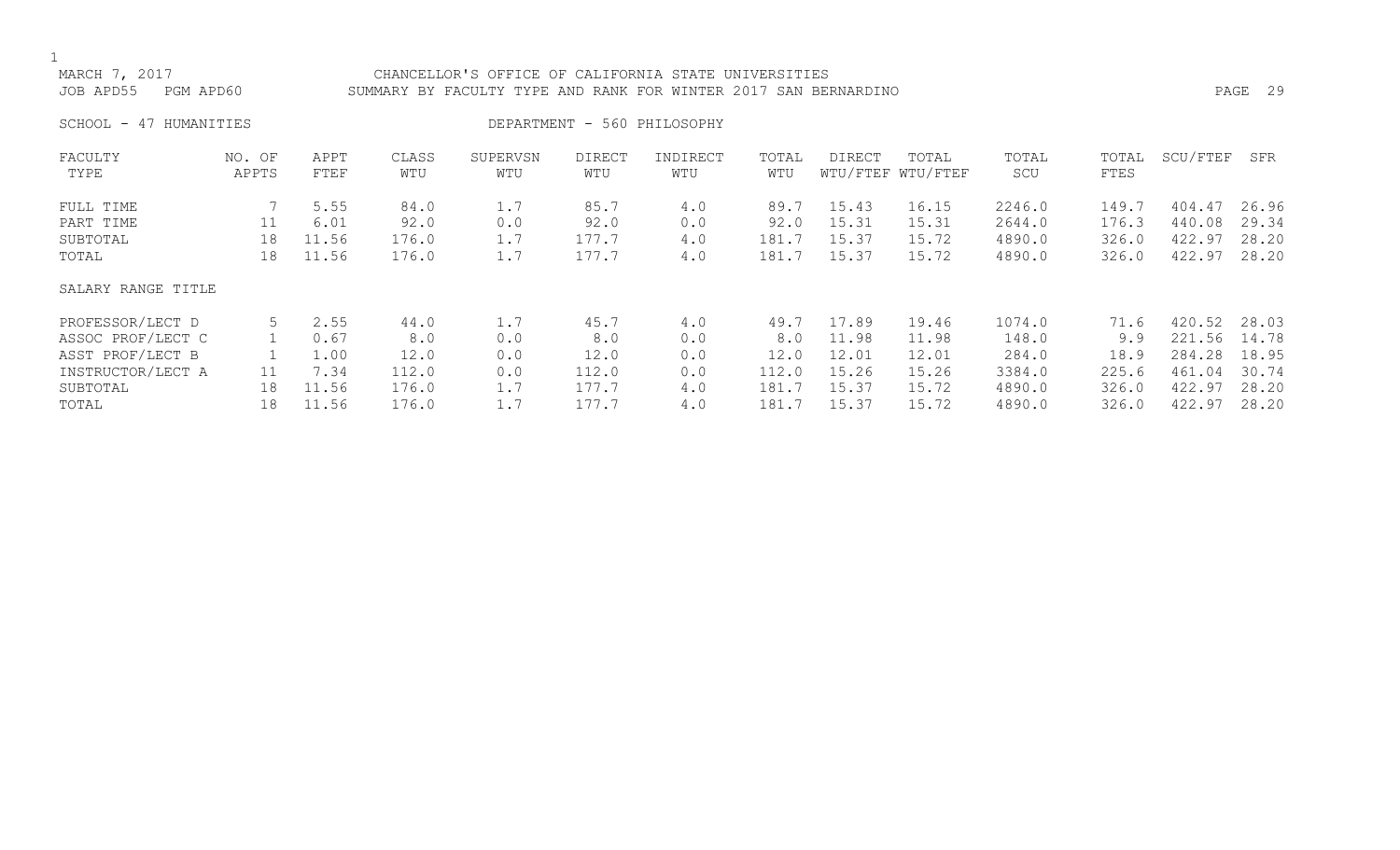| MARCH 7, 2017<br>JOB APD55    PGM APD60 | CHANCELLOR'S OFFICE OF CALIFORNIA STATE UNIVERSITIES<br>SUMMARY BY FACULTY TYPE AND RANK FOR WINTER 2017 SAN BERNARDINO | PAGE 30 |
|-----------------------------------------|-------------------------------------------------------------------------------------------------------------------------|---------|
| SCHOOL - 47 HUMANITIES                  | DEPARTMENT - 711 THEATRE AND DANCE                                                                                      |         |

| FACULTY<br>TYPE    | NO. OF<br>APPTS | APPT<br>FTEF | CLASS<br>WTU | SUPERVSN<br>WTU | DIRECT<br>WTU | INDIRECT<br>WTU | TOTAL<br>WTU | <b>DIRECT</b> | TOTAL<br>WTU/FTEF WTU/FTEF | TOTAL<br>SCU | TOTAL<br>FTES | SCU/FTEF | SFR   |
|--------------------|-----------------|--------------|--------------|-----------------|---------------|-----------------|--------------|---------------|----------------------------|--------------|---------------|----------|-------|
|                    |                 |              |              |                 |               |                 |              |               |                            |              |               |          |       |
| FULL TIME          | 9               | 7.23         | 87.3         | 2.0             | 89.3          | 10.0            | 99.3         | 12.35         | 13.73                      | 2925.0       | 195.0         | 404.51   | 26.97 |
| PART TIME          | 9               | 4.32         | 61.4         | 0.0             | 61.4          | 4.0             | 65.4         | 14.22         | 15.14                      | 1872.0       | 124.9         | 433.43   | 28.91 |
| SUBTOTAL           | 18              | 11.55        | 148.7        | 2.0             | 150.7         | 14.0            | 164.7        | 13.05         | 14.26                      | 4797.0       | 319.9         | 415.32   | 27.69 |
| TOTAL              | 18              | 11.55        | 148.7        | 2.0             | 150.7         | 14.0            | 164.7        | 13.05         | 14.26                      | 4797.0       | 319.9         | 415.32   | 27.69 |
| SALARY RANGE TITLE |                 |              |              |                 |               |                 |              |               |                            |              |               |          |       |
| PROFESSOR/LECT D   |                 | 3.83         | 40.2         | 2.0             | 42.2          | 4.0             | 46.2         | 11.01         | 12.06                      | 1315.0       | 87.7          | 343.16   | 22.88 |
| ASSOC PROF/LECT C  | 2               | 2.00         | 21.1         | 0.0             | 21.1          | 6.0             | 27.1         | 10.55         | 13.55                      | 243.0        | 16.2          | 121.50   | 8.10  |
| INSTRUCTOR/LECT A  | 11              | 5.72         | 87.4         | 0.0             | 87.4          | 4.0             | 91.4         | 15.29         | 15.98                      | 3239.0       | 216.0         | 566.46   | 37.78 |
| SUBTOTAL           | 18              | 11.55        | 148.7        | 2.0             | 150.7         | 14.0            | 164.7        | 13.05         | 14.26                      | 4797.0       | 319.9         | 415.32   | 27.69 |
| TOTAL              | 18              | 11.55        | 148.7        | 2.0             | 150.7         | 14.0            | 164.7        | 13.05         | 14.26                      | 4797.0       | 319.9         | 415.32   | 27.69 |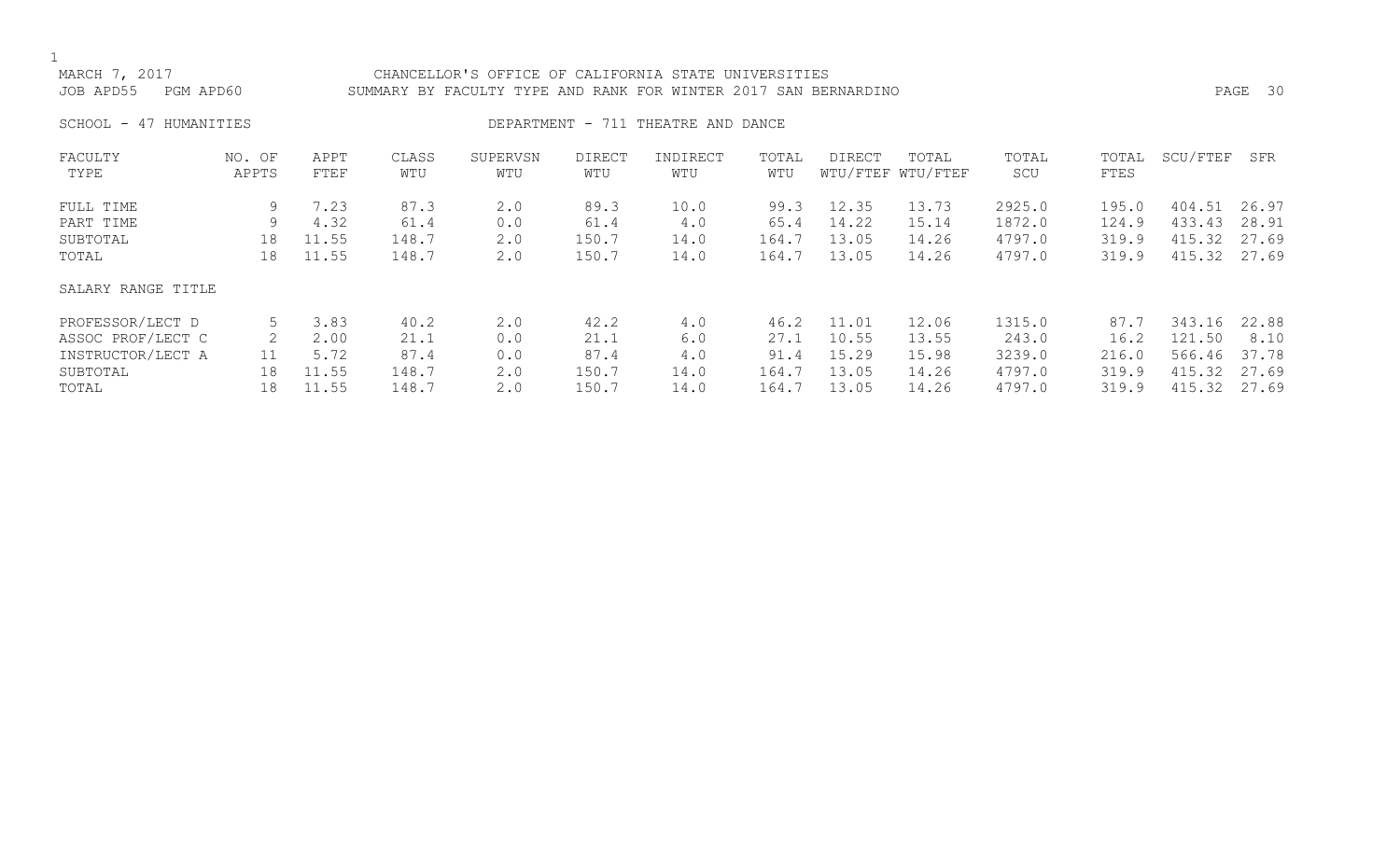# 1<br>MARCH 7, 2017

## CHANCELLOR'S OFFICE OF CALIFORNIA STATE UNIVERSITIES JOB APD55 PGM APD60 SUMMARY BY FACULTY TYPE AND RANK FOR WINTER 2017 SAN BERNARDINO PAGE 31

SCHOOL - 47 HUMANITIES

| FACULTY            | NO. OF | APPT   | CLASS  | SUPERVSN | <b>DIRECT</b> | INDIRECT | TOTAL  | <b>DIRECT</b> | TOTAL             | TOTAL   | TOTAL  | SCU/FTEF | SFR   |
|--------------------|--------|--------|--------|----------|---------------|----------|--------|---------------|-------------------|---------|--------|----------|-------|
| TYPE               | APPTS  | FTEF   | WTU    | WTU      | WTU           | WTU      | WTU    |               | WTU/FTEF WTU/FTEF | SCU     | FTES   |          |       |
| FULL TIME          | 127    | 106.27 | 1244.4 | 78.0     | 1371.4        | 238.1    | 1609.5 | 12.90         | 15.15             | 34784.3 | 2332.6 | 327.31   | 21.95 |
| PART TIME          | 136    | 61.42  | 897.6  | 22.9     | 920.5         | 12.0     | 932.5  | 14.99         | 15.18             | 24907.5 | 1662.7 | 405.56   | 27.07 |
| SUBTOTAL           | 263    | 167.69 | 2142.0 | 100.9    | 2291.9        | 250.1    | 2542.0 | 13.67         | 15.16             | 59691.8 | 3995.2 | 355.97   | 23.83 |
| OTHER              | 6      | 0.00   | 18.4   | 7.3      | 25.7          | 0.0      | 25.7   | 0.00          | 0.00              | 246.2   | 17.5   | 0.00     | 0.00  |
| TOTAL              | 269    | 167.69 | 2160.4 | 108.2    | 2317.6        | 250.1    | 2567.7 | 13.82         | 15.31             | 59938.0 | 4012.7 | 357.44   | 23.93 |
| SALARY RANGE TITLE |        |        |        |          |               |          |        |               |                   |         |        |          |       |
| PROFESSOR/LECT D   | 53     | 34.94  | 369.1  | 38.2     | 419.3         | 126.0    | 545.3  | 12.00         | 15.61             | 9646.2  | 652.3  | 276.06   | 18.67 |
| ASSOC PROF/LECT C  | 21     | 16.68  | 170.5  | 18.9     | 219.4         | 54.0     | 273.4  | 13.15         | 16.39             | 6075.5  | 408.6  | 364.19   | 24.49 |
| ASST PROF/LECT B   | 17     | 15.75  | 150.3  | 20.1     | 170.4         | 46.0     | 216.4  | 10.82         | 13.74             | 3143.0  | 211.5  | 199.57   | 13.43 |
| INSTRUCTOR/LECT A  | 154    | 93.11  | 1367.9 | 27.1     | 1402.0        | 19.7     | 1421.7 | 15.06         | 15.27             | 38844.3 | 2591.6 | 417.19   | 27.83 |
| TCHNG ASSOCIATE    | 18     | 5.61   | 84.0   | 0.0      | 84.0          | 0.0      | 84.0   | 14.98         | 14.98             | 2100.0  | 140.0  | 374.53   | 24.97 |
| SUBTOTAL           | 263    | 166.09 | 2141.8 | 104.3    | 2295.1        | 245.7    | 2540.8 | 13.82         | 15.30             | 59809.0 | 4003.9 | 360.10   | 24.11 |
| ADMINISTRATOR      |        | 0.00   | 0.0    | 0.0      | 0.0           | 0.0      | 0.0    | 0.00          | 0.00              | 0.0     | 0.0    | 0.00     | 0.00  |
| OTHER              | 5.     | 1.60   | 18.6   | 3.9      | 22.5          | 4.4      | 26.9   | 14.10         | 16.85             | 129.0   | 8.8    | 80.83    | 5.51  |
| SUBTOTAL           | 6      | 1.60   | 18.6   | 3.9      | 22.5          | 4.4      | 26.9   | 14.10         | 16.85             | 129.0   | 8.8    | 80.83    | 5.51  |
| TOTAL              | 269    | 167.69 | 2160.4 | 108.2    | 2317.6        | 250.1    | 2567.7 | 13.82         | 15.31             | 59938.0 | 4012.7 | 357.44   | 23.93 |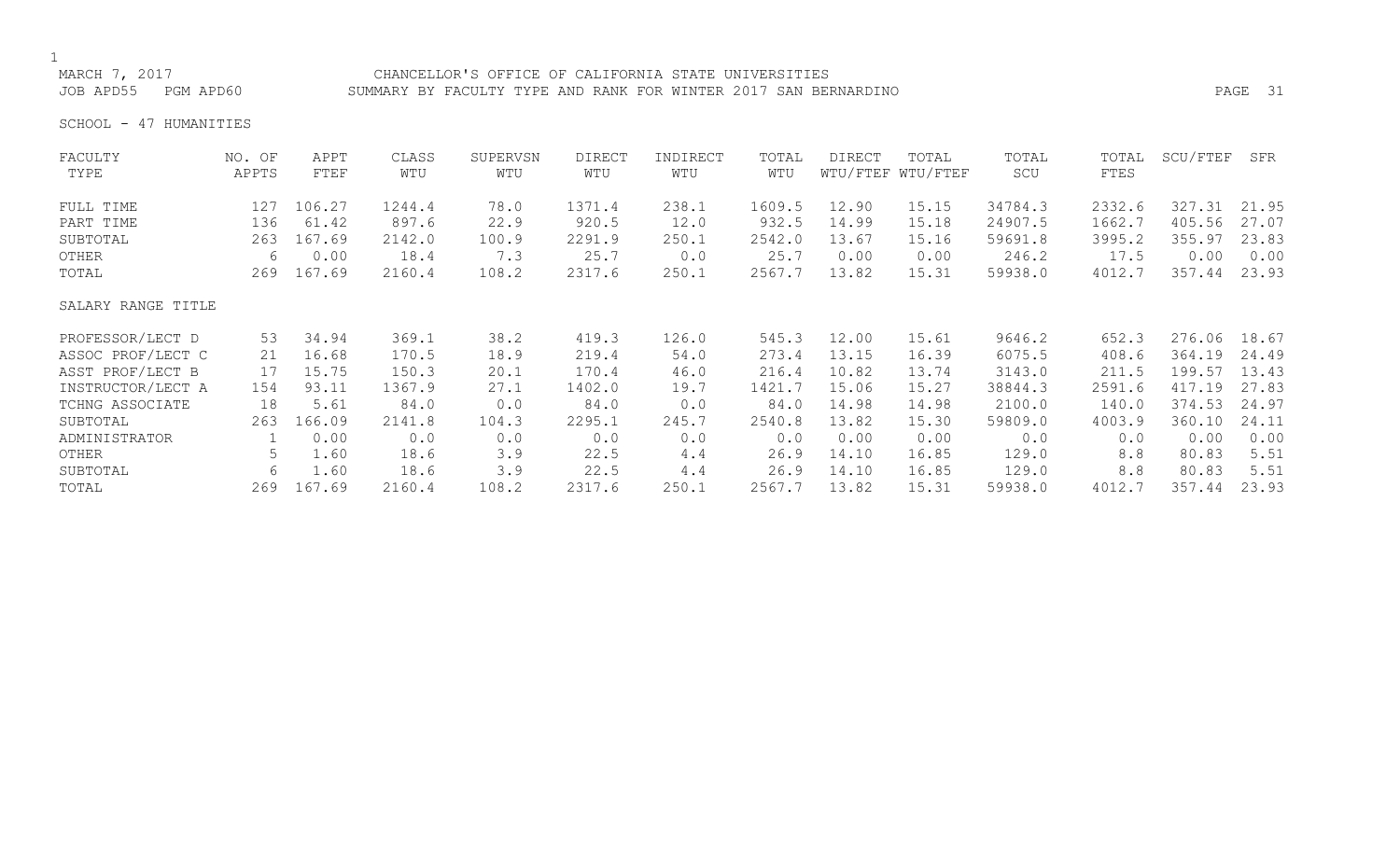# MARCH 7, 2017 CHANCELLOR'S OFFICE OF CALIFORNIA STATE UNIVERSITIES JOB APD55 PGM APD60 SUMMARY BY FACULTY TYPE AND RANK FOR WINTER 2017 SAN BERNARDINO PAGE 32 SCHOOL - 50 EDUCATION  $\overline{D}$

| FACULTY<br>TYPE    | OF<br>NO.<br>APPTS | APPT<br>FTEF | CLASS<br>WTU | SUPERVSN<br>WTU | <b>DIRECT</b><br>WTU | INDIRECT<br>WTU | TOTAL<br>WTU | DIRECT | TOTAL<br>WTU/FTEF WTU/FTEF | TOTAL<br>SCU | TOTAL<br>FTES | SCU/FTEF | SFR  |
|--------------------|--------------------|--------------|--------------|-----------------|----------------------|-----------------|--------------|--------|----------------------------|--------------|---------------|----------|------|
| OTHER              | 2                  | 0.00         | 4.0          | 0.3             | 4.3                  | 0.0             | 4.3          | 0.00   | 0.00                       | 94.0         | 6.3           | 0.00     | 0.00 |
| TOTAL              | 2.                 | 0.00         | 4.0          | 0.3             | 4.3                  | 0.0             | 4.3          | 0.00   | 0.00                       | 94.0         | 6.3           | 0.00     | 0.00 |
| SALARY RANGE TITLE |                    |              |              |                 |                      |                 |              |        |                            |              |               |          |      |
| ADMINISTRATOR      |                    | 0.00         | 4.0          | 0.3             | 4.3                  | 0.0             | 4.3          | 0.00   | 0.00                       | 94.0         | 6.3           | 0.00     | 0.00 |
| OTHER              |                    | 0.00         | 0.0          | 0.0             | 0.0                  | 0.0             | 0.0          | 0.00   | 0.00                       | 0.0          | 0.0           | 0.00     | 0.00 |
| SUBTOTAL           |                    | 0.00         | 4.0          | 0.3             | 4.3                  | 0.0             | 4.3          | 0.00   | 0.00                       | 94.0         | 6.3           | 0.00     | 0.00 |
| TOTAL              |                    | 0.00         | 4.0          | 0.3             | 4.3                  | 0.0             | 4.3          | 0.00   | 0.00                       | 94.0         | 6.3           | 0.00     | 0.00 |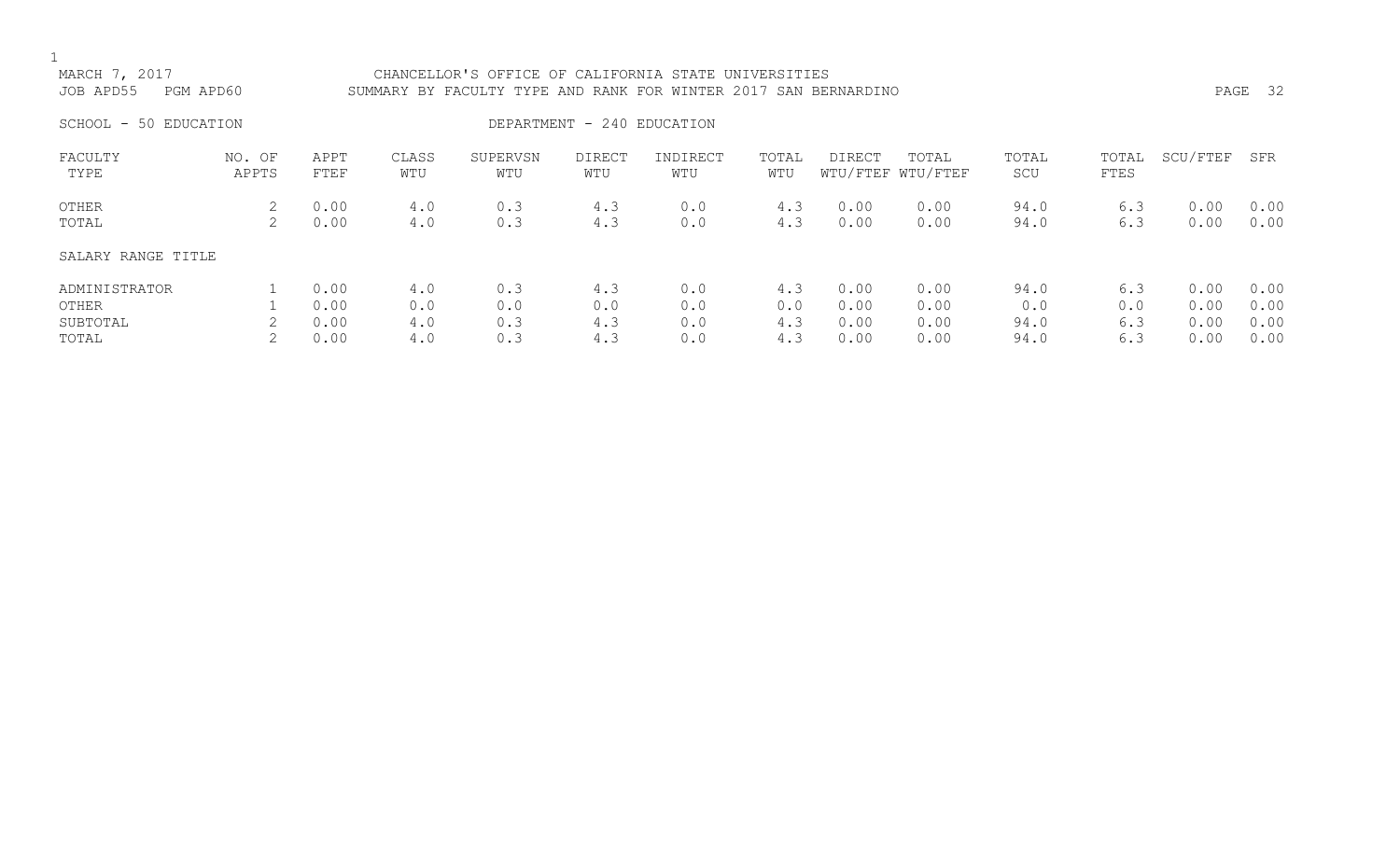# MARCH 7, 2017 CHANCELLOR'S OFFICE OF CALIFORNIA STATE UNIVERSITIES JOB APD55 PGM APD60 SUMMARY BY FACULTY TYPE AND RANK FOR WINTER 2017 SAN BERNARDINO PAGE 33

# SCHOOL - 50 EDUCATION **DEPARTMENT - 242 EDUCATIONAL PSYCHOLOGY**

| FACULTY            | NO. OF | APPT  | CLASS | SUPERVSN | <b>DIRECT</b> | INDIRECT | TOTAL | DIRECT | TOTAL             | TOTAL  | TOTAL | SCU/FTEF | SFR   |
|--------------------|--------|-------|-------|----------|---------------|----------|-------|--------|-------------------|--------|-------|----------|-------|
| TYPE               | APPTS  | FTEF  | WTU   | WTU      | WTU           | WTU      | WTU   |        | WTU/FTEF WTU/FTEF | SCU    | FTES  |          |       |
| FULL TIME          | 19     | 15.68 | 136.0 | 6.2      | 164.7         | 50.5     | 215.2 | 10.50  | 13.72             | 2230.0 | 173.3 | 142.20   | 11.05 |
| PART TIME          | 43     | 12.32 | 105.0 | 85.8     | 190.8         | 10.0     | 200.8 | 15.48  | 16.29             | 2693.0 | 209.3 | 218.53   | 16.98 |
| SUBTOTAL           | 62     | 28.01 | 241.0 | 92.0     | 355.5         | 60.5     | 416.0 | 12.69  | 14.85             | 4923.0 | 382.6 | 175.79   | 13.66 |
| OTHER              |        | 0.00  | 0.0   | 0.0      | 0.0           | 0.0      | 0.0   | 0.00   | 0.00              | 0.0    | 0.0   | 0.00     | 0.00  |
| TOTAL              | 63     | 28.01 | 241.0 | 92.0     | 355.5         | 60.5     | 416.0 | 12.69  | 14.85             | 4923.0 | 382.6 | 175.79   | 13.66 |
| SALARY RANGE TITLE |        |       |       |          |               |          |       |        |                   |        |       |          |       |
| PROFESSOR/LECT D   | 11     | 4.83  | 38.0  | 6.9      | 56.9          | 32.5     | 89.4  | 11.77  | 18.49             | 602.0  | 45.1  | 124.53   | 9.32  |
| ASSOC PROF/LECT C  | 4      | 4.00  | 32.0  | 0.0      | 36.0          | 12.0     | 48.0  | 9.00   | 12.00             | 548.0  | 43.5  | 137.00   | 10.88 |
| ASST PROF/LECT B   |        | 4.95  | 40.0  | 2.0      | 44.5          | 16.0     | 60.5  | 8.99   | 12.22             | 564.0  | 42.5  | 113.94   | 8.58  |
| INSTRUCTOR/LECT A  | 43     | 14.22 | 131.0 | 83.1     | 218.1         | 0.0      | 218.1 | 15.34  | 15.34             | 3209.0 | 251.5 | 225.65   | 17.69 |
| SUBTOTAL           | 63     | 28.01 | 241.0 | 92.0     | 355.5         | 60.5     | 416.0 | 12.69  | 14.85             | 4923.0 | 382.6 | 175.79   | 13.66 |
| TOTAL              | 63     | 28.01 | 241.0 | 92.0     | 355.5         | 60.5     | 416.0 | 12.69  | 14.85             | 4923.0 | 382.6 | 175.79   | 13.66 |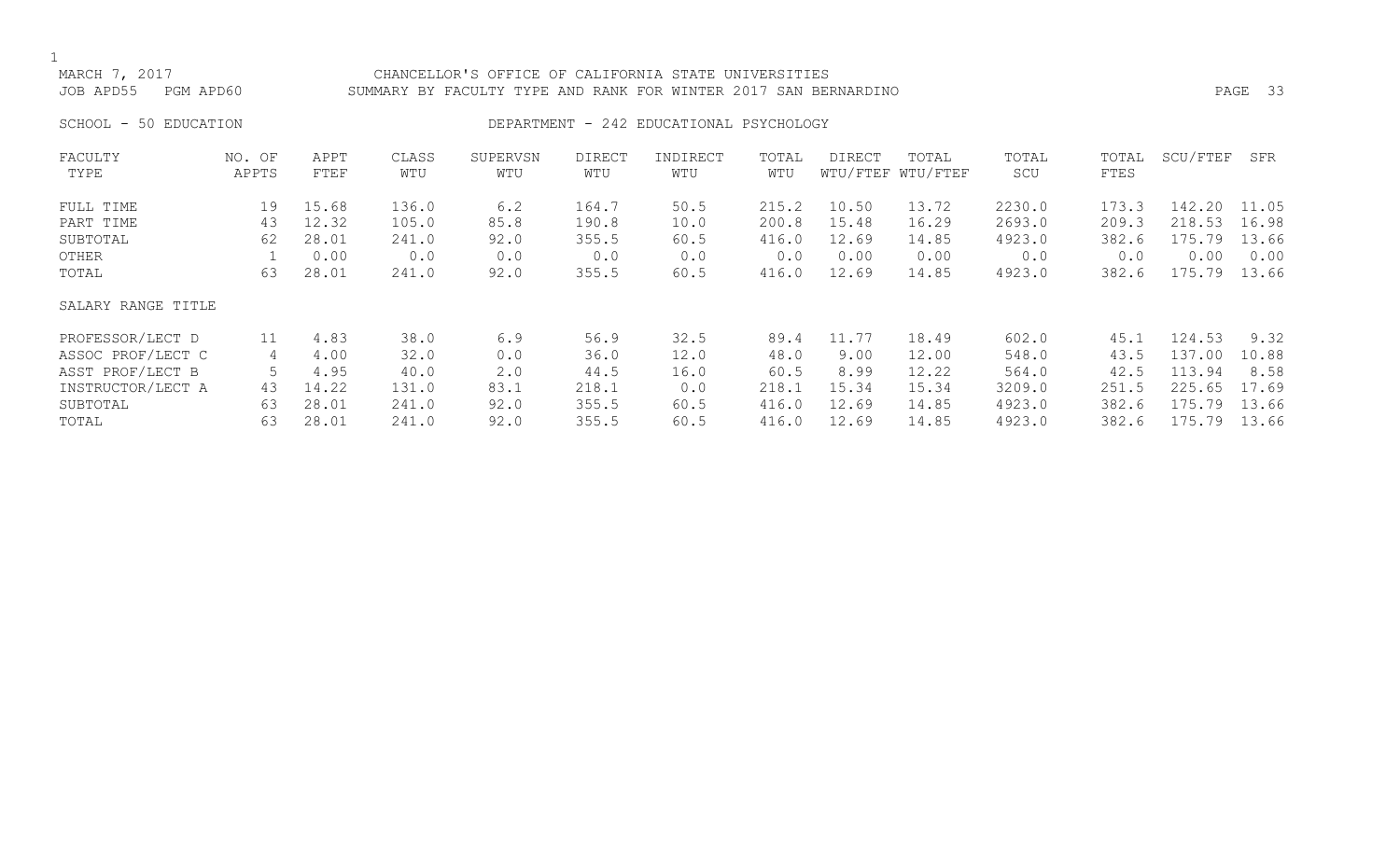# MARCH 7, 2017 CHANCELLOR'S OFFICE OF CALIFORNIA STATE UNIVERSITIES JOB APD55 PGM APD60 SUMMARY BY FACULTY TYPE AND RANK FOR WINTER 2017 SAN BERNARDINO PAGE 34

# SCHOOL - 50 EDUCATION **DEPARTMENT - 245 TEACHER PREPARATION**

| FACULTY            | NO. OF | APPT  | CLASS | SUPERVSN | DIRECT | INDIRECT | TOTAL | DIRECT | TOTAL             | TOTAL  | TOTAL | SCU/FTEF | SFR   |
|--------------------|--------|-------|-------|----------|--------|----------|-------|--------|-------------------|--------|-------|----------|-------|
| TYPE               | APPTS  | FTEF  | WTU   | WTU      | WTU    | WTU      | WTU   |        | WTU/FTEF WTU/FTEF | SCU    | FTES  |          |       |
| FULL TIME          | 11     | 9.56  | 80.6  | 15.3     | 95.9   | 22.0     | 117.9 | 10.03  | 12.33             | 1404.0 | 111.8 | 146.83   | 11.69 |
| PART TIME          | 6      | 2.40  | 29.0  | 0.0      | 29.0   | 1.5      | 30.5  | 12.08  | 12.70             | 495.0  | 38.8  | 206.16   | 16.18 |
| SUBTOTAL           | 17     | 11.96 | 109.6 | 15.3     | 124.9  | 23.5     | 148.4 | 10.44  | 12.40             | 1899.0 | 150.7 | 158.74   | 12.59 |
| OTHER              |        | 0.00  | 0.0   | $5.0$    | 5.0    | 0.0      | 5.0   | 0.00   | 0.00              | 25.0   | 1.7   | 0.00     | 0.00  |
| TOTAL              | 18     | 11.96 | 109.6 | 20.3     | 129.9  | 23.5     | 153.4 | 10.86  | 12.82             | 1924.0 | 152.3 | 160.83   | 12.73 |
| SALARY RANGE TITLE |        |       |       |          |        |          |       |        |                   |        |       |          |       |
| PROFESSOR/LECT D   | 6      | 4.68  | 43.3  | 8.4      | 51.7   | 13.5     | 65.2  | 11.06  | 13.94             | 685.0  | 55.9  | 146.49   | 11.95 |
| ASSOC PROF/LECT C  |        | 0.50  | 4.0   | 0.0      | 4.0    | 0.0      | 4.0   | 8.00   | 8.00              | 36.0   | 3.0   | 72.00    | 6.00  |
| ASST PROF/LECT B   | 4      | 4.00  | 26.3  | 4.4      | 30.7   | 6.0      | 36.7  | 7.67   | 9.17              | 466.0  | 37.3  | 116.47   | 9.32  |
| INSTRUCTOR/LECT A  | 6      | 2.79  | 36.0  | 2.5      | 38.5   | 4.0      | 42.5  | 13.82  | 15.25             | 712.0  | 54.5  | 255.56   | 19.56 |
| SUBTOTAL           | 17     | 11.96 | 109.6 | 15.3     | 124.9  | 23.5     | 148.4 | 10.44  | 12.40             | 1899.0 | 150.7 | 158.74   | 12.59 |
| ADMINISTRATOR      |        | 0.00  | 0.0   | $5.0$    | $5.0$  | 0.0      | 5.0   | 0.00   | 0.00              | 25.0   | 1.7   | 0.00     | 0.00  |
| SUBTOTAL           |        | 0.00  | 0.0   | 5.0      | $5.0$  | 0.0      | 5.0   | 0.00   | 0.00              | 25.0   | 1.7   | 0.00     | 0.00  |
| TOTAL              | 18     | 11.96 | 109.6 | 20.3     | 129.9  | 23.5     | 153.4 | 10.86  | 12.82             | 1924.0 | 152.3 | 160.83   | 12.73 |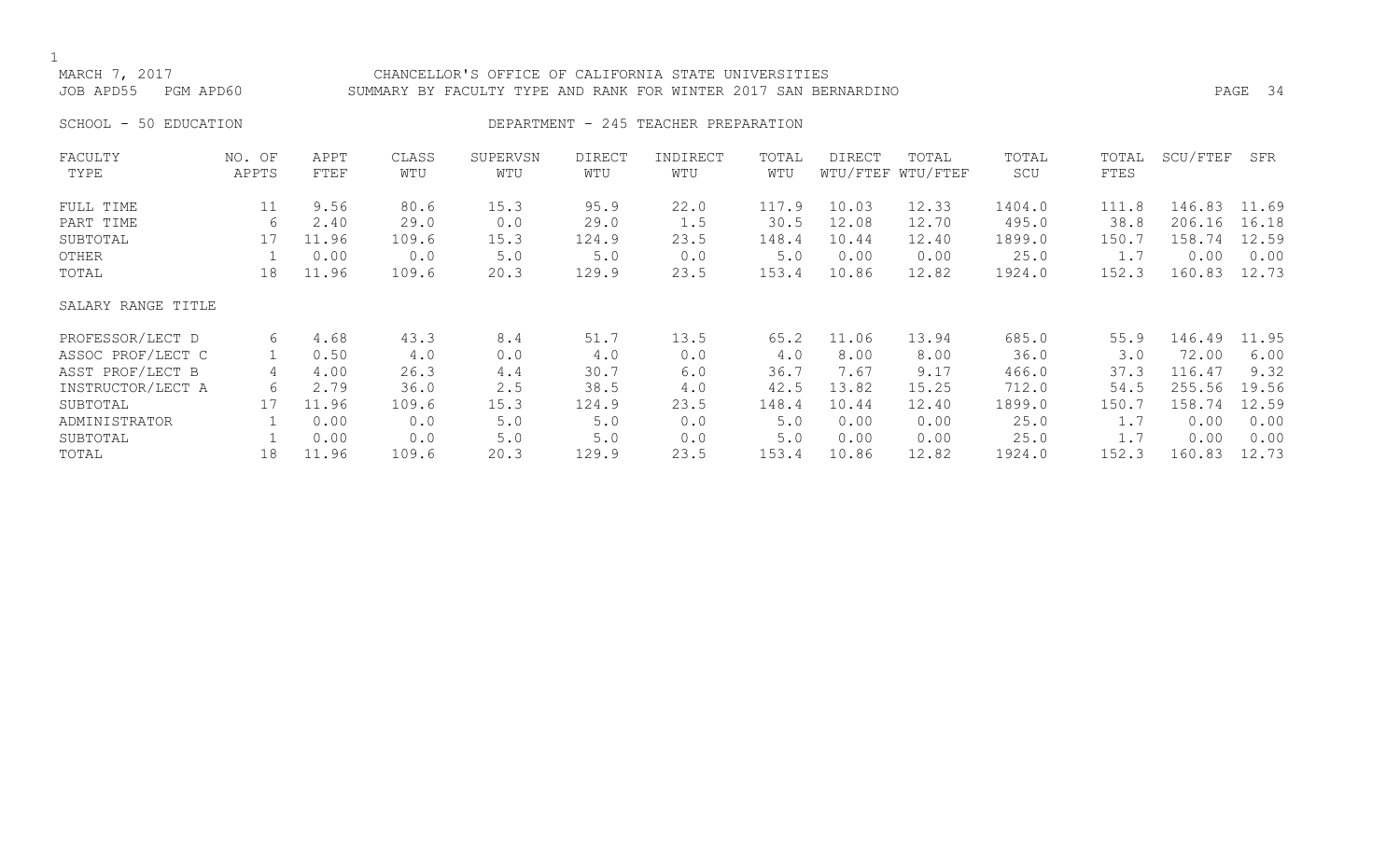# MARCH 7, 2017 CHANCELLOR'S OFFICE OF CALIFORNIA STATE UNIVERSITIES JOB APD55 PGM APD60 SUMMARY BY FACULTY TYPE AND RANK FOR WINTER 2017 SAN BERNARDINO PAGE 35

SCHOOL - 50 EDUCATION **DEPARTMENT** - 701 TEACHER EDUCATION

| FACULTY            | NO. OF | APPT  | CLASS | SUPERVSN | <b>DIRECT</b> | INDIRECT | TOTAL | <b>DIRECT</b> | TOTAL             | TOTAL  | TOTAL | SCU/FTEF | SFR   |
|--------------------|--------|-------|-------|----------|---------------|----------|-------|---------------|-------------------|--------|-------|----------|-------|
| TYPE               | APPTS  | FTEF  | WTU   | WTU      | WTU           | WTU      | WTU   |               | WTU/FTEF WTU/FTEF | SCU    | FTES  |          |       |
| FULL TIME          | 19     | 15.76 | 118.0 | 13.1     | 132.6         | 48.0     | 180.6 | 8.41          | 11.46             | 2525.0 | 178.1 | 160.22   | 11.30 |
| PART TIME          | 57     | 14.95 | 137.0 | 73.7     | 214.7         | 0.0      | 214.7 | 14.36         | 14.36             | 4191.0 | 286.7 | 280.26   | 19.17 |
| SUBTOTAL           | 76     | 30.71 | 255.0 | 86.8     | 347.3         | 48.0     | 395.3 | 11.31         | 12.87             | 6716.0 | 464.8 | 218.66   | 15.13 |
| OTHER              |        | 0.00  | 4.0   | 0.0      | 4.0           | 0.0      | 4.0   | 0.00          | 0.00              | 48.0   | 4.0   | 0.00     | 0.00  |
| TOTAL              | 78     | 30.71 | 259.0 | 86.8     | 351.3         | 48.0     | 399.3 | 11.44         | 13.00             | 6764.0 | 468.8 | 220.23   | 15.26 |
| SALARY RANGE TITLE |        |       |       |          |               |          |       |               |                   |        |       |          |       |
| PROFESSOR/LECT D   | 17     | 11.29 | 90.0  | 12.5     | 108.0         | 28.0     | 136.0 | 9.57          | 12.04             | 2053.0 | 144.9 | 181.83   | 12.84 |
| ASSOC PROF/LECT C  |        | 2.00  | 19.0  | 0.0      | 19.0          | 4.0      | 23.0  | 9.50          | 11.51             | 296.0  | 23.9  | 148.07   | 11.97 |
| ASST PROF/LECT B   |        | 2.67  | 20.0  | 2.6      | 22.6          | 8.0      | 30.6  | 8.47          | 11.47             | 452.0  | 30.1  | 169.48   | 11.30 |
| INSTRUCTOR/LECT A  | 56     | 14.76 | 130.0 | 71.7     | 201.7         | 8.0      | 209.7 | 13.67         | 14.21             | 3963.0 | 269.8 | 268.55   | 18.28 |
| SUBTOTAL           | 78     | 30.71 | 259.0 | 86.8     | 351.3         | 48.0     | 399.3 | 11.44         | 13.00             | 6764.0 | 468.8 | 220.23   | 15.26 |
| TOTAL              | 78     | 30.71 | 259.0 | 86.8     | 351.3         | 48.0     | 399.3 | 11.44         | 13.00             | 6764.0 | 468.8 | 220.23   | 15.26 |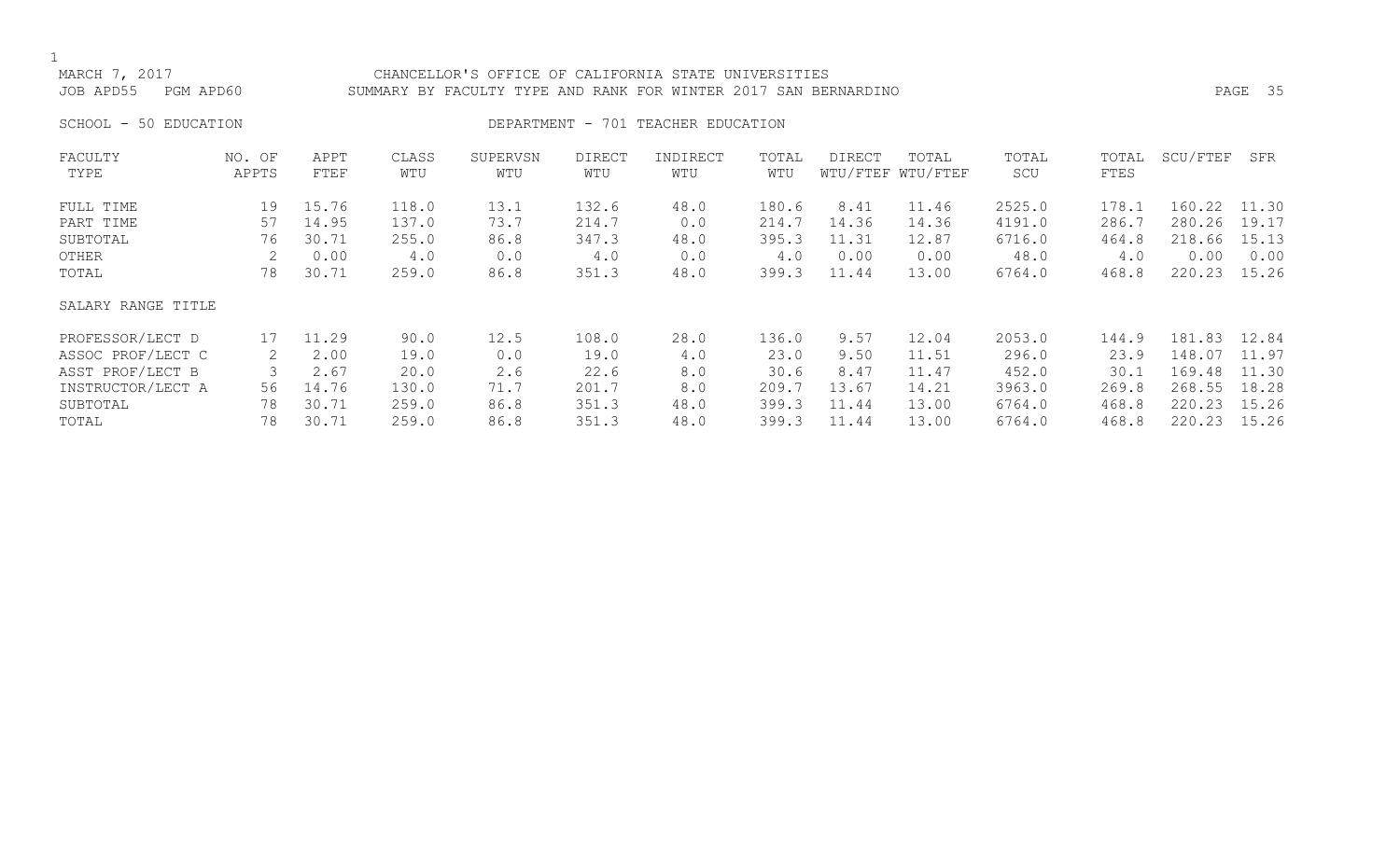# 1<br>MARCH 7, 2017

## CHANCELLOR'S OFFICE OF CALIFORNIA STATE UNIVERSITIES JOB APD55 PGM APD60 SUMMARY BY FACULTY TYPE AND RANK FOR WINTER 2017 SAN BERNARDINO PAGE 36

SCHOOL - 50 EDUCATION

| FACULTY            | NO. OF | APPT  | CLASS | SUPERVSN | <b>DIRECT</b> | INDIRECT | TOTAL | <b>DIRECT</b> | TOTAL             | TOTAL   | TOTAL  | SCU/FTEF | SFR   |
|--------------------|--------|-------|-------|----------|---------------|----------|-------|---------------|-------------------|---------|--------|----------|-------|
| TYPE               | APPTS  | FTEF  | WTU   | WTU      | WTU           | WTU      | WTU   |               | WTU/FTEF WTU/FTEF | SCU     | FTES   |          |       |
| FULL TIME          | 49     | 41.00 | 334.6 | 34.6     | 393.2         | 120.5    | 513.7 | 9.59          | 12.53             | 6159.0  | 463.2  | 150.20   | 11.30 |
| PART TIME          | 106    | 29.68 | 271.0 | 159.5    | 434.5         | 11.5     | 446.0 | 14.64         | 15.03             | 7379.0  | 534.8  | 248.64   | 18.02 |
| SUBTOTAL           | 155    | 70.68 | 605.6 | 194.1    | 827.7         | 132.0    | 959.7 | 11.71         | 13.58             | 13538.0 | 998.0  | 191.53   | 14.12 |
| OTHER              | 6      | 0.00  | 8.0   | 5.3      | 13.3          | 0.0      | 13.3  | 0.00          | 0.00              | 167.0   | 11.9   | 0.00     | 0.00  |
| TOTAL              | 161    | 70.68 | 613.6 | 199.4    | 841.0         | 132.0    | 973.0 | 11.90         | 13.77             | 13705.0 | 1010.0 | 193.90   | 14.29 |
| SALARY RANGE TITLE |        |       |       |          |               |          |       |               |                   |         |        |          |       |
| PROFESSOR/LECT D   | 34     | 20.80 | 171.3 | 27.8     | 216.6         | 74.0     | 290.6 | 10.41         | 13.97             | 3340.0  | 245.9  | 160.57   | 11.82 |
| ASSOC PROF/LECT C  |        | 6.50  | 55.0  | 0.0      | 59.0          | 16.0     | 75.0  | 9.08          | 11.54             | 880.0   | 70.5   | 135.41   | 10.84 |
| ASST PROF/LECT B   | 12     | 11.62 | 86.3  | 9.0      | 97.8          | 30.0     | 127.8 | 8.42          | 11.00             | 1482.0  | 109.9  | 127.56   | 9.46  |
| INSTRUCTOR/LECT A  | 105    | 31.76 | 297.0 | 157.3    | 458.3         | 12.0     | 470.3 | 14.43         | 14.81             | 7884.0  | 575.8  | 248.21   | 18.13 |
| SUBTOTAL           | 158    | 70.68 | 609.6 | 194.1    | 831.7         | 132.0    | 963.7 | 11.77         | 13.63             | 13586.0 | 1002.0 | 192.21   | 14.18 |
| ADMINISTRATOR      | 2      | 0.00  | 4.0   | 5.3      | 9.3           | 0.0      | 9.3   | 0.00          | 0.00              | 119.0   | 7.9    | 0.00     | 0.00  |
| OTHER              |        | 0.00  | 0.0   | 0.0      | 0.0           | 0.0      | 0.0   | 0.00          | 0.00              | 0.0     | 0.0    | 0.00     | 0.00  |
| SUBTOTAL           |        | 0.00  | 4.0   | 5.3      | 9.3           | 0.0      | 9.3   | 0.00          | 0.00              | 119.0   | 7.9    | 0.00     | 0.00  |
| TOTAL              | 161    | 70.68 | 613.6 | 199.4    | 841.0         | 132.0    | 973.0 | 11.90         | 13.77             | 13705.0 | 1010.0 | 193.90   | 14.29 |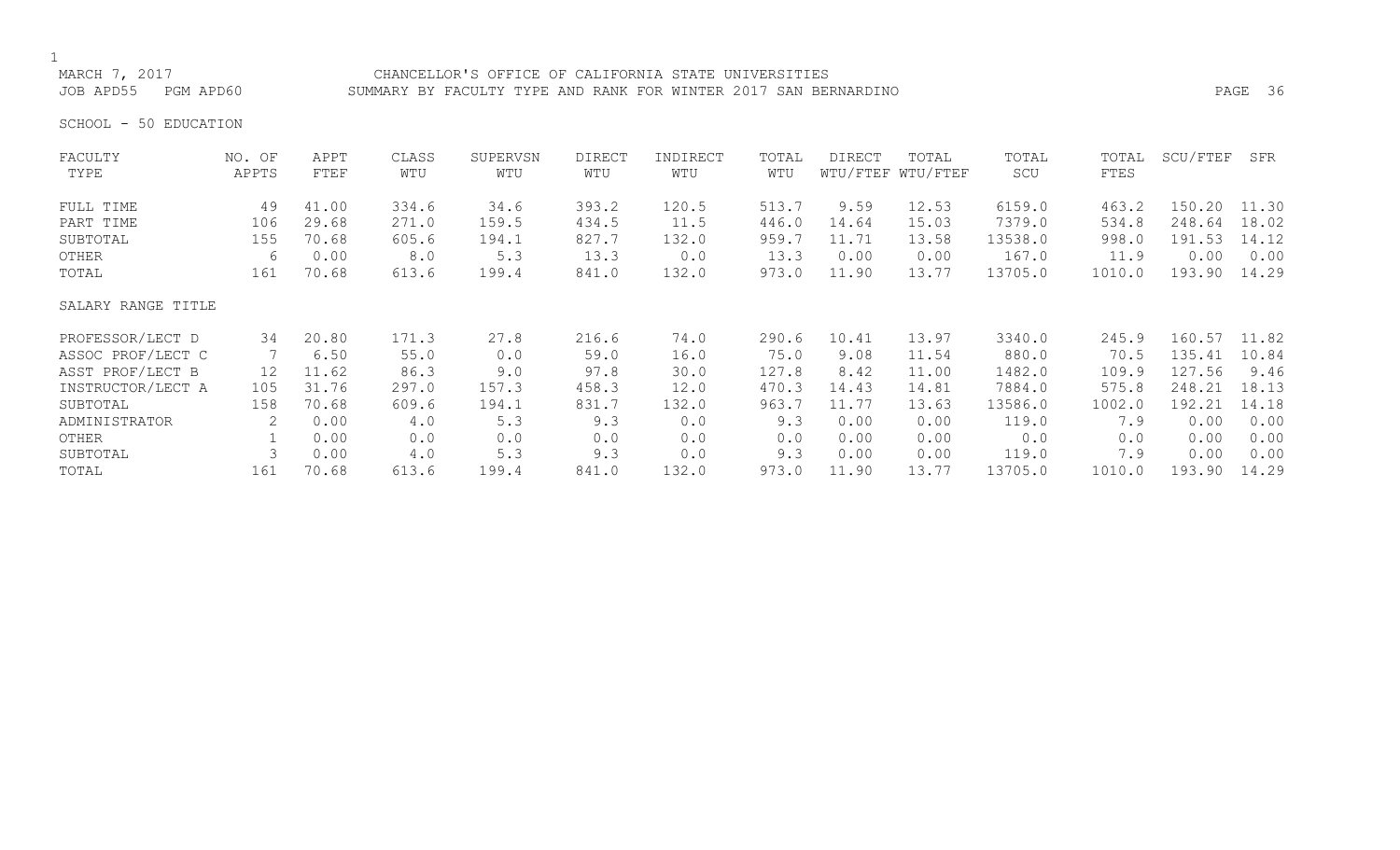# MARCH 7, 2017 CHANCELLOR'S OFFICE OF CALIFORNIA STATE UNIVERSITIES JOB APD55 PGM APD60 SUMMARY BY FACULTY TYPE AND RANK FOR WINTER 2017 SAN BERNARDINO PAGE 37

SCHOOL - 66 NATURAL SCI AND MATH DEPARTMENT - 145 BIOLOGY

| FACULTY            | NO. OF | APPT  | CLASS | SUPERVSN | <b>DIRECT</b> | INDIRECT | TOTAL | DIRECT | TOTAL             | TOTAL  | TOTAL | SCU/FTEF      | SFR   |
|--------------------|--------|-------|-------|----------|---------------|----------|-------|--------|-------------------|--------|-------|---------------|-------|
| TYPE               | APPTS  | FTEF  | WTU   | WTU      | WTU           | WTU      | WTU   |        | WTU/FTEF WTU/FTEF | SCU    | FTES  |               |       |
| FULL TIME          | 16     | 14.67 | 124.7 | 16.5     | 164.4         | 19.0     | 183.4 | 11.21  | 12.50             | 6384.0 | 428.2 | 435.23        | 29.19 |
| PART TIME          | 26     | 8.71  | 115.0 | 0.0      | 115.0         | 25.0     | 140.0 | 13.21  | 15.96             | 1754.0 | 116.9 | 201.45        | 13.43 |
| SUBTOTAL           | 42     | 23.38 | 239.7 | 16.5     | 279.4         | 44.0     | 323.4 | 11.95  | 13.79             | 8138.0 | 545.1 | 348.15        | 23.32 |
| TOTAL              | 42     | 23.38 | 239.7 | 16.5     | 279.4         | 44.0     | 323.4 | 11.95  | 13.79             | 8138.0 | 545.1 | 348.15        | 23.32 |
| SALARY RANGE TITLE |        |       |       |          |               |          |       |        |                   |        |       |               |       |
| PROFESSOR/LECT D   | 11     | 9.00  | 79.1  | 11.3     | 109.6         | 17.0     | 126.6 | 12.18  | 14.06             | 2883.0 | 194.3 | 320.26        | 21.58 |
| ASST PROF/LECT B   | 6      | 4.80  | 35.6  | 5.2      | 43.8          | 6.0      | 49.8  | 9.13   | 10.38             | 1731.0 | 115.9 | 360.63        | 24.14 |
| INSTRUCTOR/LECT A  | 8      | 3.31  | 39.0  | 0.0      | 40.0          | 5.0      | 45.0  | 12.09  | 13.30             | 2553.0 | 170.2 | $-177$<br>771 | 51.45 |
| TCHNG ASSOCIATE    | 17     | 6.27  | 86.0  | 0.0      | 86.0          | 16.0     | 102.0 | 13.73  | 16.28             | 971.0  | 64.7  | 154.99        | 10.33 |
| SUBTOTAL           | 42     | 23.38 | 239.7 | 16.5     | 279.4         | 44.0     | 323.4 | 11.95  | 13.79             | 8138.0 | 545.1 | 348.15        | 23.32 |
| TOTAL              | 42     | 23.38 | 239.7 | 16.5     | 279.4         | 44.0     | 323.4 | 11.95  | 13.79             | 8138.0 | 545.1 | 348.15        | 23.32 |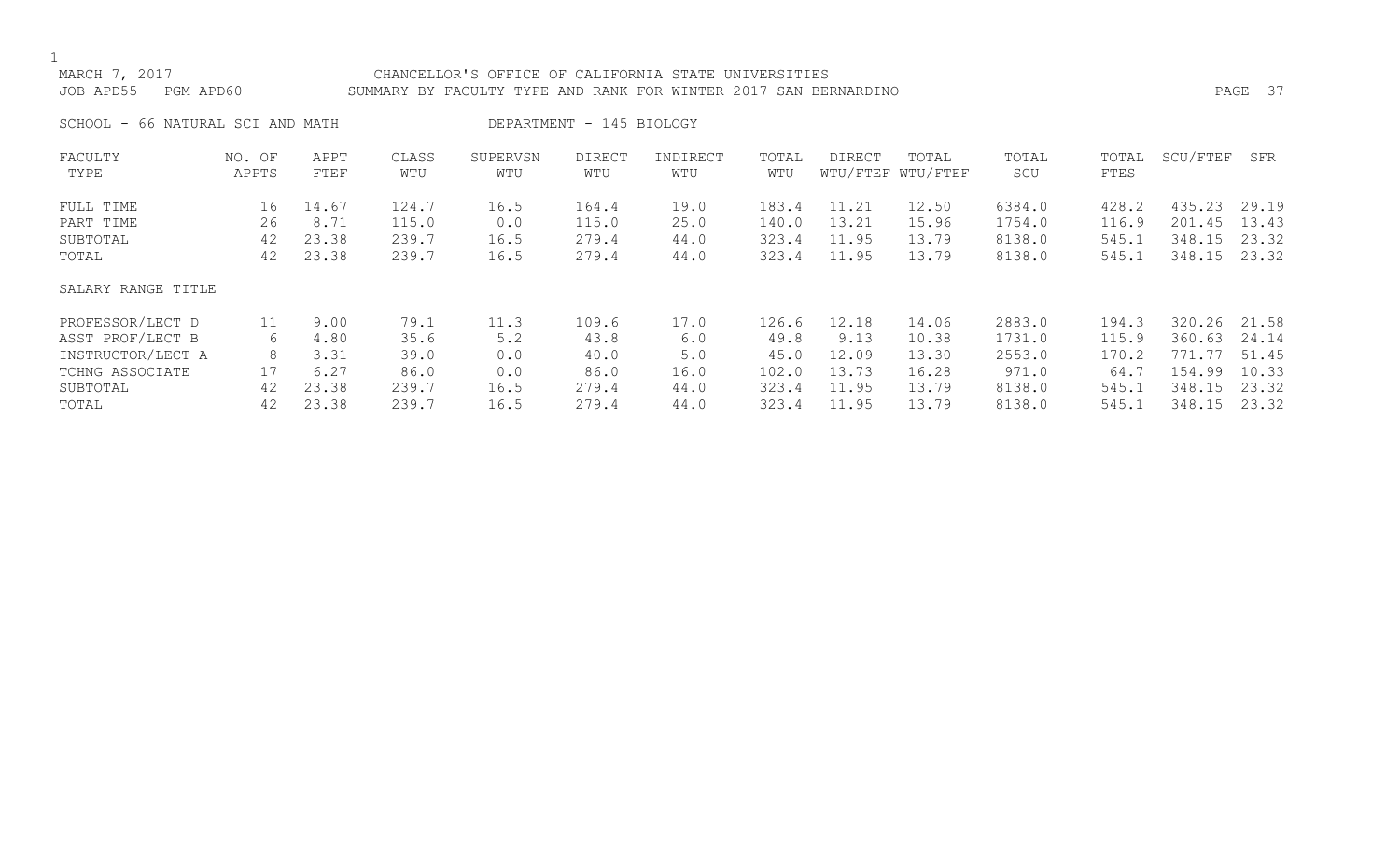# MARCH 7, 2017 CHANCELLOR'S OFFICE OF CALIFORNIA STATE UNIVERSITIES JOB APD55 PGM APD60 SUMMARY BY FACULTY TYPE AND RANK FOR WINTER 2017 SAN BERNARDINO PAGE 38

SCHOOL - 66 NATURAL SCI AND MATH DEPARTMENT - 168 CHEMISTRY AND BIOCHEMISTRY

| FACULTY            | NO. OF | APPT  | CLASS | SUPERVSN | <b>DIRECT</b> | INDIRECT | TOTAL | <b>DIRECT</b> | TOTAL             | TOTAL  | TOTAL | SCU/FTEF | SFR   |
|--------------------|--------|-------|-------|----------|---------------|----------|-------|---------------|-------------------|--------|-------|----------|-------|
| TYPE               | APPTS  | FTEF  | WTU   | WTU      | WTU           | WTU      | WTU   |               | WTU/FTEF WTU/FTEF | SCU    | FTES  |          |       |
| FULL TIME          | 13     | 11.50 | 110.0 | 4.3      | 116.3         | 28.0     | 144.3 | 10.12         | 12.55             | 5407.0 | 360.5 | 470.38   | 31.36 |
| PART TIME          | 15     | 7.93  | 119.0 | 0.0      | 119.0         | 0.0      | 119.0 | 15.00         | 15.00             | 1608.0 | 107.2 | 202.75   | 13.52 |
| SUBTOTAL           | 28     | 19.43 | 229.0 | 4.3      | 235.3         | 28.0     | 263.3 | 12.11         | 13.55             | 7015.0 | 467.7 | 361.11   | 24.07 |
| OTHER              |        | 0.00  | 8.0   | 0.0      | 8.0           | 0.0      | 8.0   | 0.00          | 0.00              | 144.0  | 9.6   | 0.00     | 0.00  |
| TOTAL              | 29     | 19.43 | 237.0 | 4.3      | 243.3         | 28.0     | 271.3 | 12.52         | 13.97             | 7159.0 | 477.3 | 368.53   | 24.57 |
| SALARY RANGE TITLE |        |       |       |          |               |          |       |               |                   |        |       |          |       |
| PROFESSOR/LECT D   | 8      | 6.83  | 68.0  | 0.9      | 69.9          | 17.0     | 86.9  | 10.24         | 12.73             | 3092.0 | 206.1 | 452.77   | 30.18 |
| ASSOC PROF/LECT C  | 3      | 2.67  | 28.0  | 1.0      | 29.0          | 2.0      | 31.0  | 10.88         | 11.63             | 1277.0 | 85.1  | 478.99   | 31.93 |
| ASST PROF/LECT B   |        | 2.00  | 14.0  | 2.4      | 17.4          | 9.0      | 26.4  | 8.70          | 13.20             | 1038.0 | 69.2  | 519.00   | 34.60 |
| INSTRUCTOR/LECT A  | 14     | 7.13  | 115.0 | 0.0      | 115.0         | 0.0      | 115.0 | 16.13         | 16.13             | 1578.0 | 105.2 | 221.32   | 14.75 |
| TCHNG ASSOCIATE    |        | 0.27  | 4.0   | 0.0      | 4.0           | 0.0      | 4.0   | 14.98         | 14.98             | 48.0   | 3.2   | 179.78   | 11.99 |
| SUBTOTAL           | 28     | 18.89 | 229.0 | 4.3      | 235.3         | 28.0     | 263.3 | 12.46         | 13.94             | 7033.0 | 468.9 | 372.27   | 24.82 |
| OTHER              |        | 0.53  | 8.0   | 0.0      | 8.0           | 0.0      | 8.0   | 14.98         | 14.98             | 126.0  | 8.4   | 235.96   | 15.73 |
| SUBTOTAL           |        | 0.53  | 8.0   | 0.0      | 8.0           | 0.0      | 8.0   | 14.98         | 14.98             | 126.0  | 8.4   | 235.96   | 15.73 |
| TOTAL              | 29     | 19.43 | 237.0 | 4.3      | 243.3         | 28.0     | 271.3 | 12.52         | 13.97             | 7159.0 | 477.3 | 368.53   | 24.57 |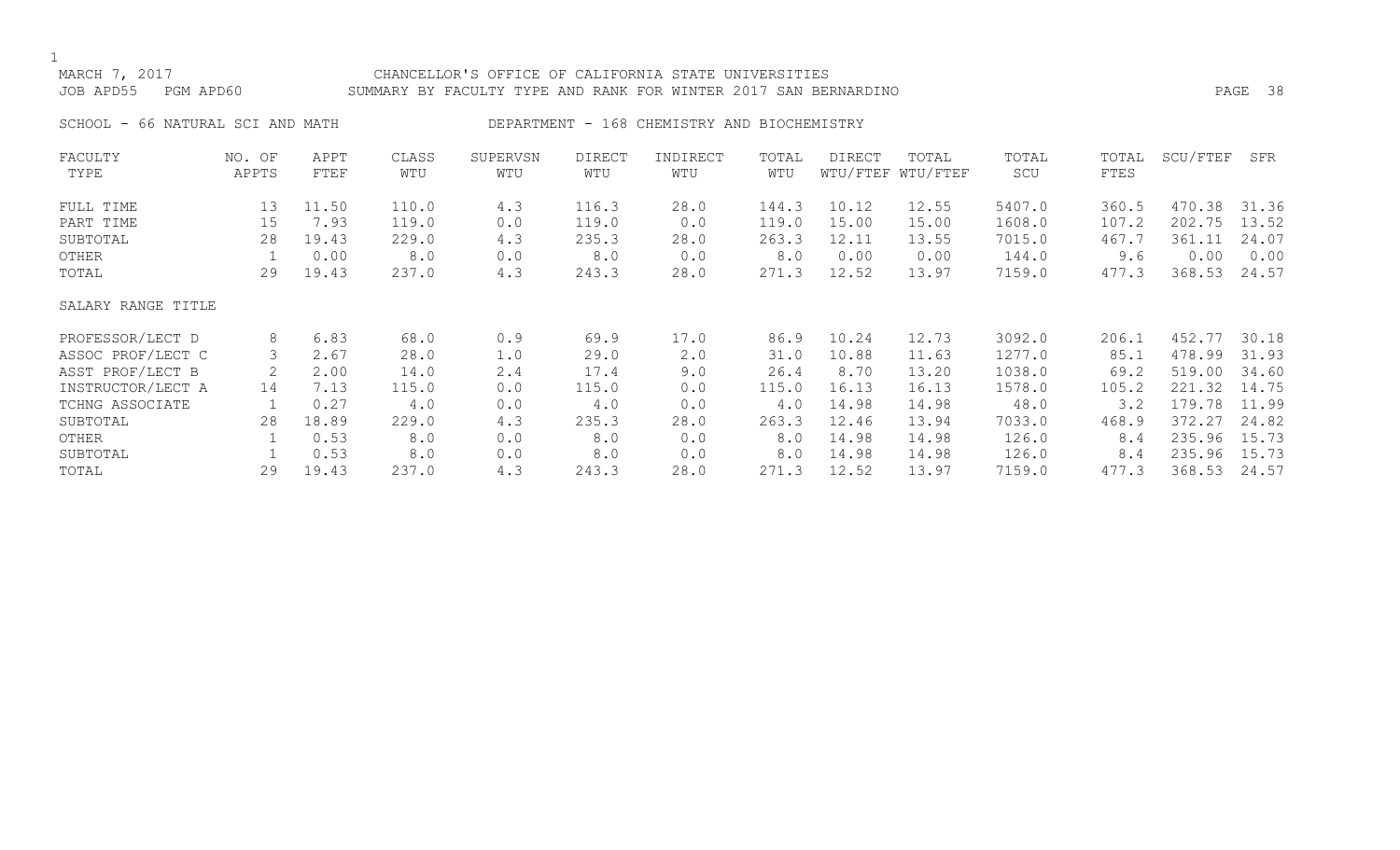# MARCH 7, 2017 CHANCELLOR'S OFFICE OF CALIFORNIA STATE UNIVERSITIES JOB APD55 PGM APD60 SUMMARY BY FACULTY TYPE AND RANK FOR WINTER 2017 SAN BERNARDINO PAGE 39

SCHOOL - 66 NATURAL SCI AND MATH DEPARTMENT - 189 COMPUTER SCIENCE

| FACULTY            | NO. OF | APPT  | CLASS | SUPERVSN | <b>DIRECT</b> | INDIRECT | TOTAL | DIRECT | TOTAL             | TOTAL  | TOTAL | SCU/FTEF | SFR   |
|--------------------|--------|-------|-------|----------|---------------|----------|-------|--------|-------------------|--------|-------|----------|-------|
| TYPE               | APPTS  | FTEF  | WTU   | WTU      | WTU           | WTU      | WTU   |        | WTU/FTEF WTU/FTEF | SCU    | FTES  |          |       |
| FULL TIME          | 13     | 12.33 | 101.8 | 9.1      | 127.1         | 36.8     | 163.9 | 10.31  | 13.29             | 3452.0 | 234.0 | 279.94   | 18.98 |
| PART TIME          | 8      | 3.58  | 51.7  | 1.0      | 55.7          | 2.0      | 57.7  | 15.58  | 16.42             | 2041.0 | 136.2 | 570.91   | 38.10 |
| SUBTOTAL           | 21     | 15.91 | 153.5 | 10.1     | 182.8         | 38.8     | 221.6 | 11.49  | 13.99             | 5493.0 | 370.2 | 345.34   | 23.27 |
| TOTAL              | 21     | 15.91 | 153.5 | 10.1     | 182.8         | 38.8     | 221.6 | 11.49  | 13.99             | 5493.0 | 370.2 | 345.34   | 23.27 |
| SALARY RANGE TITLE |        |       |       |          |               |          |       |        |                   |        |       |          |       |
| PROFESSOR/LECT D   | 10     | 8.83  | 78.2  | 10.1     | 92.1          | 30.8     | 122.9 | 10.43  | 13.92             | 2968.0 | 201.8 | 336.09   | 22.85 |
| ASSOC PROF/LECT C  |        | 1.00  | 5.0   | 0.0      | 11.0          | 1.0      | 12.0  | 11.00  | 12.00             | 132.0  | 8.8   | 132.00   | 8.80  |
| ASST PROF/LECT B   | 4      | 3.47  | 30.6  | 0.0      | 37.0          | 6.0      | 43.0  | 10.68  | 12.41             | 680.0  | 45.3  | 196.19   | 13.08 |
| INSTRUCTOR/LECT A  |        | 2.44  | 37.1  | 0.0      | 40.1          | 1.0      | 41.1  | 16.47  | 17.29             | 1623.0 | 108.3 | 666.53   | 44.46 |
| TCHNG ASSOCIATE    |        | 0.17  | 2.6   | 0.0      | 2.6           | 0.0      | 2.6   | 14.94  | 14.94             | 90.0   | 6.0   | 517.24   | 34.48 |
| SUBTOTAL           | 21     | 15.91 | 153.5 | 10.1     | 182.8         | 38.8     | 221.6 | 11.49  | 13.99             | 5493.0 | 370.2 | 345.34   | 23.27 |
| TOTAL              | 21     | 15.91 | 153.5 | 10.1     | 182.8         | 38.8     | 221.6 | 11.49  | 13.99             | 5493.0 | 370.2 | 345.34   | 23.27 |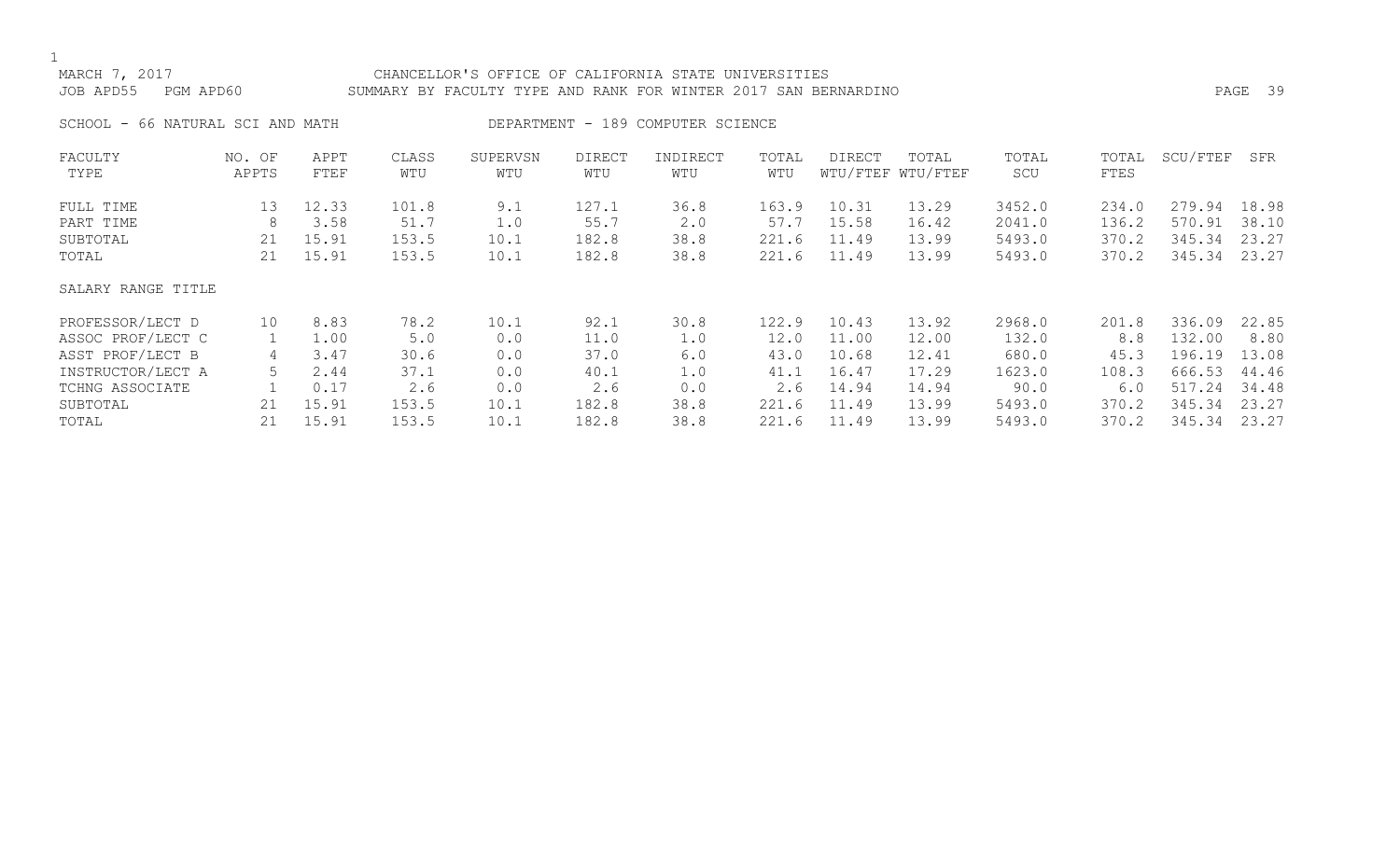# MARCH 7, 2017 CHANCELLOR'S OFFICE OF CALIFORNIA STATE UNIVERSITIES JOB APD55 PGM APD60 SUMMARY BY FACULTY TYPE AND RANK FOR WINTER 2017 SAN BERNARDINO PAGE 40

SCHOOL - 66 NATURAL SCI AND MATH DEPARTMENT - 308 GEOLOGICAL SCIENCES

| FACULTY            | NO. OF | APPT | CLASS | SUPERVSN | <b>DIRECT</b> | INDIRECT | TOTAL | DIRECT | TOTAL             | TOTAL  | TOTAL | SCU/FTEF | SFR   |
|--------------------|--------|------|-------|----------|---------------|----------|-------|--------|-------------------|--------|-------|----------|-------|
| TYPE               | APPTS  | FTEF | WTU   | WTU      | WTU           | WTU      | WTU   |        | WTU/FTEF WTU/FTEF | SCU    | FTES  |          |       |
| FULL TIME          | 6      | 4.95 | 42.0  | 4.2      | 48.2          | 21.0     | 69.2  | 9.73   | 13.97             | 1337.0 | 89.8  | 269.88   | 18.12 |
| PART TIME          | 9      | 4.47 | 62.0  | 0.0      | 66.0          | 1.0      | 67.0  | 14.78  | 15.00             | 3109.0 | 207.3 | 695.99   | 46.40 |
| SUBTOTAL           | 15     | 9.42 | 104.0 | 4.2      | 114.2         | 22.0     | 136.2 | 12.12  | 14.46             | 4446.0 | 297.0 | 471.92   | 31.53 |
| TOTAL              | 15     | 9.42 | 104.0 | 4.2      | 114.2         | 22.0     | 136.2 | 12.12  | 14.46             | 4446.0 | 297.0 | 471.92   | 31.53 |
| SALARY RANGE TITLE |        |      |       |          |               |          |       |        |                   |        |       |          |       |
| PROFESSOR/LECT D   | 3      | 2.33 | 21.0  | 3.3      | 24.3          | 8.0      | 32.3  | 10.42  | 13.86             | 147.0  | 10.1  | 63.06    | 4.33  |
| ASSOC PROF/LECT C  |        | 0.62 | 10.0  | 0.6      | 12.6          | 0.0      | 12.6  | 20.26  | 20.26             | 1142.0 | 76.1  | 836.01   | 22.40 |
| ASST PROF/LECT B   | 2      | 2.00 | 11.0  | 0.3      | 11.3          | 13.0     | 24.3  | 5.65   | 12.14             | 48.0   | 3.5   | 23.99    | 1.77  |
| INSTRUCTOR/LECT A  | 6      | 3.40 | 46.0  | 0.0      | 50.0          | 1.0      | 51.0  | 14.71  | 15.00             | 2671.0 | 178.1 | 785.82   | 52.39 |
| TCHNG ASSOCIATE    | 3      | 1.07 | 16.0  | 0.0      | 16.0          | 0.0      | 16.0  | 14.98  | 14.98             | 438.0  | 29.2  | 410.11   | 27.34 |
| SUBTOTAL           | 15     | 9.42 | 104.0 | 4.2      | 114.2         | 22.0     | 136.2 | 12.12  | 14.46             | 4446.0 | 297.0 | 471.92   | 31.53 |
| TOTAL              | 15     | 9.42 | 104.0 | 4.2      | 114.2         | 22.0     | 136.2 | 12.12  | 14.46             | 4446.0 | 297.0 | 471.92   | 31.53 |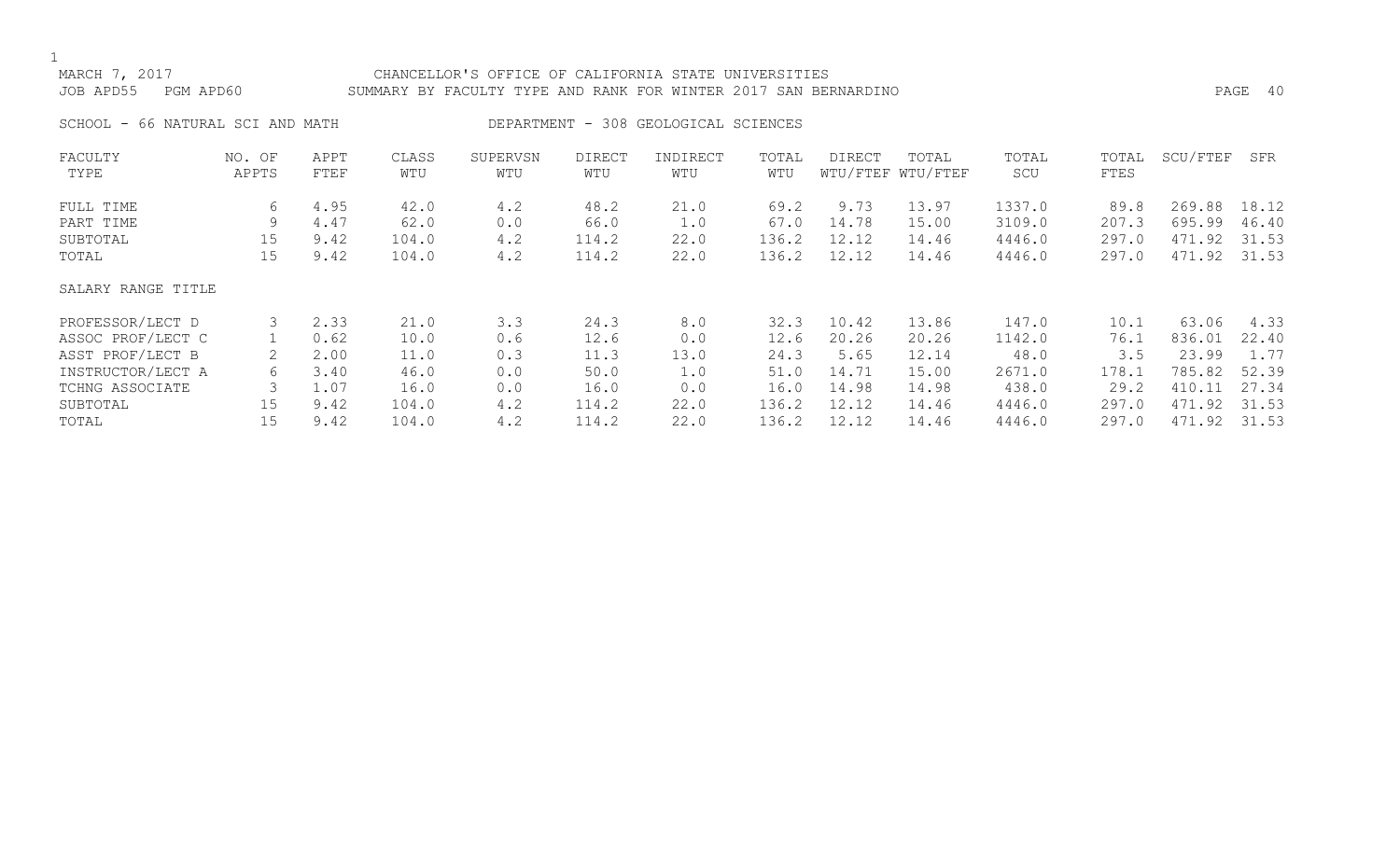# MARCH 7, 2017 CHANCELLOR'S OFFICE OF CALIFORNIA STATE UNIVERSITIES JOB APD55 PGM APD60 SUMMARY BY FACULTY TYPE AND RANK FOR WINTER 2017 SAN BERNARDINO PAGE 41

SCHOOL - 66 NATURAL SCI AND MATH DEPARTMENT - 337 HEALTH SCIENCE

| FACULTY            | NO. OF | APPT  | CLASS | SUPERVSN | <b>DIRECT</b> | INDIRECT | TOTAL | <b>DIRECT</b> | TOTAL             | TOTAL  | TOTAL | SCU/FTEF | SFR   |
|--------------------|--------|-------|-------|----------|---------------|----------|-------|---------------|-------------------|--------|-------|----------|-------|
| TYPE               | APPTS  | FTEF  | WTU   | WTU      | WTU           | WTU      | WTU   |               | WTU/FTEF WTU/FTEF | SCU    | FTES  |          |       |
| FULL TIME          | 10     | 9.34  | 94.0  | 1.7      | 96.7          | 18.0     | 114.7 | 10.36         | 12.29             | 3586.0 | 246.1 | 384.10   | 26.36 |
| PART TIME          | 24     | 8.27  | 112.2 | 0.0      | 112.2         | 8.0      | 120.2 | 13.57         | 14.53             | 3551.0 | 238.3 | 429.38   | 28.82 |
| SUBTOTAL           | 34     | 17.61 | 206.2 | 1.7      | 208.9         | 26.0     | 234.9 | 11.87         | 13.34             | 7137.0 | 484.5 | 405.37   | 27.52 |
| OTHER              |        | 0.00  | 0.0   | 0.0      | 0.0           | 0.0      | 0.0   | 0.00          | 0.00              | 0.0    | 0.0   | 0.00     | 0.00  |
| TOTAL              | 35     | 17.61 | 206.2 | 1.7      | 208.9         | 26.0     | 234.9 | 11.87         | 13.34             | 7137.0 | 484.5 | 405.37   | 27.52 |
| SALARY RANGE TITLE |        |       |       |          |               |          |       |               |                   |        |       |          |       |
| PROFESSOR/LECT D   | 3      | 2.33  | 20.0  | 1.7      | 21.7          | 8.0      | 29.7  | 9.31          | 12.74             | 548.0  | 38.0  | 234.99   | 16.30 |
| ASSOC PROF/LECT C  |        | 1.00  | 10.0  | 0.0      | 10.0          | 0.0      | 10.0  | 10.00         | 10.00             | 432.0  | 28.8  | 432.00   | 28.80 |
| ASST PROF/LECT B   | 19     | 12.07 | 143.2 | 0.0      | 144.2         | 18.0     | 162.2 | 11.94         | 13.43             | 5476.0 | 372.3 | 453.54   | 30.83 |
| INSTRUCTOR/LECT A  | 5.     | 1.13  | 17.0  | 0.0      | 17.0          | 0.0      | 17.0  | 15.00         | 15.00             | 388.0  | 25.9  | 342.45   | 22.83 |
| TCHNG ASSOCIATE    | 6      | 1.07  | 16.0  | 0.0      | 16.0          | 0.0      | 16.0  | 15.00         | 15.00             | 293.0  | 19.5  | 274.60   | 18.30 |
| SUBTOTAL           | 34     | 17.61 | 206.2 | 1.7      | 208.9         | 26.0     | 234.9 | 11.87         | 13.34             | 7137.0 | 484.5 | 405.37   | 27.52 |
| ADMINISTRATOR      |        | 0.00  | 0.0   | 0.0      | 0.0           | 0.0      | 0.0   | 0.00          | 0.00              | 0.0    | 0.0   | 0.00     | 0.00  |
| SUBTOTAL           |        | 0.00  | 0.0   | 0.0      | 0.0           | 0.0      | 0.0   | 0.00          | 0.00              | 0.0    | 0.0   | 0.00     | 0.00  |
| TOTAL              | 35     | 17.61 | 206.2 | 1.7      | 208.9         | 26.0     | 234.9 | 11.87         | 13.34             | 7137.0 | 484.5 | 405.37   | 27.52 |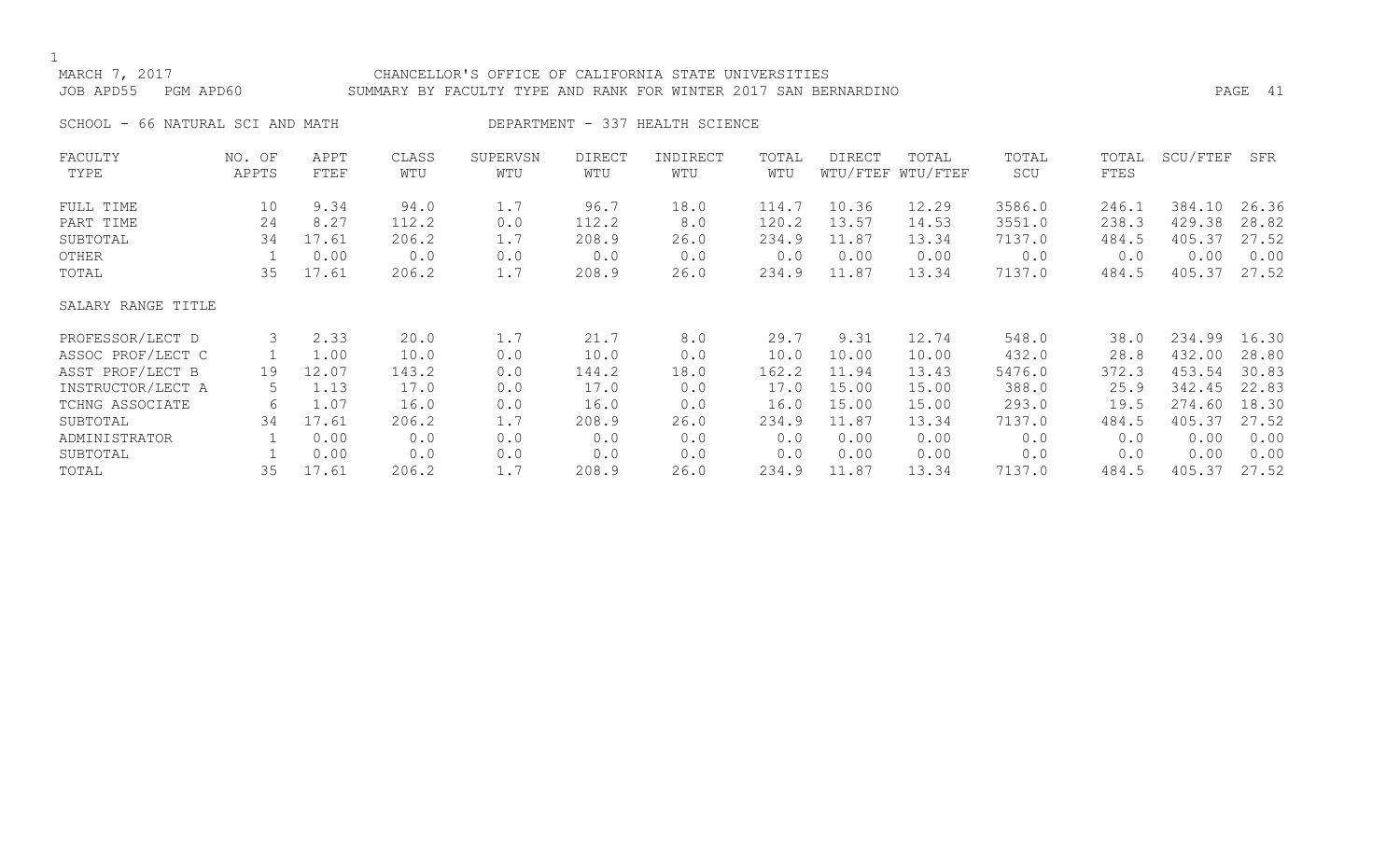# MARCH 7, 2017 CHANCELLOR'S OFFICE OF CALIFORNIA STATE UNIVERSITIES JOB APD55 PGM APD60 SUMMARY BY FACULTY TYPE AND RANK FOR WINTER 2017 SAN BERNARDINO PAGE 42

SCHOOL - 66 NATURAL SCI AND MATH DEPARTMENT - 421 KINESIOLOGY

| FACULTY            | NO. OF | APPT  | CLASS | SUPERVSN | <b>DIRECT</b> | INDIRECT | TOTAL | DIRECT | TOTAL             | TOTAL   | TOTAL | SCU/FTEF | SFR   |
|--------------------|--------|-------|-------|----------|---------------|----------|-------|--------|-------------------|---------|-------|----------|-------|
| TYPE               | APPTS  | FTEF  | WTU   | WTU      | WTU           | WTU      | WTU   |        | WTU/FTEF WTU/FTEF | SCU     | FTES  |          |       |
| FULL TIME          | 16     | 15.27 | 193.1 | 0.7      | 199.8         | 12.0     | 211.8 | 13.09  | 13.87             | 6455.0  | 430.5 | 422.81   | 28.20 |
| PART TIME          | 17     | 7.85  | 107.0 | 2.0      | 113.0         | 0.0      | 113.0 | 14.40  | 14.40             | 4172.0  | 278.3 | 531.80   | 35.47 |
| SUBTOTAL           | 33     | 23.11 | 300.1 | 2.7      | 312.8         | 12.0     | 324.8 | 13.53  | 14.05             | 10627.0 | 708.8 | 459.80   | 30.67 |
| OTHER              |        | 0.00  | 1.0   | 3.0      | 4.0           | 0.0      | 4.0   | 0.00   | 0.00              | 18.0    | 1.2   | 0.00     | 0.00  |
| TOTAL              | 34     | 23.11 | 301.1 | 5.7      | 316.8         | 12.0     | 328.8 | 13.71  | 14.23             | 10645.0 | 710.0 | 460.58   | 30.72 |
| SALARY RANGE TITLE |        |       |       |          |               |          |       |        |                   |         |       |          |       |
| PROFESSOR/LECT D   | 2      | 1.67  | 19.8  | 0.0      | 19.8          | 0.0      | 19.8  | 11.88  | 11.88             | 634.0   | 42.3  | 380.32   | 25.37 |
| ASSOC PROF/LECT C  | 4      | 3.44  | 44.3  | 2.0      | 53.3          | 0.0      | 53.3  | 15.49  | 15.49             | 1646.0  | 109.7 | 478.21   | 31.88 |
| ASST PROF/LECT B   |        | 7.00  | 75.2  | 0.7      | 75.9          | 12.0     | 87.9  | 10.84  | 12.56             | 2344.0  | 156.3 | 334.90   | 22.33 |
| INSTRUCTOR/LECT A  | 19     | 10.54 | 154.8 | 0.0      | 156.8         | 0.0      | 156.8 | 14.88  | 14.88             | 5649.0  | 376.9 | 536.01   | 35.76 |
| SUBTOTAL           | 32     | 22.65 | 294.1 | 2.7      | 305.8         | 12.0     | 317.8 | 13.50  | 14.03             | 10273.0 | 685.2 | 453.61   | 30.25 |
| ADMINISTRATOR      |        | 0.00  | 1.0   | 3.0      | 4.0           | 0.0      | 4.0   | 0.00   | 0.00              | 18.0    | 1.2   | 0.00     | 0.00  |
| OTHER              |        | 0.47  | 6.0   | 0.0      | 7.0           | 0.0      | 7.0   | 15.05  | 15.05             | 354.0   | 23.6  | 761.29   | 50.75 |
| SUBTOTAL           |        | 0.47  | 7.0   | 3.0      | 11.0          | 0.0      | 11.0  | 23.66  | 23.66             | 372.0   | 24.8  | 800.00   | 53.33 |
| TOTAL              | 34     | 23.11 | 301.1 | 5.7      | 316.8         | 12.0     | 328.8 | 13.71  | 14.23             | 10645.0 | 710.0 | 460.58   | 30.72 |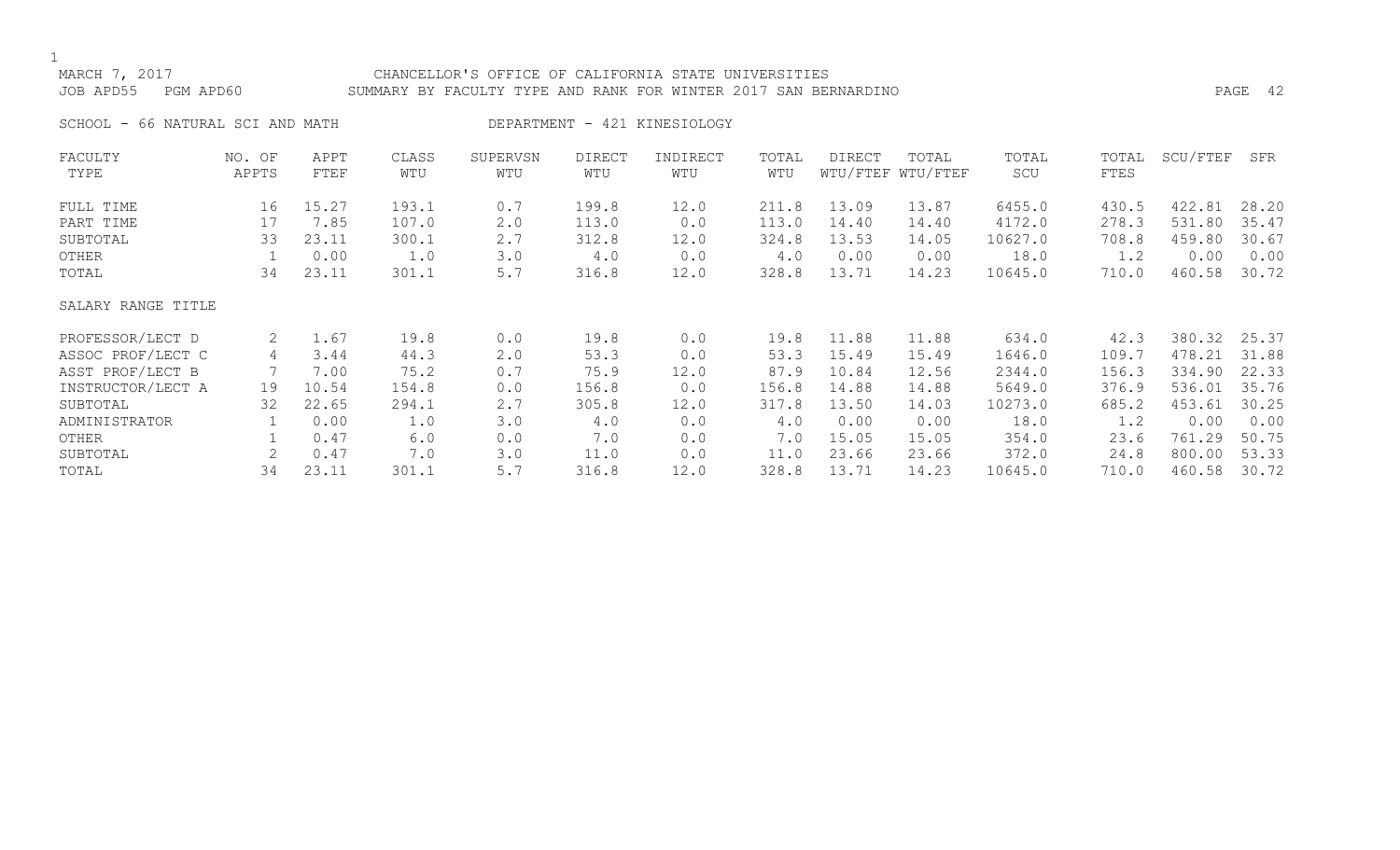# MARCH 7, 2017 CHANCELLOR'S OFFICE OF CALIFORNIA STATE UNIVERSITIES JOB APD55 PGM APD60 SUMMARY BY FACULTY TYPE AND RANK FOR WINTER 2017 SAN BERNARDINO PAGE 43

SCHOOL - 66 NATURAL SCI AND MATH CHART AND DEPARTMENT - 487 MATHEMATICS

| FACULTY            | NO. OF | APPT  | CLASS | SUPERVSN | <b>DIRECT</b> | INDIRECT | TOTAL | DIRECT | TOTAL             | TOTAL   | TOTAL | SCU/FTEF | SFR   |
|--------------------|--------|-------|-------|----------|---------------|----------|-------|--------|-------------------|---------|-------|----------|-------|
| TYPE               | APPTS  | FTEF  | WTU   | WTU      | WTU           | WTU      | WTU   |        | WTU/FTEF WTU/FTEF | SCU     | FTES  |          |       |
| FULL TIME          | 26     | 19.91 | 212.5 | 5.7      | 218.2         | 90.0     | 308.2 | 10.96  | 15.48             | 5803.0  | 390.3 | 291.46   | 19.60 |
| PART TIME          | 36     | 16.44 | 249.0 | 0.0      | 249.0         | 0.0      | 249.0 | 15.15  | 15.15             | 8922.0  | 595.5 | 542.87   | 36.23 |
| SUBTOTAL           | 62     | 36.35 | 461.5 | 5.7      | 467.2         | 90.0     | 557.2 | 12.85  | 15.33             | 14725.0 | 985.8 | 405.15   | 27.12 |
| OTHER              |        | 0.00  | 0.0   | 0.0      | 0.0           | 0.0      | 0.0   | 0.00   | 0.00              | 0.0     | 0.0   | 0.00     | 0.00  |
| TOTAL              | 63     | 36.35 | 461.5 | 5.7      | 467.2         | 90.0     | 557.2 | 12.85  | 15.33             | 14725.0 | 985.8 | 405.15   | 27.12 |
| SALARY RANGE TITLE |        |       |       |          |               |          |       |        |                   |         |       |          |       |
| PROFESSOR/LECT D   | 18     | 12.21 | 138.5 | 5.1      | 143.6         | 48.0     | 191.6 | 11.76  | 15.69             | 3803.0  | 256.1 | 311.42   | 20.97 |
| ASSOC PROF/LECT C  | 3      | 1.00  | 1.0   | 0.3      | 1.3           | 15.0     | 16.3  | 1.30   | 16.30             | 42.0    | 2.9   | 42.00    | 2.86  |
| ASST PROF/LECT B   | 10     | 8.19  | 112.0 | 0.3      | 112.3         | 12.0     | 124.3 | 13.72  | 15.19             | 3186.0  | 213.7 | 389.25   | 26.11 |
| INSTRUCTOR/LECT A  | 18     | 8.61  | 126.0 | 0.0      | 126.0         | 3.0      | 129.0 | 14.64  | 14.99             | 4326.0  | 288.5 | 502.56   | 33.51 |
| TCHNG ASSOCIATE    | 13     | 5.34  | 80.0  | 0.0      | 80.0          | 0.0      | 80.0  | 14.98  | 14.98             | 3252.0  | 216.9 | 608.99   | 40.61 |
| SUBTOTAL           | 62     | 35.35 | 457.5 | 5.7      | 463.2         | 78.0     | 541.2 | 13.11  | 15.31             | 14609.0 | 978.1 | 413.33   | 27.67 |
| ADMINISTRATOR      |        | 1.00  | 4.0   | 0.0      | 4.0           | 12.0     | 16.0  | 4.00   | 16.00             | 116.0   | 7.7   | 116.00   | 7.73  |
| SUBTOTAL           |        | 1.00  | 4.0   | 0.0      | 4.0           | 12.0     | 16.0  | 4.00   | 16.00             | 116.0   | 7.7   | 116.00   | 7.73  |
| TOTAL              | 63     | 36.35 | 461.5 | 5.7      | 467.2         | 90.0     | 557.2 | 12.85  | 15.33             | 14725.0 | 985.8 | 405.15   | 27.12 |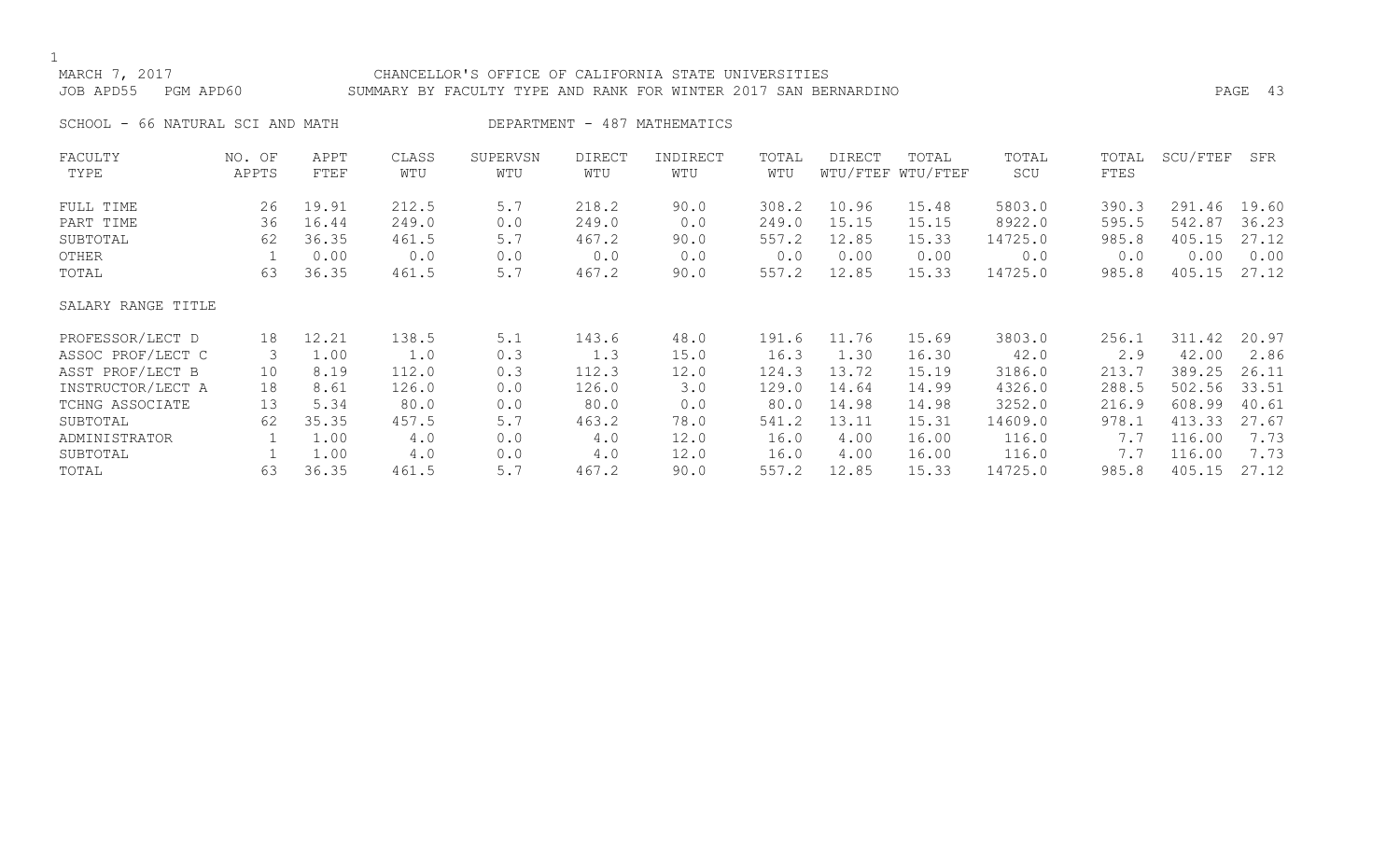# MARCH 7, 2017 CHANCELLOR'S OFFICE OF CALIFORNIA STATE UNIVERSITIES JOB APD55 PGM APD60 SUMMARY BY FACULTY TYPE AND RANK FOR WINTER 2017 SAN BERNARDINO PAGE 44

SCHOOL - 66 NATURAL SCI AND MATH DEPARTMENT - 510 NATURAL SCIENCE

| FACULTY            | NO. OF | APPT | CLASS | SUPERVSN | <b>DIRECT</b> | INDIRECT | TOTAL | DIRECT | TOTAL             | TOTAL  | TOTAL | SCU/FTEF | SFR   |
|--------------------|--------|------|-------|----------|---------------|----------|-------|--------|-------------------|--------|-------|----------|-------|
| TYPE               | APPTS  | FTEF | WTU   | WTU      | WTU           | WTU      | WTU   |        | WTU/FTEF WTU/FTEF | SCU    | FTES  |          |       |
| FULL TIME          |        | 0.25 | 0.0   | 0.0      | 0.0           | 0.0      | 0.0   | 0.00   | 0.00              | 0.0    | 0.0   | 0.00     | 0.00  |
| PART TIME          |        | 3.56 | 40.0  | 0.0      | 43.0          | 0.0      | 43.0  | 12.10  | 12.10             | 3388.0 | 225.9 | 953.02   | 63.54 |
| SUBTOTAL           | 8      | 3.81 | 40.0  | 0.0      | 43.0          | 0.0      | 43.0  | 11.30  | 11.30             | 3388.0 | 225.9 | 890.41   | 59.36 |
| TOTAL              | 8      | 3.81 | 40.0  | 0.0      | 43.0          | 0.0      | 43.0  | 11.30  | 11.30             | 3388.0 | 225.9 | 890.41   | 59.36 |
| SALARY RANGE TITLE |        |      |       |          |               |          |       |        |                   |        |       |          |       |
| INSTRUCTOR/LECT A  | 8      | 3.81 | 40.0  | 0.0      | 43.0          | 0.0      | 43.0  | 11.30  | 11.30             | 3388.0 | 225.9 | 890.41   | 59.36 |
| SUBTOTAL           | 8      | 3.81 | 40.0  | 0.0      | 43.0          | 0.0      | 43.0  | 11.30  | 11.30             | 3388.0 | 225.9 | 890.41   | 59.36 |
| TOTAL              | 8      | 3.81 | 40.0  | 0.0      | 43.0          | 0.0      | 43.0  | 11.30  | 11.30             | 3388.0 | 225.9 | 890.41   | 59.36 |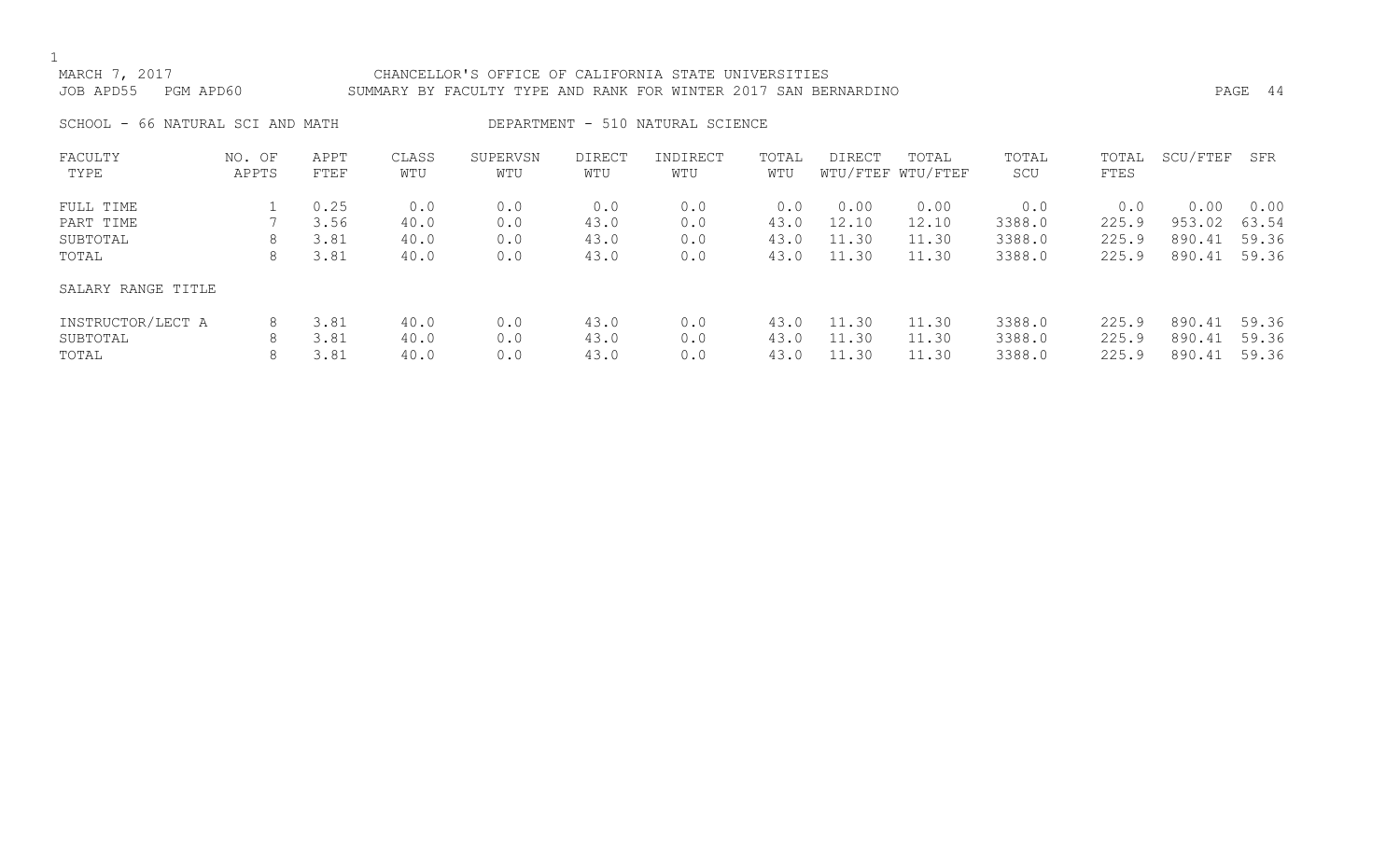# MARCH 7, 2017 CHANCELLOR'S OFFICE OF CALIFORNIA STATE UNIVERSITIES JOB APD55 PGM APD60 SUMMARY BY FACULTY TYPE AND RANK FOR WINTER 2017 SAN BERNARDINO PAGE 45

SCHOOL - 66 NATURAL SCI AND MATH DEPARTMENT - 515 NURSING

| FACULTY            | NO. OF | APPT  | CLASS | SUPERVSN | <b>DIRECT</b> | INDIRECT | TOTAL | DIRECT | TOTAL             | TOTAL  | TOTAL | SCU/FTEF | SFR   |
|--------------------|--------|-------|-------|----------|---------------|----------|-------|--------|-------------------|--------|-------|----------|-------|
| TYPE               | APPTS  | FTEF  | WTU   | WTU      | WTU           | WTU      | WTU   |        | WTU/FTEF WTU/FTEF | SCU    | FTES  |          |       |
| FULL TIME          | 13     | 11.00 | 106.0 | 0.3      | 113.3         | 52.0     | 165.3 | 10.30  | 15.03             | 1813.0 | 121.2 | 164.83   | 11.02 |
| PART TIME          | 29     | 13.92 | 197.0 | 4.5      | 201.5         | 14.0     | 215.5 | 14.48  | 15.49             | 1386.0 | 94.5  | 99.60    | 6.79  |
| SUBTOTAL           | 42     | 24.92 | 303.0 | 4.8      | 314.8         | 66.0     | 380.8 | 12.63  | 15.28             | 3199.0 | 215.7 | 128.40   | 8.66  |
| OTHER              |        | 0.00  | 0.0   | 0.0      | 0.0           | 0.0      | 0.0   | 0.00   | 0.00              | 0.0    | 0.0   | 0.00     | 0.00  |
| TOTAL              | 43     | 24.92 | 303.0 | 4.8      | 314.8         | 66.0     | 380.8 | 12.63  | 15.28             | 3199.0 | 215.7 | 128.40   | 8.66  |
| SALARY RANGE TITLE |        |       |       |          |               |          |       |        |                   |        |       |          |       |
| PROFESSOR/LECT D   |        | 1.00  | 1.0   | 0.3      | 4.3           | 2.0      | 6.3   | 4.30   | 6.30              | 6.0    | 0.5   | 6.00     | 0.50  |
| ASSOC PROF/LECT C  | 2      | 2.00  | 19.0  | 0.0      | 19.0          | 5.0      | 24.0  | 9.50   | 12.01             | 590.0  | 39.3  | 295.15   | 19.67 |
| ASST PROF/LECT B   |        | 4.75  | 34.0  | 0.0      | 36.0          | 20.0     | 56.0  | 7.58   | 11.79             | 756.0  | 50.7  | 159.12   | 10.66 |
| INSTRUCTOR/LECT A  | 34     | 17.17 | 249.0 | 4.5      | 255.5         | 39.0     | 294.5 | 14.88  | 17.16             | 1847.0 | 125.2 | 107.60   | 7.29  |
| SUBTOTAL           | 42     | 24.92 | 303.0 | 4.8      | 314.8         | 66.0     | 380.8 | 12.63  | 15.28             | 3199.0 | 215.7 | 128.40   | 8.66  |
| OTHER              |        | 0.00  | 0.0   | 0.0      | 0.0           | 0.0      | 0.0   | 0.00   | 0.00              | 0.0    | 0.0   | 0.00     | 0.00  |
| SUBTOTAL           |        | 0.00  | 0.0   | 0.0      | 0.0           | 0.0      | 0.0   | 0.00   | 0.00              | 0.0    | 0.0   | 0.00     | 0.00  |
| TOTAL              | 43     | 24.92 | 303.0 | 4.8      | 314.8         | 66.0     | 380.8 | 12.63  | 15.28             | 3199.0 | 215.7 | 128.40   | 8.66  |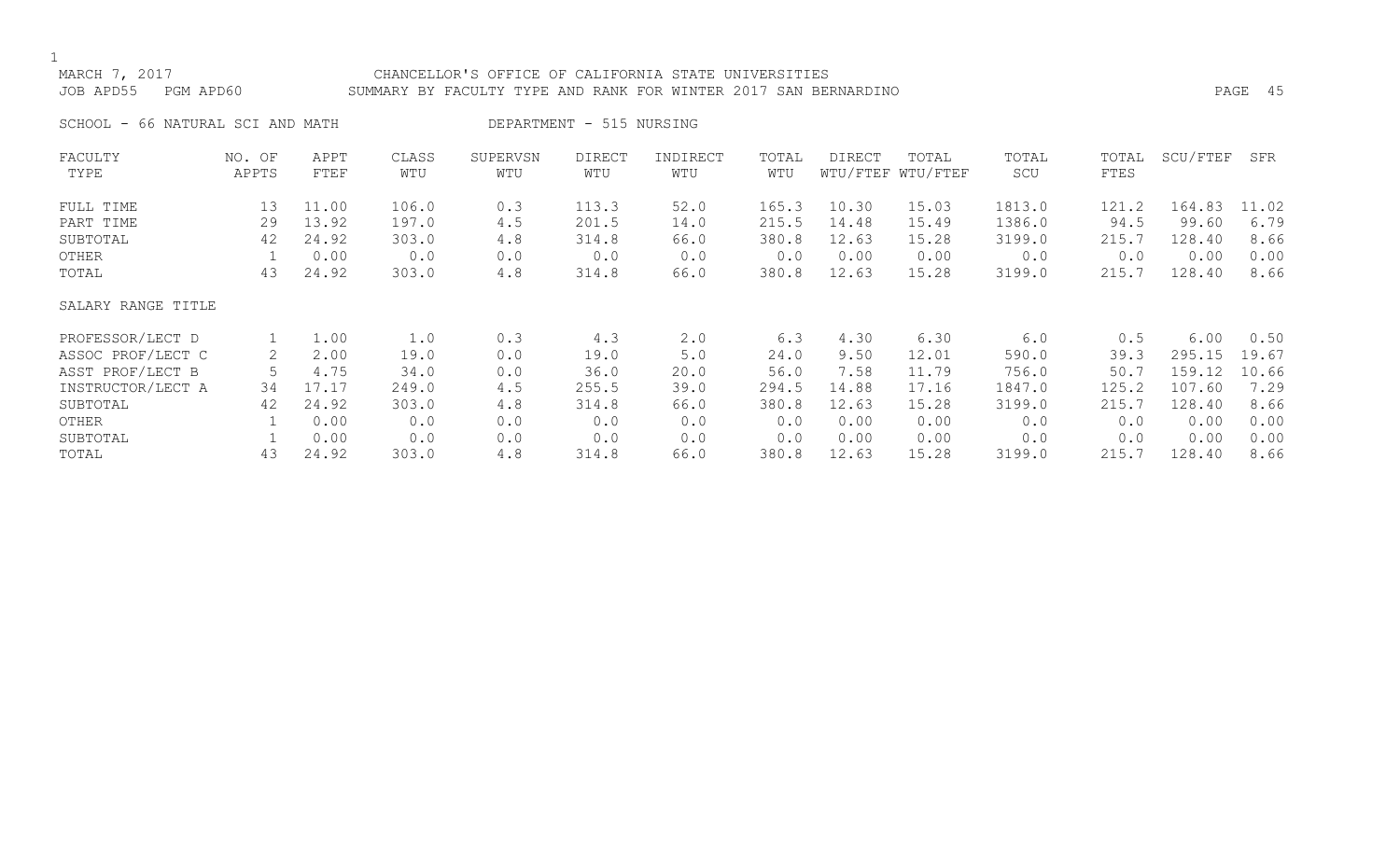# MARCH 7, 2017 CHANCELLOR'S OFFICE OF CALIFORNIA STATE UNIVERSITIES JOB APD55 PGM APD60 SUMMARY BY FACULTY TYPE AND RANK FOR WINTER 2017 SAN BERNARDINO PAGE 46

SCHOOL - 66 NATURAL SCI AND MATH DEPARTMENT - 571 PHYSICS

| FACULTY            | NO. OF | APPT | CLASS | SUPERVSN | <b>DIRECT</b> | INDIRECT | TOTAL | DIRECT | TOTAL             | TOTAL  | TOTAL | SCU/FTEF | SFR   |
|--------------------|--------|------|-------|----------|---------------|----------|-------|--------|-------------------|--------|-------|----------|-------|
| TYPE               | APPTS  | FTEF | WTU   | WTU      | WTU           | WTU      | WTU   |        | WTU/FTEF WTU/FTEF | SCU    | FTES  |          |       |
| FULL TIME          |        | 5.91 | 48.0  | 0.9      | 48.9          | 23.0     | 71.9  | 8.27   | 12.16             | 1423.0 | 95.0  | 240.66   | 16.07 |
| PART TIME          | 8      | 4.04 | 63.0  | 0.0      | 65.0          | 0.0      | 65.0  | 16.08  | 16.08             | 2742.0 | 182.8 | 678.21   | 45.22 |
| SUBTOTAL           | 15     | 9.96 | 111.0 | 0.9      | 113.9         | 23.0     | 136.9 | 11.44  | 13.75             | 4165.0 | 277.8 | 418.34   | 27.90 |
| TOTAL              | 15     | 9.96 | 111.0 | 0.9      | 113.9         | 23.0     | 136.9 | 11.44  | 13.75             | 4165.0 | 277.8 | 418.34   | 27.90 |
| SALARY RANGE TITLE |        |      |       |          |               |          |       |        |                   |        |       |          |       |
| PROFESSOR/LECT D   |        | 3.92 | 35.0  | 0.3      | 35.3          | 12.0     | 47.3  | 9.02   | 12.08             | 880.0  | 58.8  | 224.78   | 15.02 |
| ASSOC PROF/LECT C  |        | 1.00 | 7.0   | 0.6      | 7.6           | 5.0      | 12.6  | 7.61   | 12.61             | 233.0  | 15.5  | 233.23   | 15.55 |
| ASST PROF/LECT B   |        | 1.00 | 6.0   | 0.0      | 6.0           | 6.0      | 12.0  | 6.01   | 12.01             | 310.0  | 20.7  | 310.31   | 20.69 |
| INSTRUCTOR/LECT A  | 8      | 4.04 | 63.0  | 0.0      | 65.0          | 0.0      | 65.0  | 16.08  | 16.08             | 2742.0 | 182.8 | 678.21   | 45.22 |
| SUBTOTAL           | 15     | 9.96 | 111.0 | 0.9      | 113.9         | 23.0     | 136.9 | 11.44  | 13.75             | 4165.0 | 277.8 | 418.34   | 27.90 |
| TOTAL              | 15     | 9.96 | 111.0 | 0.9      | 113.9         | 23.0     | 136.9 | 11.44  | 13.75             | 4165.0 | 277.8 | 418.34   | 27.90 |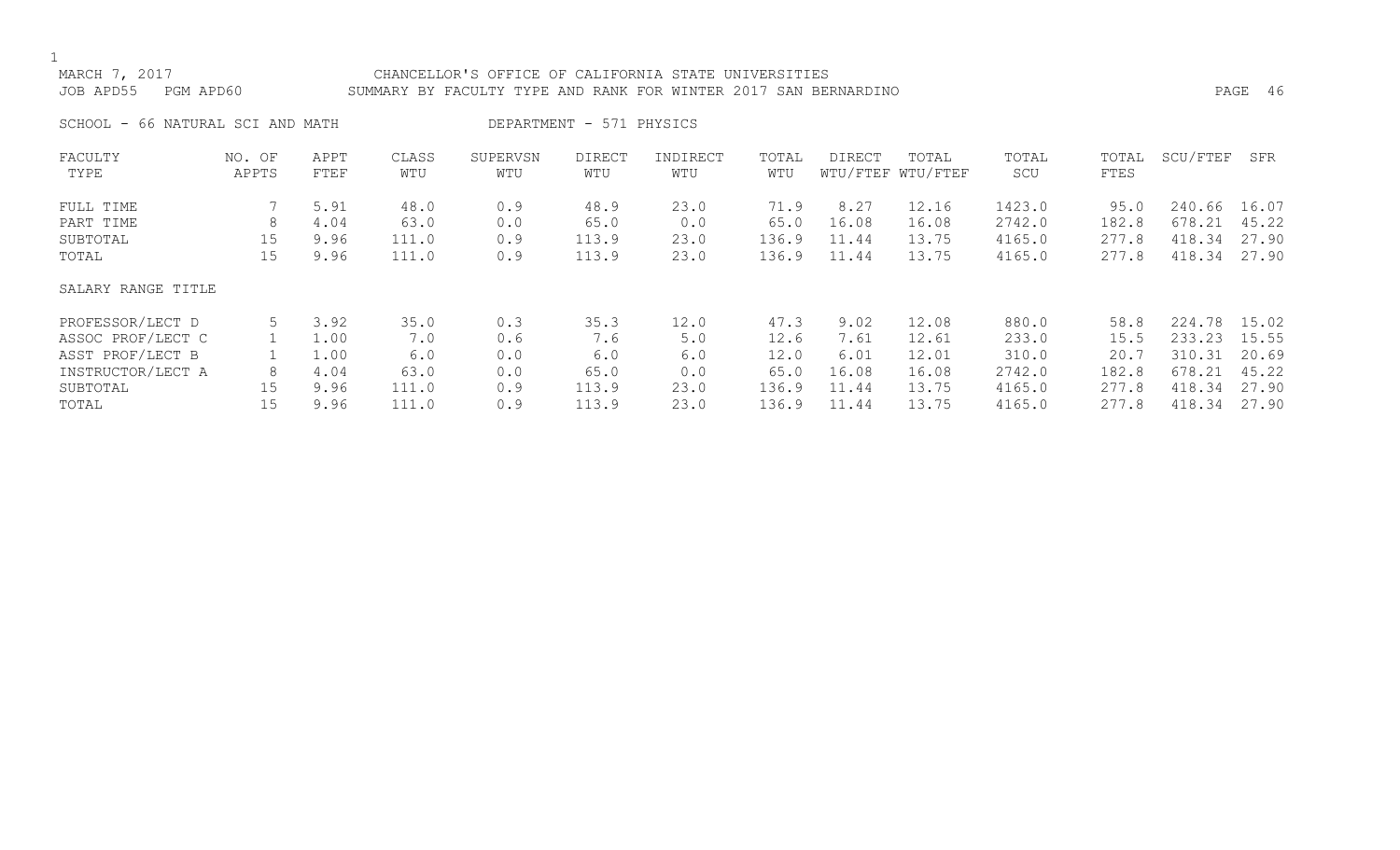# MARCH 7, 2017 CHANCELLOR'S OFFICE OF CALIFORNIA STATE UNIVERSITIES JOB APD55 PGM APD60 SUMMARY BY FACULTY TYPE AND RANK FOR WINTER 2017 SAN BERNARDINO PAGE 47

SCHOOL - 66 NATURAL SCI AND MATH

| FACULTY            | NO. OF | APPT   | CLASS  | SUPERVSN | <b>DIRECT</b> | INDIRECT | TOTAL  | DIRECT | TOTAL             | TOTAL   | TOTAL  | SCU/FTEF | SFR   |
|--------------------|--------|--------|--------|----------|---------------|----------|--------|--------|-------------------|---------|--------|----------|-------|
| TYPE               | APPTS  | FTEF   | WTU    | WTU      | WTU           | WTU      | WTU    |        | WTU/FTEF WTU/FTEF | SCU     | FTES   |          |       |
| FULL TIME          | 121    | 105.12 | 1032.1 | 43.4     | 1132.9        | 299.8    | 1432.7 | 10.78  | 13.63             | 35660.0 | 2395.6 | 339.22   | 22.79 |
| PART TIME          | 179    | 78.74  | 1115.9 | 7.5      | 1139.4        | 50.0     | 1189.4 | 14.47  | 15.10             | 32673.0 | 2182.8 | 414.93   | 27.72 |
| SUBTOTAL           | 300    | 183.87 | 2148.0 | 50.9     | 2272.3        | 349.8    | 2622.1 | 12.36  | 14.26             | 68333.0 | 4578.4 | 371.64   | 24.90 |
| OTHER              | 5      | 0.00   | 9.0    | 3.0      | 12.0          | 0.0      | 12.0   | 0.00   | 0.00              | 162.0   | 10.8   | 0.00     | 0.00  |
| TOTAL              | 305    | 183.87 | 2157.0 | 53.9     | 2284.3        | 349.8    | 2634.1 | 12.42  | 14.33             | 68495.0 | 4589.2 | 372.52   | 24.96 |
| SALARY RANGE TITLE |        |        |        |          |               |          |        |        |                   |         |        |          |       |
| PROFESSOR/LECT D   | 61     | 48.12  | 460.6  | 33.0     | 520.6         | 142.8    | 663.4  | 10.82  | 13.79             | 14961.0 | 1008.0 | 310.92   | 20.95 |
| ASSOC PROF/LECT C  | 16     | 12.73  | 124.3  | 4.5      | 143.8         | 28.0     | 171.8  | 11.30  | 13.50             | 5494.0  | 366.3  | 431.65   | 28.78 |
| ASST PROF/LECT B   | 56     | 45.28  | 461.6  | 8.9      | 483.9         | 102.0    | 585.9  | 10.69  | 12.94             | 15569.0 | 1047.6 | 343.88   | 23.14 |
| INSTRUCTOR/LECT A  | 125    | 61.57  | 886.9  | 4.5      | 908.4         | 49.0     | 957.4  | 14.76  | 15.55             | 26765.0 | 1786.8 | 434.74   | 29.02 |
| TCHNG ASSOCIATE    | 41     | 14.18  | 204.6  | 0.0      | 204.6         | 16.0     | 220.6  | 14.43  | 15.56             | 5092.0  | 339.5  | 359.07   | 23.94 |
| SUBTOTAL           | 299    | 181.87 | 2138.0 | 50.9     | 2261.3        | 337.8    | 2599.1 | 12.43  | 14.29             | 67881.0 | 4548.3 | 373.24   | 25.01 |
| ADMINISTRATOR      | 3      | 1.00   | 5.0    | 3.0      | 8.0           | 12.0     | 20.0   | 8.00   | 20.00             | 134.0   | 8.9    | 134.00   | 8.93  |
| OTHER              |        | 1.00   | 14.0   | 0.0      | 15.0          | 0.0      | 15.0   | 15.02  | 15.02             | 480.0   | 32.0   | 480.48   | 32.03 |
| SUBTOTAL           | 6      | 2.00   | 19.0   | 3.0      | 23.0          | 12.0     | 35.0   | 11.51  | 17.51             | 614.0   | 40.9   | 307.15   | 20.48 |
| TOTAL              | 305    | 183.87 | 2157.0 | 53.9     | 2284.3        | 349.8    | 2634.1 | 12.42  | 14.33             | 68495.0 | 4589.2 | 372.52   | 24.96 |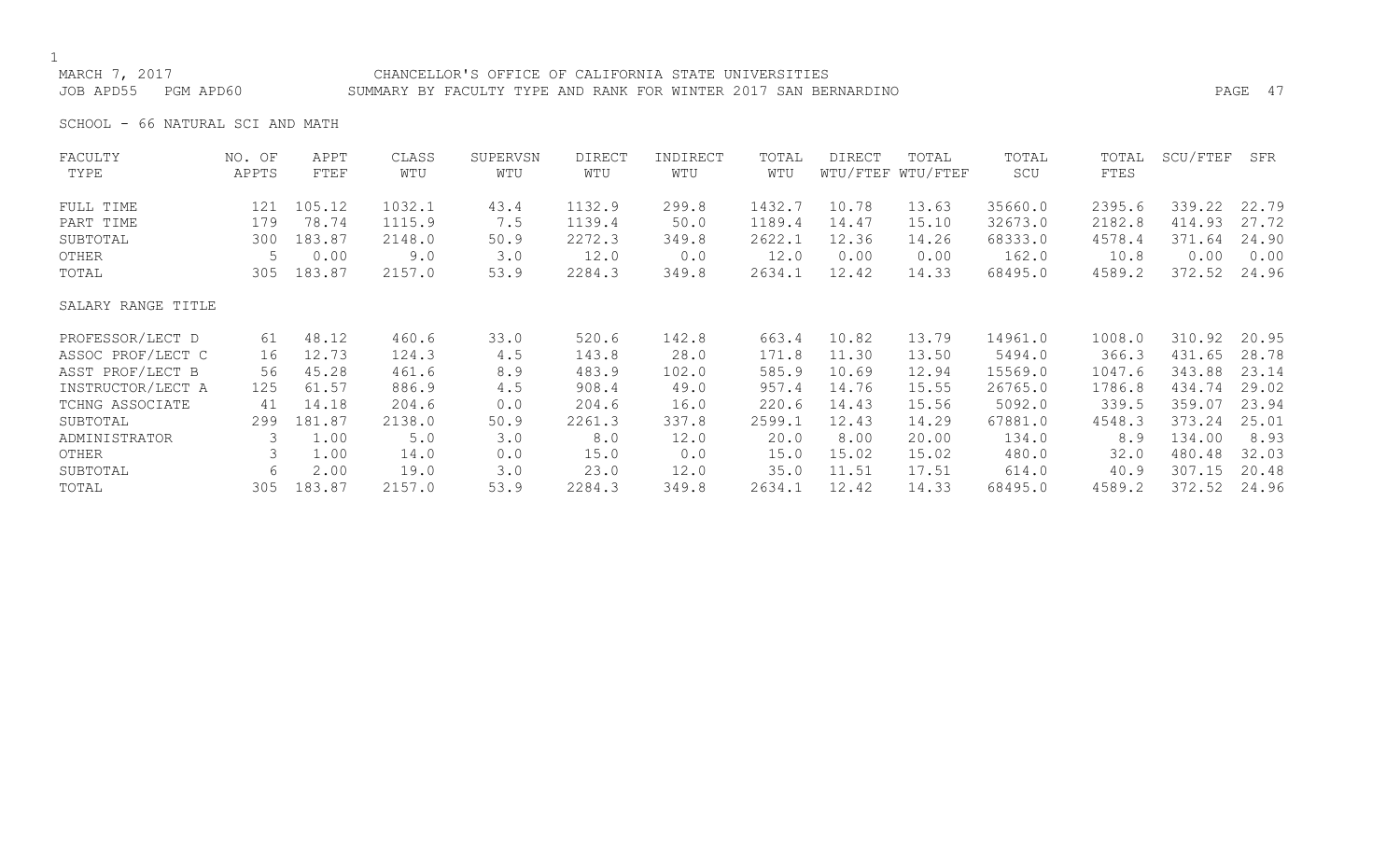# MARCH 7, 2017 CHANCELLOR'S OFFICE OF CALIFORNIA STATE UNIVERSITIES JOB APD55 PGM APD60 SUMMARY BY FACULTY TYPE AND RANK FOR WINTER 2017 SAN BERNARDINO PAGE 50

# SCHOOL - 99 ALL COLLEGE **DEPARTMENT - 373 INTERDISCIPLINARY STUDIES IN EDUCATION**

| FACULTY            | NO. OF | APPT | CLASS       | SUPERVSN | <b>DIRECT</b> | INDIRECT | TOTAL | DIRECT | TOTAL             | TOTAL | TOTAL | SCU/FTEF | SFR   |
|--------------------|--------|------|-------------|----------|---------------|----------|-------|--------|-------------------|-------|-------|----------|-------|
| TYPE               | APPTS  | FTEF | WTU         | WTU      | WTU           | WTU      | WTU   |        | WTU/FTEF WTU/FTEF | SCU   | FTES  |          |       |
| FULL TIME          |        | 0.50 | 0.0         | 0.0      | 0.0           | 0.0      | 0.0   | 0.00   | 0.00              | 0.0   | 0.0   | 0.00     | 0.00  |
| PART TIME          |        | 1.60 | 22.6        | 0.0      | 22.6          | 0.0      | 22.6  | 14.12  | 14.12             | 538.0 | 35.9  | 336.04   | 22.40 |
| SUBTOTAL           | 8      | 2.10 | 22.6        | 0.0      | 22.6          | 0.0      | 22.6  | 10.76  | 10.76             | 538.0 | 35.9  | 256.07   | 17.07 |
| OTHER              | 12     | 0.00 | 5.2         | 0.0      | 5.2           | 0.0      | 5.2   | 0.00   | 0.00              | 330.0 | 22.0  | 0.00     | 0.00  |
| TOTAL              | 20     | 2.10 | 27.8        | 0.0      | 27.8          | 0.0      | 27.8  | 13.23  | 13.23             | 868.0 | 57.9  | 413.14   | 27.54 |
| SALARY RANGE TITLE |        |      |             |          |               |          |       |        |                   |       |       |          |       |
| INSTRUCTOR/LECT A  | 5      | 1.57 | 14.6        | 0.0      | 14.6          | 0.0      | 14.6  | 9.31   | 9.31              | 344.0 | 22.9  | 219.39   | 14.62 |
| TCHNG ASSOCIATE    |        | 0.00 | 2.6         | 0.0      | 2.6           | 0.0      | 2.6   | 0.00   | 0.00              | 42.0  | 2.8   | 0.00     | 0.00  |
| SUBTOTAL           |        | 1.57 | 17.2        | 0.0      | 17.2          | 0.0      | 17.2  | 10.97  | 10.97             | 386.0 | 25.7  | 246.17   | 16.41 |
| ADMINISTRATOR      | 2      | 0.13 | $2 \cdot 0$ | 0.0      | 2.0           | 0.0      | 2.0   | 15.04  | 15.04             | 54.0  | 3.6   | 406.02   | 27.07 |
| OTHER              | 11     | 0.40 | 8.6         | 0.0      | 8.6           | 0.0      | 8.6   | 21.50  | 21.50             | 428.0 | 28.5  | 70.00    | 71.33 |
| SUBTOTAL           | 13     | 0.53 | 10.6        | 0.0      | 10.6          | 0.0      | 10.6  | 19.89  | 19.89             | 482.0 | 32.1  | 904.32   | 60.28 |
| TOTAL              | 20     | 2.10 | 27.8        | 0.0      | 27.8          | 0.0      | 27.8  | 13.23  | 13.23             | 868.0 | 57.9  | 413.14   | 27.54 |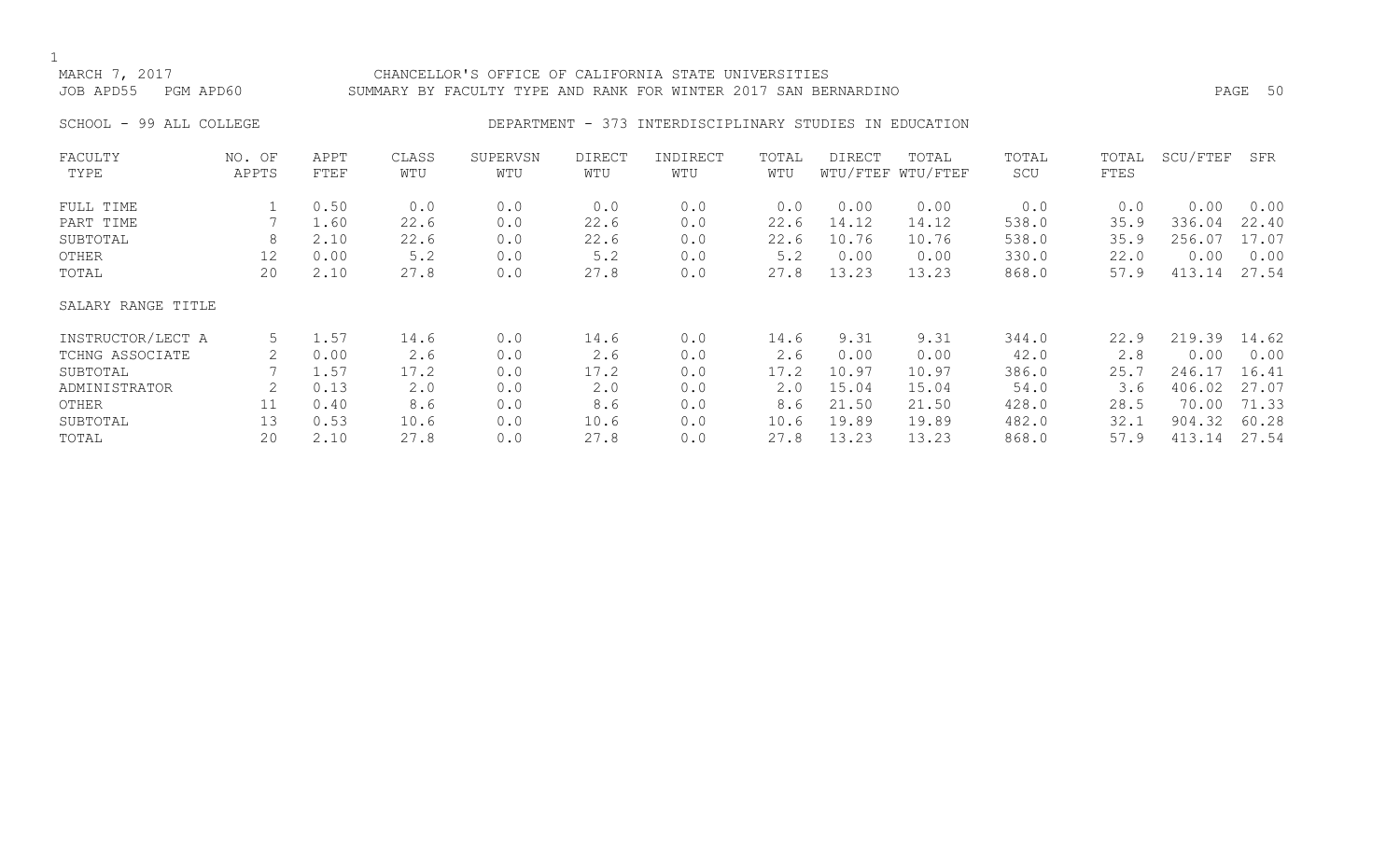# 1<br>MARCH 7, 2017

## CHANCELLOR'S OFFICE OF CALIFORNIA STATE UNIVERSITIES JOB APD55 PGM APD60 SUMMARY BY FACULTY TYPE AND RANK FOR WINTER 2017 SAN BERNARDINO PAGE 51

SCHOOL - 99 ALL COLLEGE

| FACULTY            | NO. OF | APPT | CLASS | SUPERVSN | <b>DIRECT</b> | INDIRECT | TOTAL | <b>DIRECT</b> | TOTAL             | TOTAL | TOTAL | SCU/FTEF | SFR   |
|--------------------|--------|------|-------|----------|---------------|----------|-------|---------------|-------------------|-------|-------|----------|-------|
| TYPE               | APPTS  | FTEF | WTU   | WTU      | WTU           | WTU      | WTU   |               | WTU/FTEF WTU/FTEF | SCU   | FTES  |          |       |
| FULL TIME          |        | 0.50 | 0.0   | 0.0      | 0.0           | 0.0      | 0.0   | 0.00          | 0.00              | 0.0   | 0.0   | 0.00     | 0.00  |
| PART TIME          |        | 1.60 | 22.6  | 0.0      | 22.6          | 0.0      | 22.6  | 14.12         | 14.12             | 538.0 | 35.9  | 336.04   | 22.40 |
| SUBTOTAL           | 8      | 2.10 | 22.6  | 0.0      | 22.6          | 0.0      | 22.6  | 10.76         | 10.76             | 538.0 | 35.9  | 256.07   | 17.07 |
| OTHER              | 12     | 0.00 | 5.2   | 0.0      | 5.2           | 0.0      | 5.2   | 0.00          | 0.00              | 330.0 | 22.0  | 0.00     | 0.00  |
| TOTAL              | 20     | 2.10 | 27.8  | 0.0      | 27.8          | 0.0      | 27.8  | 13.23         | 13.23             | 868.0 | 57.9  | 413.14   | 27.54 |
| SALARY RANGE TITLE |        |      |       |          |               |          |       |               |                   |       |       |          |       |
| INSTRUCTOR/LECT A  | 5      | 1.57 | 14.6  | 0.0      | 14.6          | 0.0      | 14.6  | 9.31          | 9.31              | 344.0 | 22.9  | 219.39   | 14.62 |
| TCHNG ASSOCIATE    |        | 0.00 | 2.6   | 0.0      | 2.6           | 0.0      | 2.6   | 0.00          | 0.00              | 42.0  | 2.8   | 0.00     | 0.00  |
| SUBTOTAL           |        | 1.57 | 17.2  | 0.0      | 17.2          | 0.0      | 17.2  | 10.97         | 10.97             | 386.0 | 25.7  | 246.17   | 16.41 |
| ADMINISTRATOR      |        | 0.13 | 2.0   | 0.0      | 2.0           | 0.0      | 2.0   | 15.04         | 15.04             | 54.0  | 3.6   | 406.02   | 27.07 |
| OTHER              | 11     | 0.40 | 8.6   | 0.0      | 8.6           | 0.0      | 8.6   | 21.50         | 21.50             | 428.0 | 28.5  | 70.00    | 71.33 |
| SUBTOTAL           | 13     | 0.53 | 10.6  | 0.0      | 10.6          | 0.0      | 10.6  | 19.89         | 19.89             | 482.0 | 32.1  | 904.32   | 60.28 |
| TOTAL              | 20     | 2.10 | 27.8  | 0.0      | 27.8          | 0.0      | 27.8  | 13.23         | 13.23             | 868.0 | 57.9  | 413.14   | 27.54 |